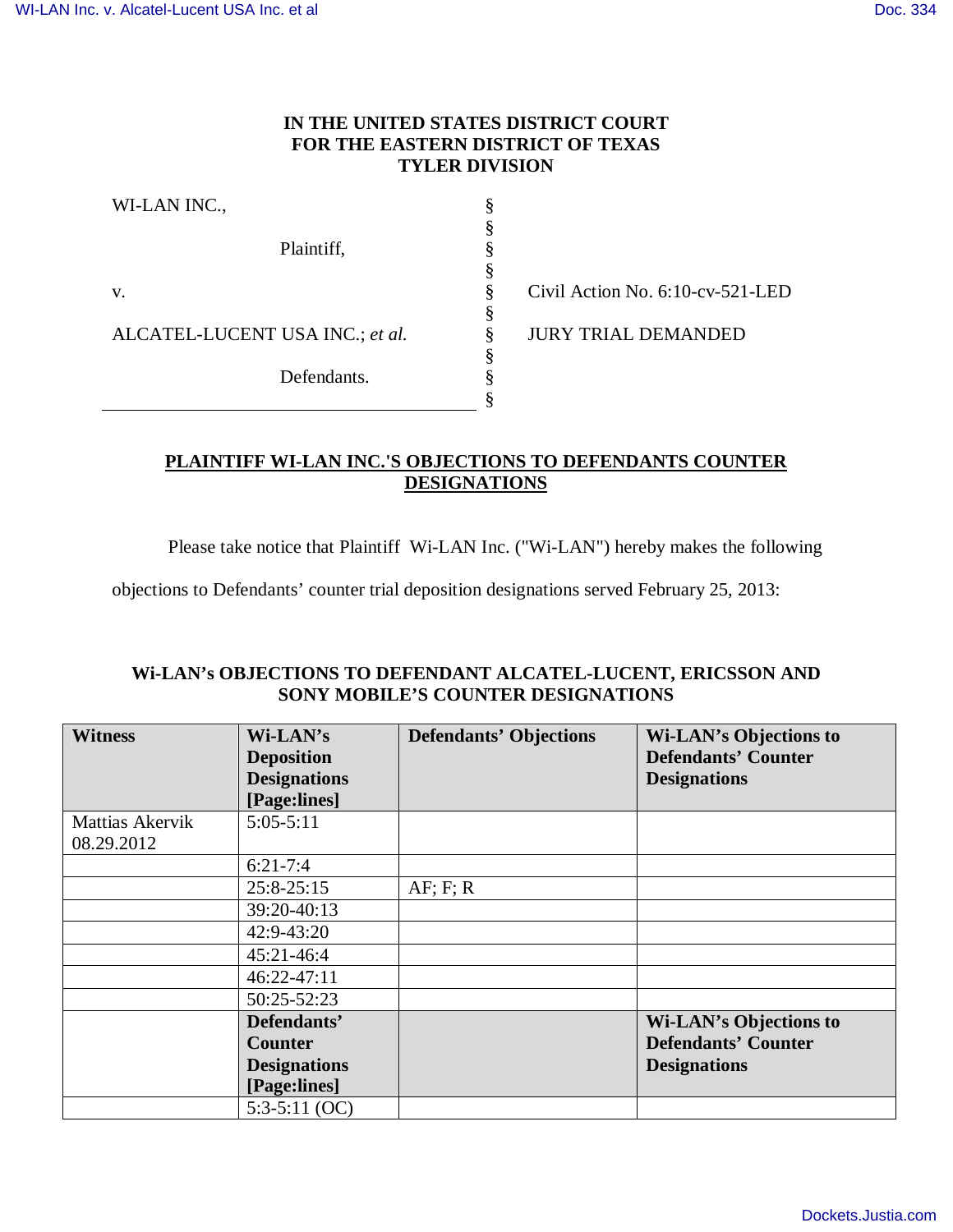|                  | $6:8-6:14$                             |                               | 402 R/403                     |
|------------------|----------------------------------------|-------------------------------|-------------------------------|
|                  | 49:16-50:3 (OC)                        |                               | H/403/F                       |
|                  | $50:12-50:24$ (OC)                     |                               | H/403                         |
|                  | 56:3-56:12 (OC)                        |                               | H/403                         |
| <b>Witness</b>   | Wi-LAN's                               | <b>Defendants' Objections</b> |                               |
|                  | <b>Deposition</b>                      |                               |                               |
|                  | <b>Designations</b>                    |                               |                               |
|                  | [Page:lines]                           |                               |                               |
| Stephen Becker   | 47:23-49:2                             | $47:23-48:25-F$ ; M; V 49:1   |                               |
| 12.21.2012       |                                        | $-F; M; V; A$                 |                               |
|                  | 49:4-49:10                             | F; M; V; A                    |                               |
|                  | 49:11-49:20                            | F                             |                               |
|                  | 134:23-136:14                          | $135:25-136:7-M; V$           |                               |
|                  |                                        | $136:11-136:14-M;$ I          |                               |
|                  | 136:21-137:10                          | $137:4-137:10-I$              |                               |
|                  | 138:1-138:3                            |                               |                               |
|                  | Defendants'                            |                               | <b>Wi-LAN's Objections to</b> |
|                  | <b>Counter</b>                         |                               | <b>Defendants' Counter</b>    |
|                  | <b>Designations</b>                    |                               | <b>Designations</b>           |
|                  | [Page:lines]                           |                               |                               |
|                  | 136:15-136:20                          |                               | 402 R/CS                      |
|                  | (OC)                                   |                               |                               |
|                  | 137:12-137:25                          |                               |                               |
|                  | (OC)                                   |                               |                               |
| <b>Witness</b>   | Wi-LAN's                               | <b>Defendants' Objections</b> |                               |
|                  | <b>Deposition</b>                      |                               |                               |
|                  | <b>Designations</b>                    |                               |                               |
|                  | [Page:lines]                           |                               |                               |
| Per Johan Beming | $5:3-5:9$                              |                               |                               |
| 08.29.2012       |                                        |                               |                               |
|                  | $5:15-5:17$                            |                               |                               |
|                  | 47:6-48:8                              | $47:21 - 48:8403$ ; ATTY      |                               |
|                  | 49:3-49:14                             | V; PERSONAL; ATTY             |                               |
|                  | $60:23-61:3$                           | F; S; I; 403; PERSONAL        |                               |
|                  | $61:25-63:1$                           | $62:17 - 63:1$ V; F; AF; S;   |                               |
|                  |                                        | 403; C; PERSONAL              |                               |
|                  | 66:25-67:24                            | V: S: 403: ATTY:              |                               |
|                  |                                        | <b>PERSONAL</b>               |                               |
|                  | Defendants'                            |                               | <b>Wi-LAN's Objections to</b> |
|                  | <b>Counter</b>                         |                               | <b>Defendants' Counter</b>    |
|                  | <b>Designations</b>                    |                               | <b>Designations</b>           |
|                  | [Page:lines]                           |                               |                               |
|                  |                                        |                               |                               |
|                  | 48:9-48:15 (OC)                        |                               | H/403/ I                      |
|                  | $60:10-60:22$ (OC)<br>$61:4-61:6$ (OC) |                               | 403<br>403                    |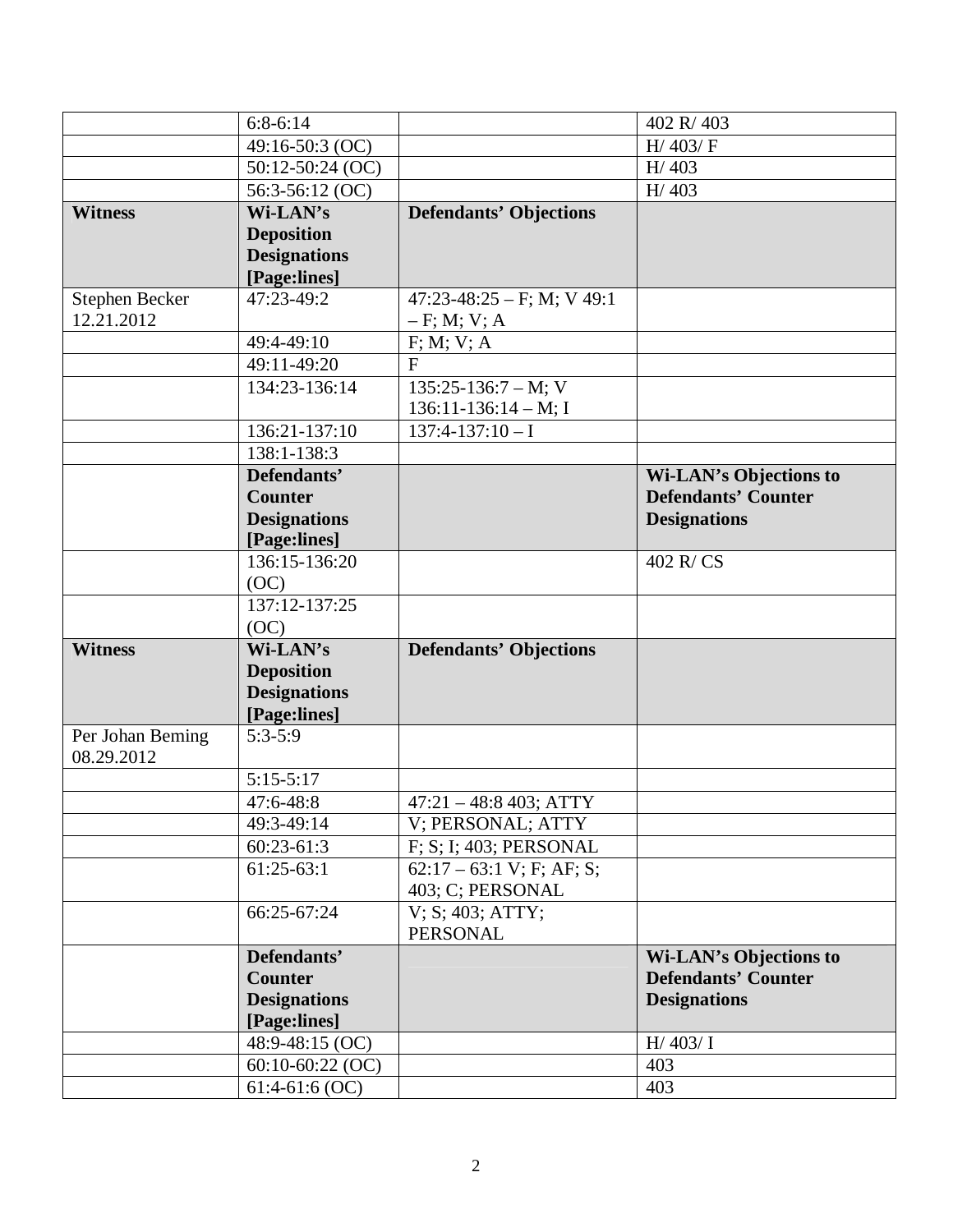|                | $61:20-61:24$ (OC)           |                               | 403                                          |
|----------------|------------------------------|-------------------------------|----------------------------------------------|
|                | $67:25-68:17$                |                               | $H/$ 403/ $F/$ I                             |
| <b>Witness</b> | Wi-LAN's                     | <b>Defendants' Objections</b> |                                              |
|                | <b>Deposition</b>            |                               |                                              |
|                | <b>Designations</b>          |                               |                                              |
|                | [Page:lines]                 |                               |                                              |
| David Brant    | 15:8-16:17                   | H                             |                                              |
| 06.29.2012     |                              |                               |                                              |
|                | $20:6-25:4$                  | ATTY; H; C                    |                                              |
|                | 42:6-43:19                   | ATTY; H; S                    |                                              |
|                | 120:1-124:9                  | ATTY; H; S; R                 |                                              |
|                | 124:23-127:21                | ATTY; H; S; V                 |                                              |
|                | 129:10-129:18                | ATTY; H                       |                                              |
|                | 129:20-129:25                | ATTY; H                       |                                              |
|                | 130:2-130:6                  | ATTY; H                       |                                              |
|                | 130:16-130:23                | ATTY; H                       |                                              |
|                | 132:15-133:20                | ATTY; H                       |                                              |
|                | 167:19-168:11                | ATTY; H; F                    |                                              |
|                | 173:7-173:25                 | ATTY; H; F; AF; V             |                                              |
|                | 196:7-196:25                 | S; V; H                       |                                              |
|                | 210:11-210:14                | ATTY; D; V; H                 |                                              |
|                | 215:11-216:22                | ATTY; S; H                    |                                              |
|                | 235:17-236:8                 | D; H                          |                                              |
|                | Defendants'                  |                               | <b>Wi-LAN's Objections to</b>                |
|                | <b>Counter</b>               |                               | <b>Defendants' Counter</b>                   |
|                |                              |                               |                                              |
|                | <b>Designations</b>          |                               | <b>Designations</b>                          |
|                | [Page:lines]                 |                               |                                              |
|                | 117:4-117:16                 |                               | CS/ 402 R/ 403/ E/ AF/ C                     |
|                | 117:20-118:4                 |                               | CS/ 402 R/ 403/ E/ AF/ C                     |
|                | 118:6-118:17                 |                               | CS/ 402 R/ 403/ E/ AF/ C                     |
|                | 118:19-119:4                 |                               | CS/ 402 R/ 403/ E/ AF/ C                     |
|                | 127:22-128:9                 |                               | CS/H/402 R/403                               |
|                | 128:11-128:19                |                               | CS/H/402 R/403                               |
|                | 128:22-129:4                 |                               | CS/H/402 R/403                               |
|                | 129:6-129:9                  |                               | CS/H/402 R/403                               |
|                | 174:9-174:11                 |                               | CS/H/402 R/403/AF                            |
|                | 174:14-174:15                |                               | CS/H/402 R/403/AF                            |
|                | 174:17-175:2                 |                               | CS/H/402 R/403/AF                            |
|                | 175:4-175:4                  |                               | CS/H/402 R/403/AF                            |
|                | 175:6-175:7                  |                               | CS/H/402 R/403/AF                            |
|                | 175:11-175:15                |                               | CS/H/402 R/403/AF                            |
|                | 175:18-175:19                |                               | CS/H/402 R/403/AF                            |
|                | 175:21-175:23                |                               | CS/H/402 R/403/AF                            |
|                | 197:19-197:25<br>198:3-198:3 |                               | CS/402 R/403/AF/LD<br>CS/ 402 R/ 403/ AF/ LD |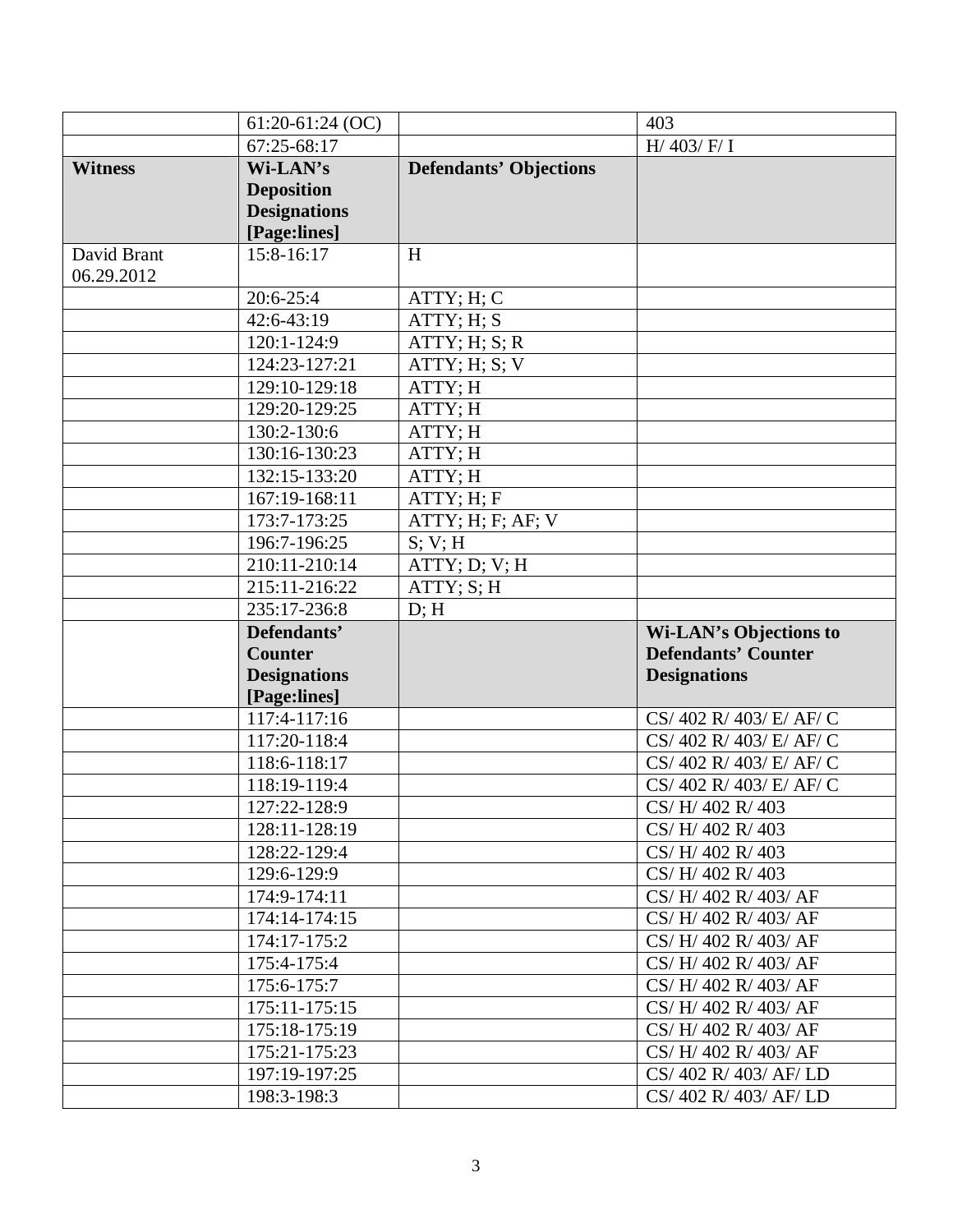| 198:5-198:5   | CS/402 R/403/AF/LD                |
|---------------|-----------------------------------|
| 198:7-198:11  | CS/ 402 R/ 403/ AF/ LD            |
| 198:14-198:15 | CS/ 402 R/ 403/ AF/ LD            |
| 198:22-198:24 | CS/ 402 R/ 403/ AF/ LD            |
| 199:2-199:2   | CS/ 402 R/ 403/ AF/ LD            |
| 199:4-199:6   | CS/ 402 R/ 403/ AF/ LD            |
| 199:8-199:8   | CS/ 402 R/ 403/ AF/ LD            |
| 199:10-199:14 | CS/ 402 R/ 403/ AF/ LD            |
| 199:17-199:19 | CS/ 402 R/ 403/ AF/ LD            |
| 199:21-199:23 | CS/402 R/403/AF/LD                |
| 200:1-200:5   | CS/402 R/403/AF/LD                |
| 200:7-200:9   | CS/402 R/403/AF/LD                |
| 200:12-200:14 | CS/ 402 R/ 403/ AF/ LD            |
| 201:17-201:19 | CS/402 R/403/F                    |
| 201:22-201:22 | CS/402 R/403/F                    |
| 201:24-202:2  | CS/402 R/403/F                    |
| 202:5-202:9   | CS/402 R/403/F                    |
| 212:22-213:6  | H/ 402 R/ 403/ BS/ E/ ID/ F/ A/   |
|               | I                                 |
|               |                                   |
|               | Counter-designation:              |
|               | 212:14-212:19                     |
|               | 236:20-237:8                      |
| 213:8-213:11  | H/ 402 R/ 403/ BS/ E/ ID/ F/ A/   |
|               | $\mathbf{I}$                      |
|               |                                   |
|               | Counter-designation:              |
|               | 212:14-212:19                     |
|               | 236:20-237:8                      |
| 213:13-213:18 | $H/$ 402 R/ 403/ BS/ E/ ID/ F/ A/ |
|               | I                                 |
|               |                                   |
|               | Counter-designation:              |
|               | 212:14-212:19                     |
|               | 236:20-237:8                      |
| 213:21-213:24 | H/ 402 R/ 403/ BS/ E/ ID/ F/ A/   |
|               | I                                 |
|               |                                   |
|               | Counter-designation:              |
|               | 212:14-212:19                     |
|               | 236:20-237:8                      |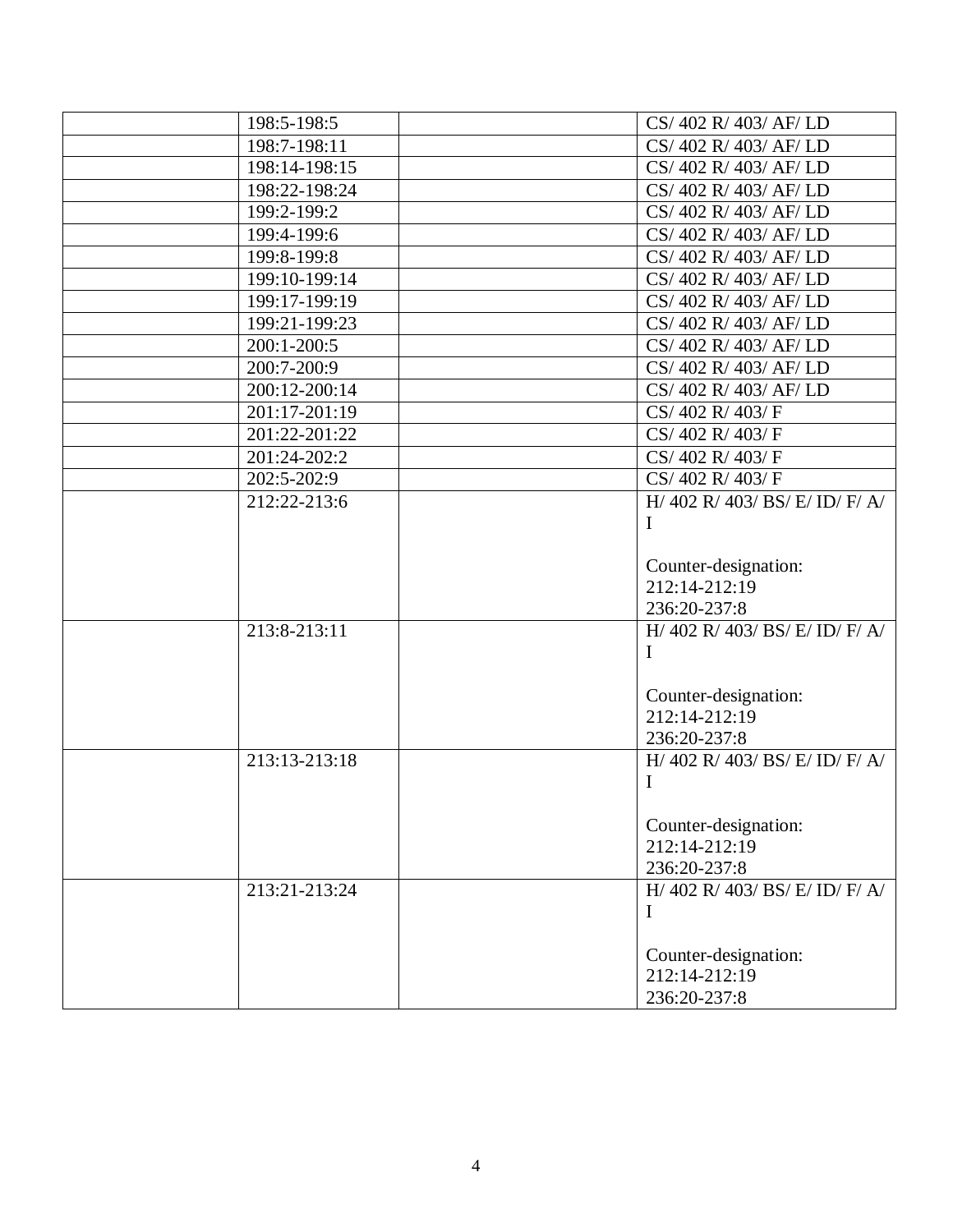|                | 214:1-214:5                |                               | H/ 402 R/ 403/ BS/ E/ ID/ F/ A/       |
|----------------|----------------------------|-------------------------------|---------------------------------------|
|                |                            |                               | I                                     |
|                |                            |                               |                                       |
|                |                            |                               |                                       |
|                |                            |                               | Counter-designation:<br>212:14-212:19 |
|                |                            |                               |                                       |
|                |                            |                               | 236:20-237:8                          |
|                | 214:8-214:10               |                               | H/ 402 R/ 403/ BS/ E/ ID/ F/ A/       |
|                |                            |                               | $\mathbf I$                           |
|                |                            |                               |                                       |
|                |                            |                               | Counter-designation:                  |
|                |                            |                               | 212:14-212:19                         |
|                |                            |                               | 236:20-237:8                          |
|                | 214:12-214:13              |                               | H/ 402 R/ 403/ BS/ E/ ID/ F/ A/       |
|                |                            |                               | $\mathbf I$                           |
|                |                            |                               |                                       |
|                |                            |                               | Counter-designation:                  |
|                |                            |                               | 212:14-212:19                         |
|                |                            |                               | 236:20-237:8                          |
|                | 236:9-236:16               |                               |                                       |
|                | 236:18-236:18              |                               |                                       |
|                | 236:20-236:22              |                               |                                       |
|                |                            |                               |                                       |
|                | 237:1-237:1                |                               |                                       |
|                | 237:3-237:5                |                               |                                       |
|                | 237:8-237:8                |                               |                                       |
|                |                            |                               |                                       |
| <b>Witness</b> | Wi-LAN's                   | <b>Defendants' Objections</b> |                                       |
|                | <b>Deposition</b>          |                               |                                       |
|                | <b>Designations</b>        |                               |                                       |
|                | [Page:lines]               |                               |                                       |
| Deborah Butler | $6:25 - 7:4$               |                               |                                       |
| 08.15.2012     |                            |                               |                                       |
|                | $7:10-7:11$                |                               |                                       |
|                | $7:12-7:18$                |                               |                                       |
|                |                            |                               |                                       |
|                | 34:7-34:20                 | $R$ ; 403; V; I; S; F         |                                       |
|                | 50:10-50:18                | R; 403; V; M; ATTY            |                                       |
|                | 75:20-75:24                | R; 403; I                     |                                       |
|                | 124:16-124:17              | $R$ ; 403; V; O; F; S         |                                       |
|                | 124:19-124:20              | $R$ ; 403; V; O; F; S         |                                       |
|                | Defendants'                |                               | <b>Wi-LAN's Objections to</b>         |
|                | <b>Counter</b>             |                               | <b>Defendants' Counter</b>            |
|                | <b>Designations</b>        |                               | <b>Designations</b>                   |
|                | [Page:lines]               |                               |                                       |
|                | 33:18-34:4                 |                               |                                       |
|                | 48:22-49:6                 |                               | 402 R/ 403/ BS/ H                     |
|                | 49:19-50:1                 |                               | 402 R/ 403/ BS/ H                     |
|                | $50:3-50:5$<br>74:12-74:20 |                               | 402 R/ 403/ BS/ H<br>402 R            |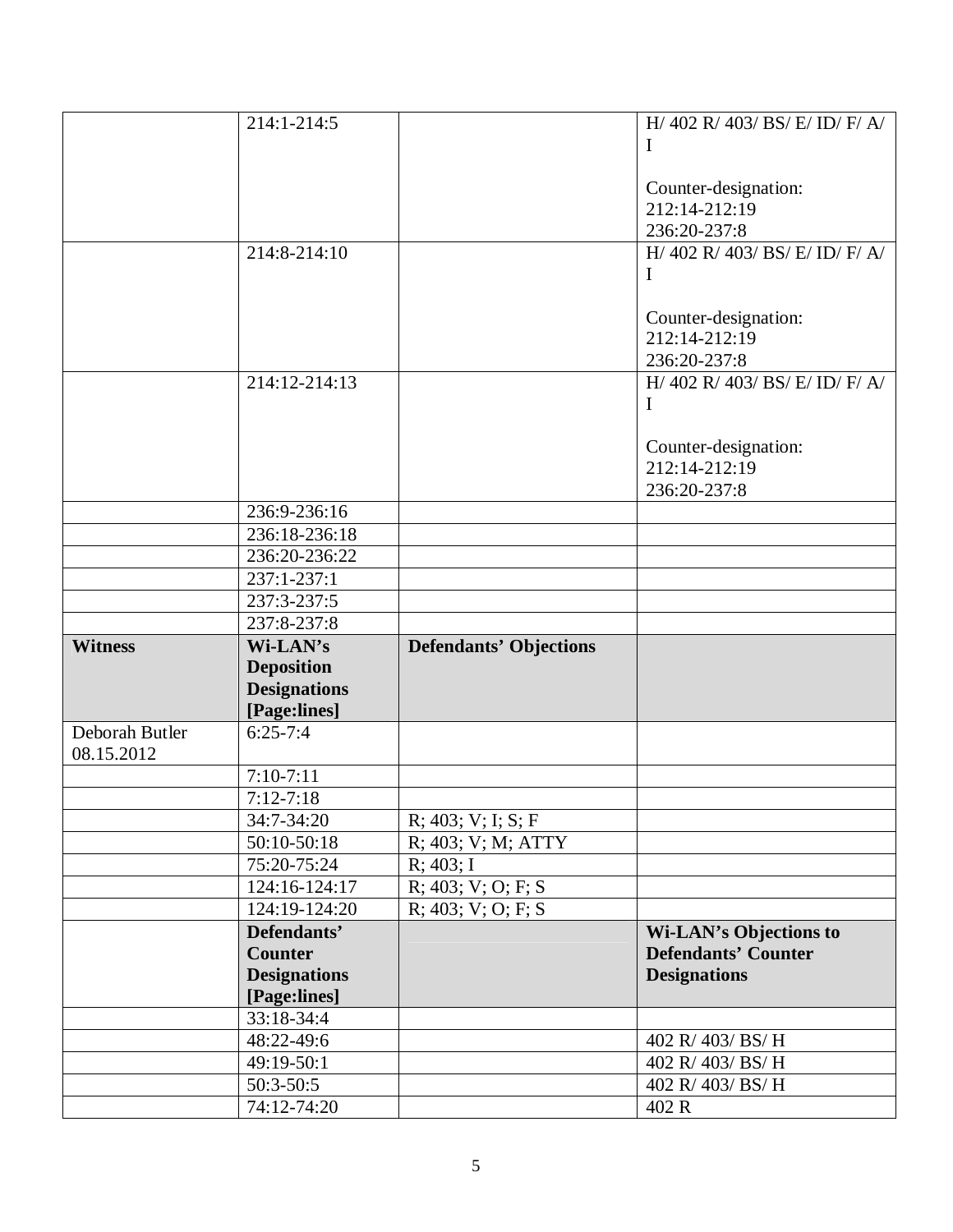|                        | 74:22-75:13                 |                               |                               |
|------------------------|-----------------------------|-------------------------------|-------------------------------|
|                        | 75:15-75:19                 |                               |                               |
|                        | 75:25-76:3                  |                               |                               |
|                        | 100:8-100:15                |                               | 402 R/ 403/ BS/ H             |
|                        | 100:17-100:19               |                               | 402 R/ 403/ BS/ H             |
|                        | 119:25-120:1                |                               | 402 R/ 403/ BS/ H             |
|                        | 120:4-120:4                 |                               | 402 R/ 403/ BS/ H             |
|                        | 120:6-120:11                |                               | 402 R/ 403/ BS/ H             |
|                        | 123:25-124:1                |                               | 402 R/ 403/ BS/ H             |
|                        | 124:3-124:11                |                               | 402 R/ 403/ BS/ H             |
|                        | 124:13-124:14               |                               | 402 R/ 403/ BS/ H             |
|                        | 125:10-125:13               |                               | 402 R/ 403/ BS/ H             |
|                        | 125:15-125:16               |                               | 402 R/ 403/ BS/ H             |
|                        | 125:18-125:20               |                               | 402 R/ 403/ BS/ H             |
|                        | 126:24-126:25               |                               | 402 R/ 403/ BS/ H/ CS         |
|                        | 127:2-127:3                 |                               | 402 R/ 403/ BS/ H/ CS         |
| <b>Witness</b>         | Wi-LAN's                    | <b>Defendants' Objections</b> |                               |
|                        | <b>Deposition</b>           |                               |                               |
|                        | <b>Designations</b>         |                               |                               |
|                        | [Page:lines]                |                               |                               |
| <b>Asok Chatterjee</b> | $5:9-5:11$                  |                               |                               |
| 08.03.2012             |                             |                               |                               |
|                        | $7:6 - 7:9$                 |                               |                               |
|                        | $11:14-11:23$               | V; R; S; PERSONAL             |                               |
|                        | 45:15-46:2                  | $45:21 - 46:2 R$ ; S; O; 403; |                               |
|                        |                             | <b>PERSONAL</b>               |                               |
|                        | 46:4-46:9                   | R; S; O; 403; PERSONAL        |                               |
|                        | $\overline{46:}11-46:12$    | R; S; O; 403; PERSONAL        |                               |
|                        | Defendants'                 |                               | <b>Wi-LAN's Objections to</b> |
|                        | <b>Counter</b>              |                               | <b>Defendants' Counter</b>    |
|                        | <b>Designations</b>         |                               | <b>Designations</b>           |
|                        | [Page:lines]                |                               |                               |
|                        | $5:15-5:16$ (OC)            |                               | 402 R/ 403/ CF/ V/ Imp/ H     |
| <b>Witness</b>         | Wi-LAN's                    | <b>Defendants' Objections</b> |                               |
|                        | <b>Deposition</b>           |                               |                               |
|                        | <b>Designations</b>         |                               |                               |
| Michael Cromie         | [Page:lines]<br>$5:6 - 5:8$ |                               |                               |
| 09/13/2012             |                             |                               |                               |
|                        | $8:23-9:3$                  |                               |                               |
|                        | $9:10-9:15$                 |                               |                               |
|                        | 31:24-33:7                  | R; V                          |                               |
|                        | 107:02-107:12               | ATTY; R; V                    |                               |
|                        |                             |                               |                               |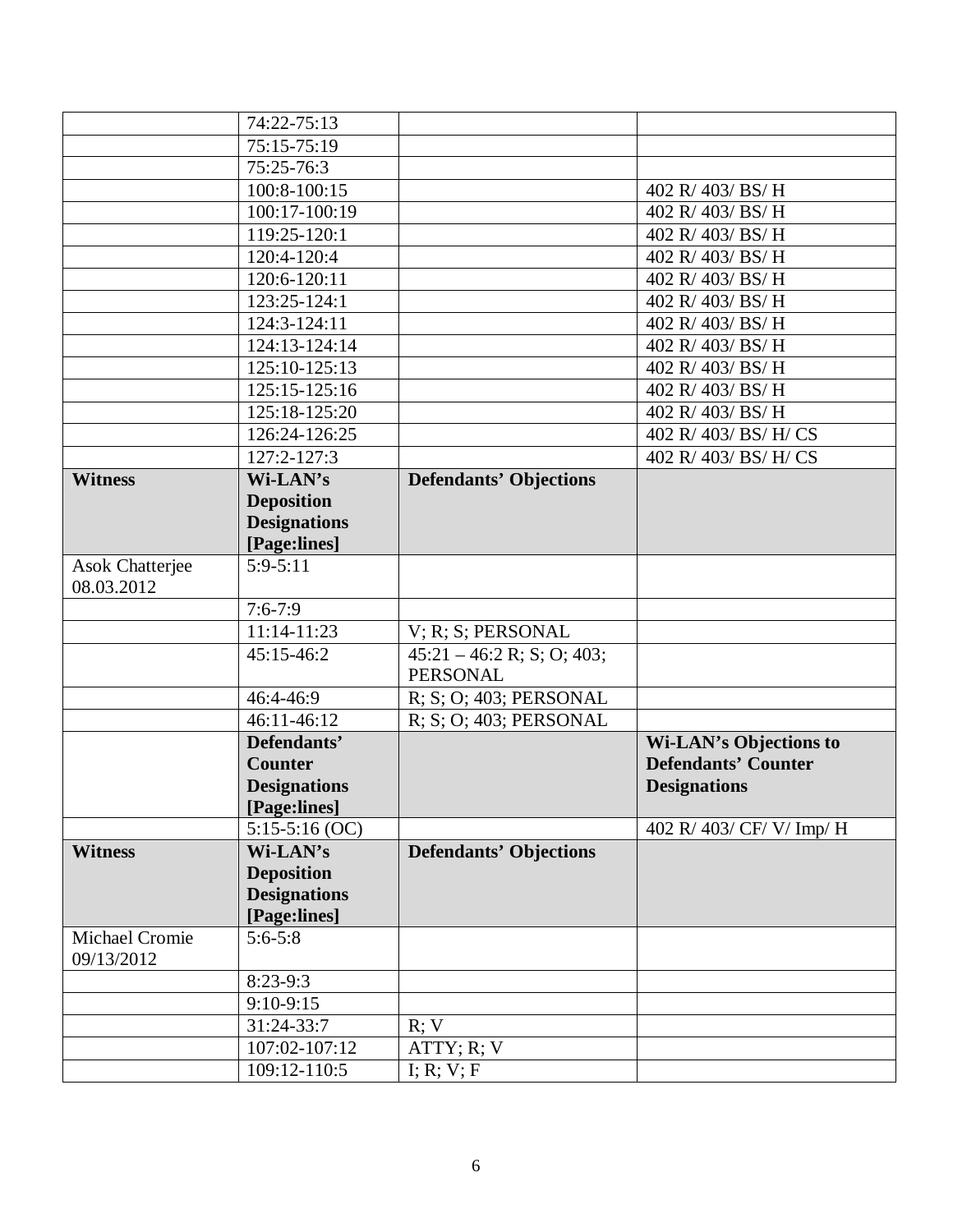|                                       | Defendants'         |                               | <b>Wi-LAN's Objections to</b> |
|---------------------------------------|---------------------|-------------------------------|-------------------------------|
|                                       | <b>Counter</b>      |                               | <b>Defendants' Counter</b>    |
|                                       | <b>Designations</b> |                               | <b>Designations</b>           |
|                                       | [Page:lines]        |                               |                               |
|                                       | 110:6-110:10        |                               |                               |
|                                       | (OC)                |                               |                               |
| <b>Witness</b>                        | Wi-LAN's            | <b>Defendants' Objections</b> |                               |
|                                       | <b>Deposition</b>   |                               |                               |
|                                       | <b>Designations</b> |                               |                               |
|                                       | [Page:lines]        |                               |                               |
| <b>Johannes Derksen</b><br>08.24.2012 | $6:3-6:6$           |                               |                               |
|                                       | $7:8 - 7:14$        |                               |                               |
|                                       | 21:8-21:10          | M                             |                               |
|                                       | $22:7-22:8$         | $\overline{F}$                |                               |
|                                       | $22:12-22:15$       |                               |                               |
|                                       | 22:19-22:23         | A; M                          |                               |
|                                       | 35:8-36:1           | V; S                          |                               |
|                                       | 37:23-37:25         | A; M; V                       |                               |
|                                       | 39:11-40:11         | F; S; V; M                    |                               |
|                                       | 41:23-42:9          | F; V                          |                               |
|                                       | 43:17-45:6          | F; V; S                       |                               |
|                                       | 45:9-45:10          | F; V; S                       |                               |
|                                       | 45:15-45:20         | M; F; V; S                    |                               |
|                                       | 45:21-46:16         | F; V; S                       |                               |
|                                       | 46:23-47:11         | M; F; V                       |                               |
|                                       | 66:17-67:2          | M; V; F; R                    |                               |
|                                       | 69:4-69:17          | F; V; S                       |                               |
|                                       | 75:22-76:4          | $\mathbf R$                   |                               |
|                                       | 85:19-86:17         | V; S                          |                               |
|                                       | 86:18-86:22         | F; V                          |                               |
|                                       | 87:6-87:11          | $F; V$                        |                               |
|                                       | 114:20-114:24       | M; V                          |                               |
|                                       | 118:7-119:7         | F; M; A; 403                  |                               |
|                                       | 127:15-127:22       |                               |                               |
|                                       | Defendants'         |                               | <b>Wi-LAN's Objections to</b> |
|                                       | <b>Counter</b>      |                               | <b>Defendants' Counter</b>    |
|                                       | <b>Designations</b> |                               | <b>Designations</b>           |
|                                       | [Page:lines]        |                               |                               |
|                                       | 20:19-21:7          |                               | H/ 402 R/ 403                 |
|                                       | 21:11-21:19         |                               | H/ 402 R/ 403/ CS             |
|                                       | 22:9-22:11 (OC)     |                               | 402 R/403/CS                  |
|                                       | 22:16-22:18 (OC)    |                               |                               |
|                                       | 36:2-36:14 (OC)     |                               | H/402 R/403                   |
|                                       | 37:4-37:22 (OC)     |                               | H/ 402 R/ 403                 |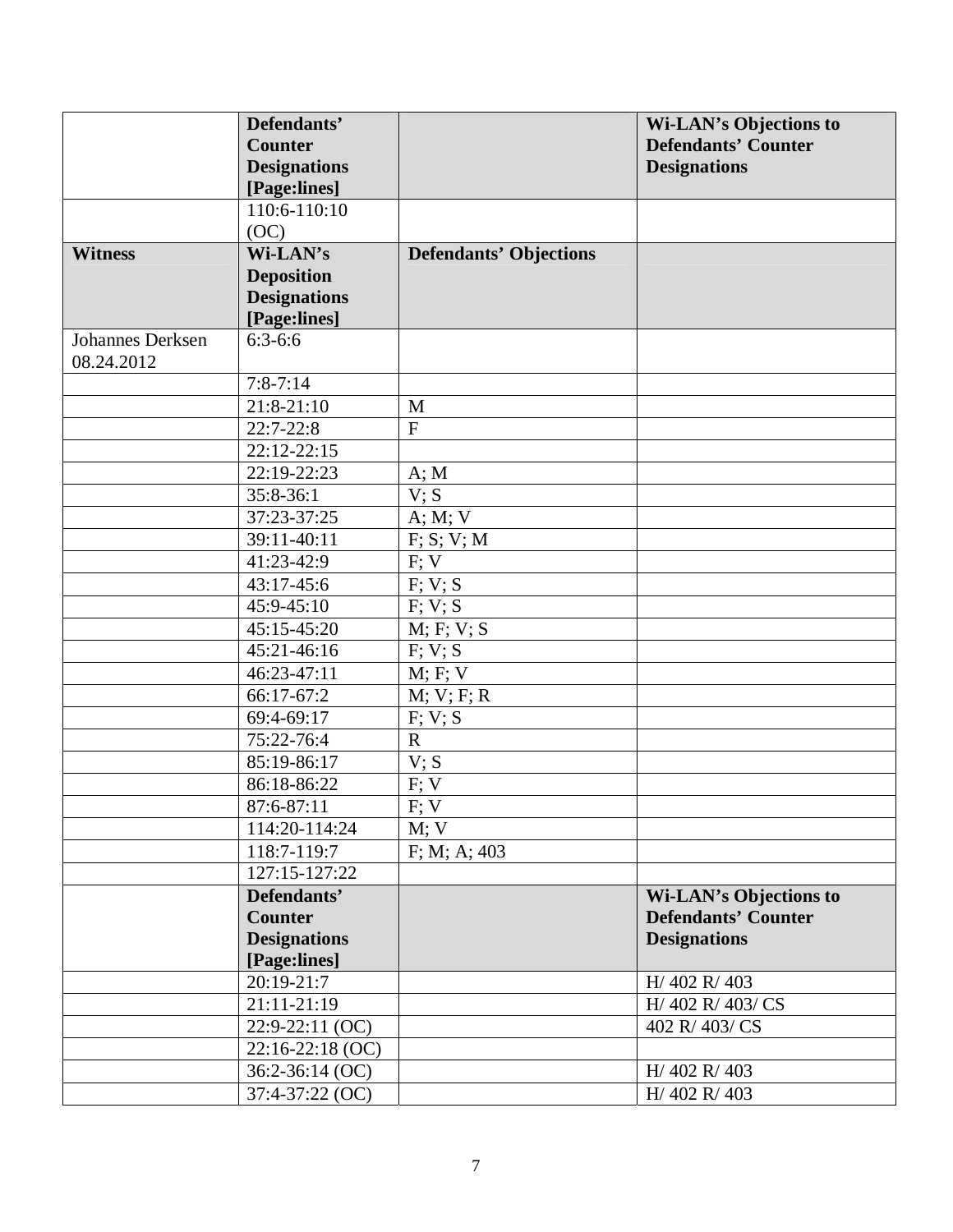|                   | 42:10-42:12         |                               | H/ 402 R/ 403/ CS         |
|-------------------|---------------------|-------------------------------|---------------------------|
|                   | 42:13-42:21         |                               | H/ 402 R/ 403/ CS         |
|                   | 43:9-43:12          |                               | I/ H/ 403/ 404/ 402 R/ BS |
|                   | 47:12-48:7          |                               | I/402 R/403/H/BS          |
|                   | $66:9-16(OC)$       |                               |                           |
|                   | 69:18-20 (OC)       |                               | I/H                       |
|                   | 125:14-126:5        |                               | 403 Leading/ 402 R/ H/ BS |
|                   | $127:9 - 127:14$    |                               | H/ 402 R/ 403/ BS/ L      |
|                   | (OC)                |                               |                           |
| <b>Witness</b>    | Wi-LAN's            | <b>Defendants' Objections</b> |                           |
|                   | <b>Deposition</b>   |                               |                           |
|                   | <b>Designations</b> |                               |                           |
|                   | [Page:lines]        |                               |                           |
| <b>Emad Farag</b> | $11:22-12:9$        |                               |                           |
| 09.06.2012        |                     |                               |                           |
|                   | $15:3-15:7$         |                               |                           |
|                   | $20:24-21:14$       | V; F; 403; I; R; ATTY         |                           |
|                   | 27:25-28:2          | V; F; 403; I                  |                           |
|                   | 28:10-28:22         | V; F; 403; I; R;              |                           |
|                   |                     | PERSONAL; ATTY                |                           |
|                   | 31:11-32:16         | V; F; 403; I; ATTY            |                           |
|                   | 42:24-43:12         | V; F; I; M; ATTY              |                           |
|                   | $46:5 - 46:10$      | V; F; 403; I; R; ATTY         |                           |
|                   | 55:20-56:1          | $V$ ; F; M; ATTY              |                           |
|                   | 69:15-69:20         | V: F: 403                     |                           |
|                   | 71:24-72:9          | V; F; 403; I                  |                           |
|                   | 78:21-79:5          | V: F: 403                     |                           |
|                   | 82:5-82:14          | V; F; 403; I; R; ATTY         |                           |
|                   | 88:4-89:15          | V; F; 403; I; R; ATTY         |                           |
|                   | 91:12-92:6          | V; F; 403; I; R; ATTY         |                           |
|                   | 93:12-95:4          | V; F; 403; I; R; ATTY         |                           |
|                   | 95:15-97:5          | V; F; 403; I; R; C; ATTY      |                           |
|                   | 99:10-103:20        | V; F; 403; I; R; C; ATTY      |                           |
|                   | 116:15-119:23       | V; F; 403; M; I; R; C; ATTY   |                           |
|                   | 121:7-121:10        | V; F; 403; M; I               |                           |
|                   | 129:4-129:18        | V; F; 403; M; I; D; ATTY      |                           |
|                   | 131:8-131:23        | V; F; 403; M; I; C; ATTY      |                           |
|                   | 134:19-135:5        | V; F; 403; I; C; ATTY         |                           |
|                   | 149:4-149:14        | V; F                          |                           |
|                   | 149:24-158:19       | V; F; 403; I; M; C; R; ATTY   |                           |
|                   | 159:8-160:20        | V; F; 403; I; M; LC; R;       |                           |
|                   |                     | <b>ATTY</b>                   |                           |
|                   | 180:7-182:2         | V: F: 403; I: M: C: R         |                           |
|                   | 190:9-192:9         | V; F; 403; I; M; LC; C; R;    |                           |
|                   |                     | <b>ATTY</b>                   |                           |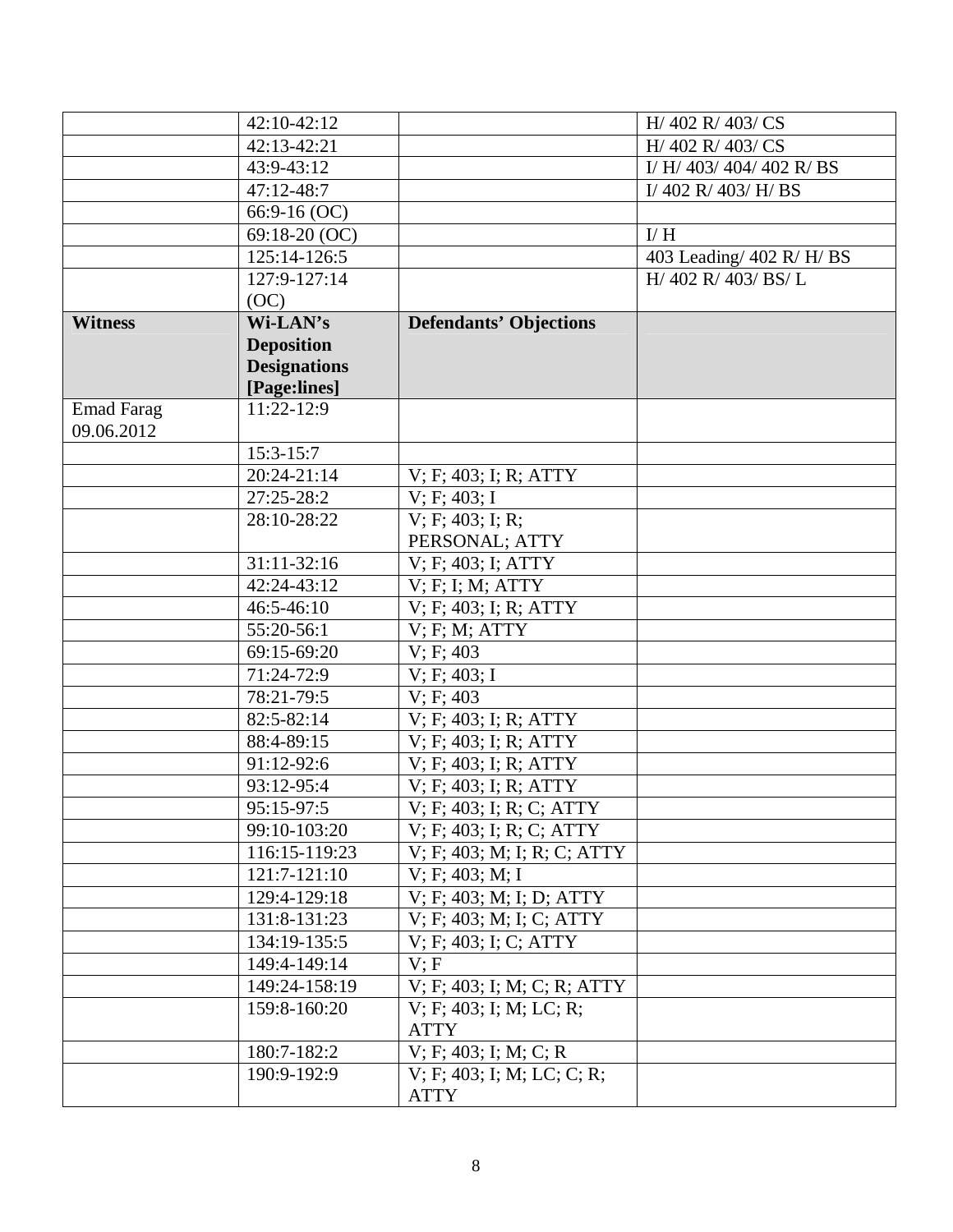| 255:1-256:16        | V; F; 403; I; M; LC; C; R;<br><b>ATTY</b> |                                 |
|---------------------|-------------------------------------------|---------------------------------|
| Defendants'         |                                           | <b>Wi-LAN's Objections to</b>   |
| <b>Counter</b>      |                                           | <b>Defendants' Counter</b>      |
| <b>Designations</b> |                                           | <b>Designations</b>             |
| [Page:lines]        |                                           |                                 |
| $22:15-23:8$        |                                           | H/I                             |
|                     |                                           | Counter-designation:            |
|                     |                                           | 88:4-89:15 (already designated) |
|                     |                                           | 258:13-262:10                   |
| 24:11-24:17         |                                           | H/I                             |
|                     |                                           | Counter-designation:            |
|                     |                                           | 91:12-92:6 (already designated) |
|                     |                                           | 284:16-284:19                   |
|                     |                                           | 285:10-285:16                   |
|                     |                                           | 286:7-287:15                    |
| 34:15-34:15         |                                           | H/I                             |
|                     |                                           | Counter-designation:            |
|                     |                                           | 117:8-119:23 (already           |
|                     |                                           | designated)                     |
| 34:17-34:24         |                                           | H/I                             |
|                     |                                           | Counter-designation:            |
|                     |                                           | 117:8-119:23 (already           |
|                     |                                           | designated)                     |
| 37:14-37:16         |                                           | H/I                             |
|                     |                                           | Counter-designation:            |
|                     |                                           | 38:23-39:5                      |
|                     |                                           | 214:12-214:20                   |
|                     |                                           | 215:17-215:21                   |
|                     |                                           | 216:4-216:14                    |
|                     |                                           | 216:25-217:9                    |
| 37:18-37:25         |                                           | H/I                             |
|                     |                                           | Counter-designation:            |
|                     |                                           | 38:23-39:5                      |
|                     |                                           | 214:12-214:20                   |
|                     |                                           | 215:17-215:21                   |
|                     |                                           | 216:4-216:14                    |
|                     |                                           | 216:25-217:9                    |
| 38:15-38:17         |                                           | H/I                             |
|                     |                                           | Counter-designation:            |
|                     |                                           | 38:23-39:5                      |
|                     |                                           | 214:12-214:20                   |
|                     |                                           | 215:17-215:21<br>216:4-216:14   |
|                     |                                           |                                 |
|                     |                                           | 216:25-217:9                    |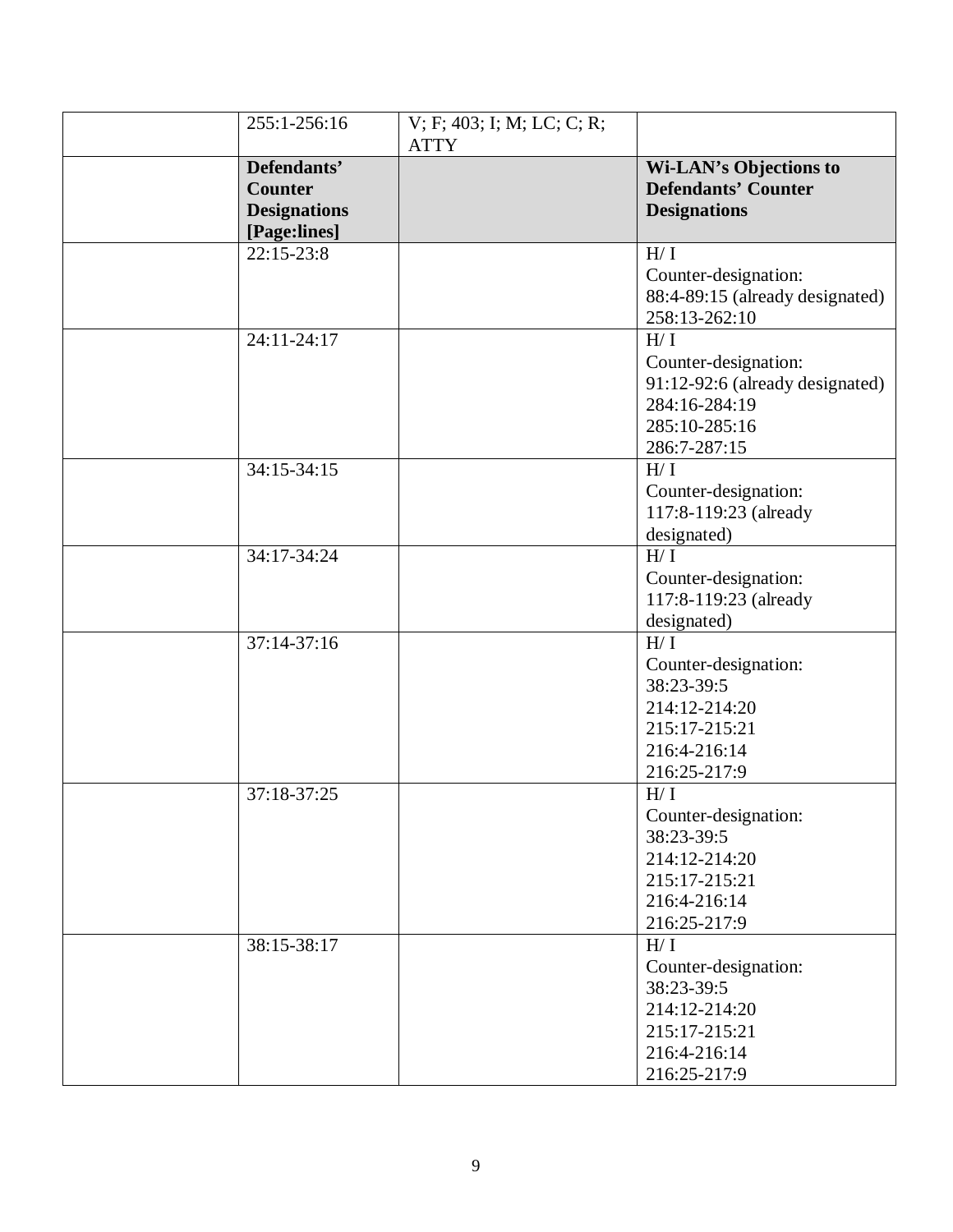| 38:19-38:22   | H/I                       |
|---------------|---------------------------|
|               | Counter-designation:      |
|               | 38:23-39:5                |
|               | 214:12-214:20             |
|               | 215:17-215:21             |
|               | 216:4-216:14              |
|               | 216:25-217:9              |
| 43:13-43:17   | H                         |
| 56:2-56:11    | $\boldsymbol{\mathrm{H}}$ |
| 71:11-71:14   | H                         |
| 71:16-71:22   | H                         |
| 83:4-83:6     | H                         |
| 83:8-83:17    | $\boldsymbol{\mathrm{H}}$ |
| 89:16-89:19   | H                         |
| 89:21-90:6    | H                         |
| 92:7-92:10    | H                         |
| 92:12-92:16   | H                         |
| 119:24-120:1  | H                         |
| 120:3-121:6   | H                         |
| 121:11-121:14 | H                         |
| 121:16-122:1  | H                         |
| 134:6-134:9   | H                         |
| 134:11-134:18 | H                         |
| 135:6-135:9   | H                         |
| 135:11-135:22 | H                         |
| 148:22-149:3  | $\boldsymbol{\mathrm{H}}$ |
| 160:21-160:24 | $\boldsymbol{\mathrm{H}}$ |
| $161:1-161:9$ | H/I                       |
|               | Counter-designation:      |
|               | 161:10-161:22             |
| 167:12-167:13 | H                         |
| 167:15-167:19 | $\mathbf H$               |
| 167:21-168:6  | H                         |
| 174:19-175:5  | H                         |
| 176:23-176:25 | $\boldsymbol{\mathrm{H}}$ |
| 177:2-177:14  | $\, {\rm H}$              |
| 179:4-179:6   | $H/ \ I$                  |
|               | Counter-designation:      |
|               | 35:11-37:13               |
| 179:8-179:22  | $\mathrm{H}/\,\mathrm{I}$ |
|               | Counter-designation:      |
|               | 35:11-37:13               |
| 182:24-183:8  | $\, {\rm H}$              |
| 185:6-185:12  | $\, {\rm H}$              |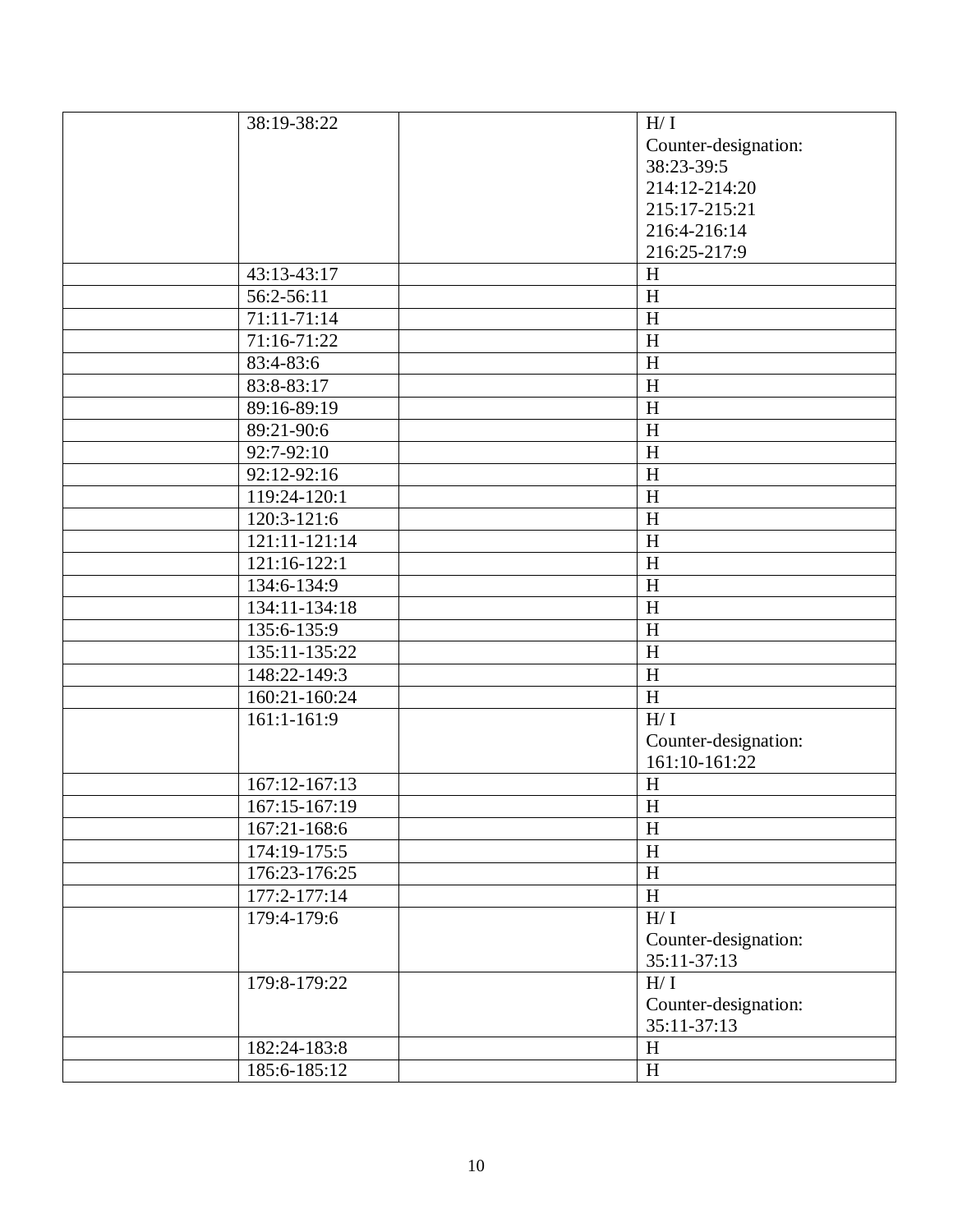|                | 186:1-186:3         |                               | $H/I$                     |
|----------------|---------------------|-------------------------------|---------------------------|
|                |                     |                               | Counter-designation:      |
|                |                     |                               | 35:11-37:13               |
|                | 186:5-186:5         |                               | H/I                       |
|                |                     |                               | Counter-designation:      |
|                |                     |                               | 35:11-37:13               |
|                | 186:7-186:9         |                               | H/I                       |
|                |                     |                               | Counter-designation:      |
|                |                     |                               | 35:11-37:13               |
|                | 188:22-188:25       |                               | H                         |
|                | 189:2-189:19        |                               | $\boldsymbol{\mathrm{H}}$ |
|                | 189:21-190:3        |                               | $\boldsymbol{\mathrm{H}}$ |
|                | 190:5-190:8         |                               | $\boldsymbol{\mathrm{H}}$ |
|                | 231:25-232:22       |                               | H                         |
|                |                     |                               | Counter-designation:      |
|                |                     |                               | 116:15-119:23             |
|                | 250:7-250:10        |                               | H                         |
|                | 251:10-251:13       |                               | H                         |
|                | 251:15-252:7        |                               | $\boldsymbol{\mathrm{H}}$ |
|                | 252:9-253:13        |                               | H                         |
|                | 253:15-254:13       |                               | $\overline{\rm H}$        |
|                | 254:16-254:25       |                               | $\, {\rm H}$              |
|                | 312:14-313:23       |                               | H/I                       |
|                |                     |                               | Counter-designation:      |
|                |                     |                               | 159:8-161:9               |
|                | 314:11-315:18       |                               | H/I                       |
|                |                     |                               | Counter-designation:      |
|                |                     |                               | 159:8-161:9               |
| <b>Witness</b> | Wi-LAN's            | <b>Defendants' Objections</b> |                           |
|                | <b>Deposition</b>   |                               |                           |
|                | <b>Designations</b> |                               |                           |
|                | [Page:lines]        |                               |                           |
| Nils Frederik  | $9:21-10:4$         |                               |                           |
| Gessler        |                     |                               |                           |
| 08.28.2012     |                     |                               |                           |
|                | 12:13-12:21         |                               |                           |
|                | 14:2-14:9           |                               |                           |
|                | 16:07-16:11         |                               |                           |
|                | $18:1 - 18:5$       |                               |                           |
|                | 23:19-23:21         | I; 403                        |                           |
|                | 26:4-26:4           | I; R                          |                           |
|                | 26:7-26:14          | I; R                          |                           |
|                | 26:17-27:2          |                               |                           |
|                | 29:17-29:25         |                               |                           |
|                | 31:14-31:22         |                               |                           |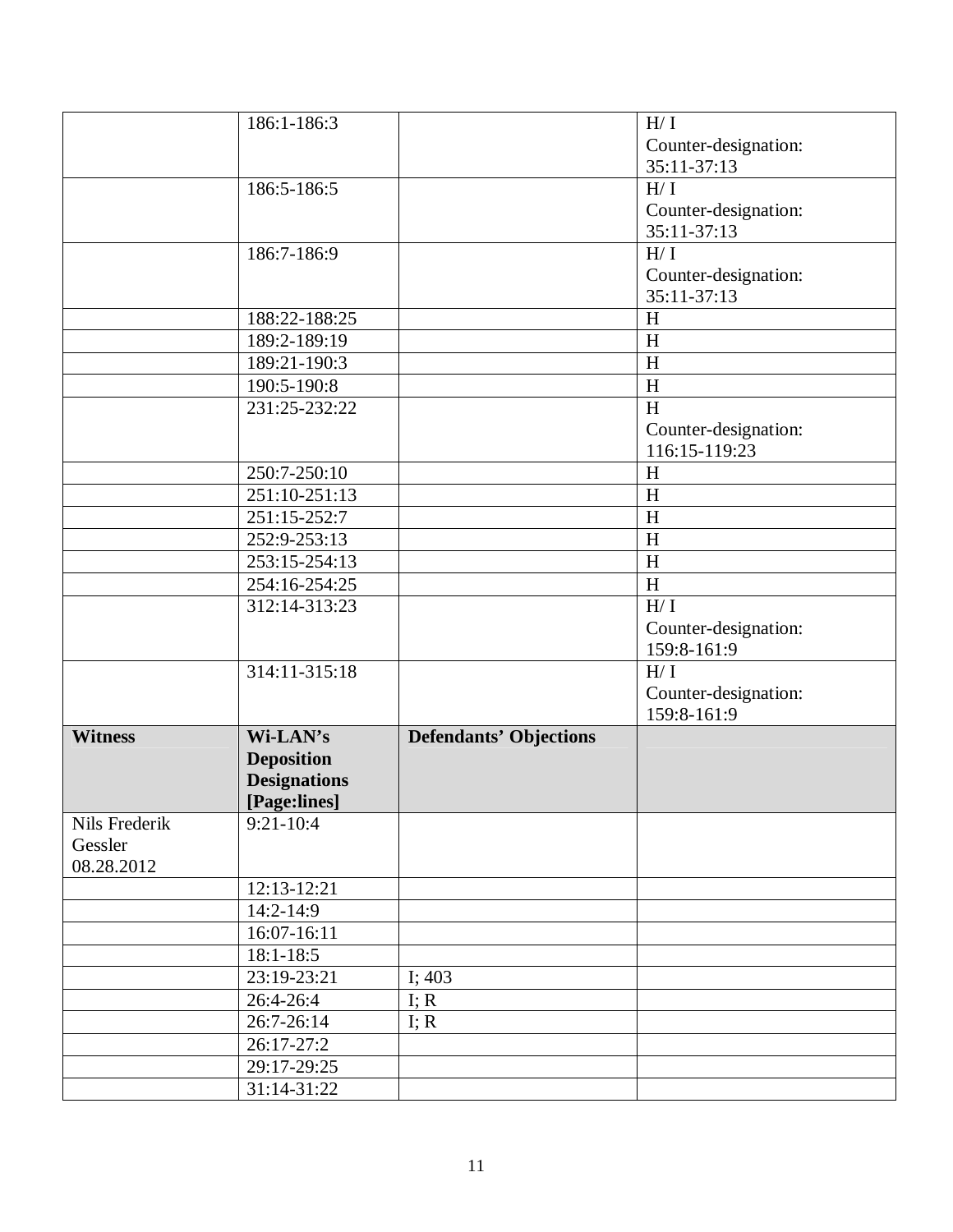| $\overline{3}4:2-34:13$ |                          |                               |
|-------------------------|--------------------------|-------------------------------|
| 44:11-45:8              |                          |                               |
| 51:14-52:5              | S; F                     |                               |
| $71:4-72:2$             | $V$ ; S; R; AF; F        |                               |
| 72:11-73:20             | R; S; F; AF              |                               |
| 74:4-76:7               | V; R; F                  |                               |
| 87:23-88:6              | $V$ ; F; AF              |                               |
| 88:18-88:22             |                          |                               |
| 93:11-95:8              | $V$ ; F; AF; R           |                               |
| 100:12-101:10           | V; F; AF                 |                               |
| 101:15-101:25           | $V$ ; F; AF              |                               |
| 104:22-105:12           |                          |                               |
| 122:2-122:6             | $V$ ; F; AF              |                               |
| 122:7-122:11            |                          |                               |
| 122:18-122:19           | V; F; AF; S              |                               |
| 122:21-123:4            | $V$ ; F; AF              |                               |
| 123:13-124:1            | $V$ ; F; AF              |                               |
| 124:9-124:18            | $V$ ; F; AF              |                               |
| 131:20-132:22           | $V$ ; F; AF              |                               |
| 135:15-135:17           |                          |                               |
| 155:12-155:22           |                          |                               |
| 156:17-156:20           | V; I; S; F; AF; PERSONAL |                               |
| 156:22-156:23           | V; I; S; F; AF; PERSONAL |                               |
| 156:24-157:7            | V; I; S; F; AF; PERSONAL |                               |
| 157:9-157:13            | V; I; S; F; AF; PERSONAL |                               |
| Defendants'             |                          | <b>Wi-LAN's Objections to</b> |
| <b>Counter</b>          |                          | <b>Defendants' Counter</b>    |
| <b>Designations</b>     |                          | <b>Designations</b>           |
| [Page:lines]            |                          |                               |
| 23:23-24:2 (OC)         |                          | 402 R/ 403/ C/ H/ BS/ I       |
|                         |                          | <b>Counter-Designation</b>    |
|                         |                          | 23:22-22:22                   |
| $30:1-30:5$ (OC)        |                          | 402 R/ 403/ H/ BS             |
| $30:22 - 31:13$ (OC)    |                          | 402 R/ 403/ H/ BS             |
| $34:14-34:15$ (OC)      |                          | $402$ R/C                     |
| 50:14-50:24             |                          | 402 R/ 403/ H/ BS             |
| $51:4-51:5$             |                          | 402 R/403/H/BS                |
| 105:13-105:21           |                          | 402 R/ 403/ H/ BS             |
| (OC)                    |                          |                               |
| $124:2 - 124:4$ (OC)    |                          | 402 R/403/H/BS                |
| $124:6 - 124:8$ (OC)    |                          | 402 R/ 403/ H/ BS             |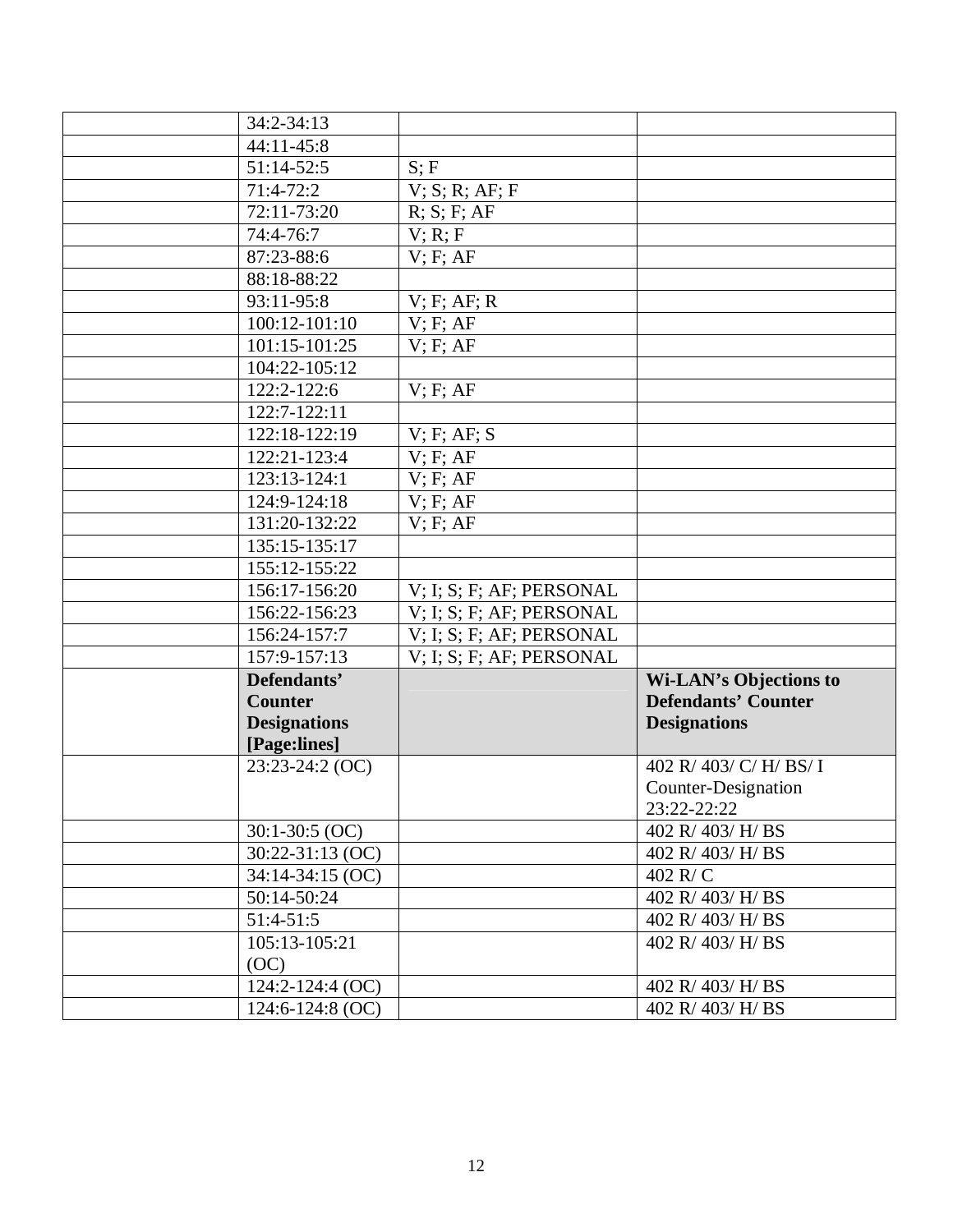| <b>Witness</b>       | Wi-LAN's            | <b>Defendants' Objections</b> |                               |
|----------------------|---------------------|-------------------------------|-------------------------------|
|                      | <b>Deposition</b>   |                               |                               |
|                      | <b>Designations</b> |                               |                               |
|                      | [Page:lines]        |                               |                               |
| <b>Helmut Hansen</b> | $11:10-12:11$       |                               |                               |
| 08.27.2012           |                     |                               |                               |
|                      | 18:9-19:7           | $\mathbf R$                   |                               |
|                      | 19:15-20:11         | $V$ ; F; R; ATTY              |                               |
|                      | 35:6-36:18          | V; F; AF; S; 403              |                               |
|                      | 41:1-41:24          |                               |                               |
|                      | 55:25-58:7          | V; F; AF; 403; ATTY           |                               |
|                      | 63:3-64:23          | 403; ATTY                     |                               |
|                      | 72:14-73:2          | S; PERSONAL                   |                               |
|                      | 76:18-77:7          | F: 403                        |                               |
|                      | 78:10-78:18         | V; 403                        |                               |
|                      | 81:17-82:15         | $V$ ; F; AF                   |                               |
|                      | 82:16-83:3          | V; F; AF; 403                 |                               |
|                      | 84:15-85:20         | V; 403                        |                               |
|                      | 97:4-98:25          | V; F; AF; M; S; R; 403        |                               |
|                      | 109:12-109:25       | 109:16-25 V; F; AF; 403       |                               |
|                      | 110:3-110:18        | V; F; AF; C; 403              |                               |
|                      | 126:11-126:15       | V; F                          |                               |
|                      | 171:1-171:9         | V; F                          |                               |
|                      | 189:18-190:4        | V; F; I; 403; ATTY            |                               |
|                      | 210:5-211:10        | V; F; AF; C; ATTY             |                               |
|                      | 216:5-216:25        | V; F; AF; 403                 |                               |
|                      | 217:18-218:4        | V; F; AF; 403                 |                               |
|                      | Defendants'         |                               | <b>Wi-LAN's Objections to</b> |
|                      | <b>Counter</b>      |                               | <b>Defendants' Counter</b>    |
|                      | <b>Designations</b> |                               | <b>Designations</b>           |
|                      | [Page:lines]        |                               |                               |
|                      | 7:6-7:11 $(OC)$     |                               |                               |
|                      | $19:8-19:10(OC)$    |                               | 403                           |
|                      | $19:12-19:14$ (OC)  |                               | H/403                         |
|                      | 58:8-58:10 (OC)     |                               | H                             |
|                      | 58:11-58:14         |                               | 403                           |
|                      | 58:16-58:16         |                               | H/403                         |
|                      | 58:25-59:4          |                               | 403                           |
|                      | 59:17-59:22         |                               | H/403                         |
|                      | $62:9-62:16$        |                               | H/403                         |
|                      | $67:10-67:14$ (OC)  |                               | H                             |
|                      | 75:23-76:3 (OC)     |                               | H/403                         |
|                      | 76:11-76:14 (OC)    |                               | H/403                         |
|                      | 83:4-83:9 (OC)      |                               | H/403                         |
|                      | 85:21-86:2 (OC)     |                               | 403                           |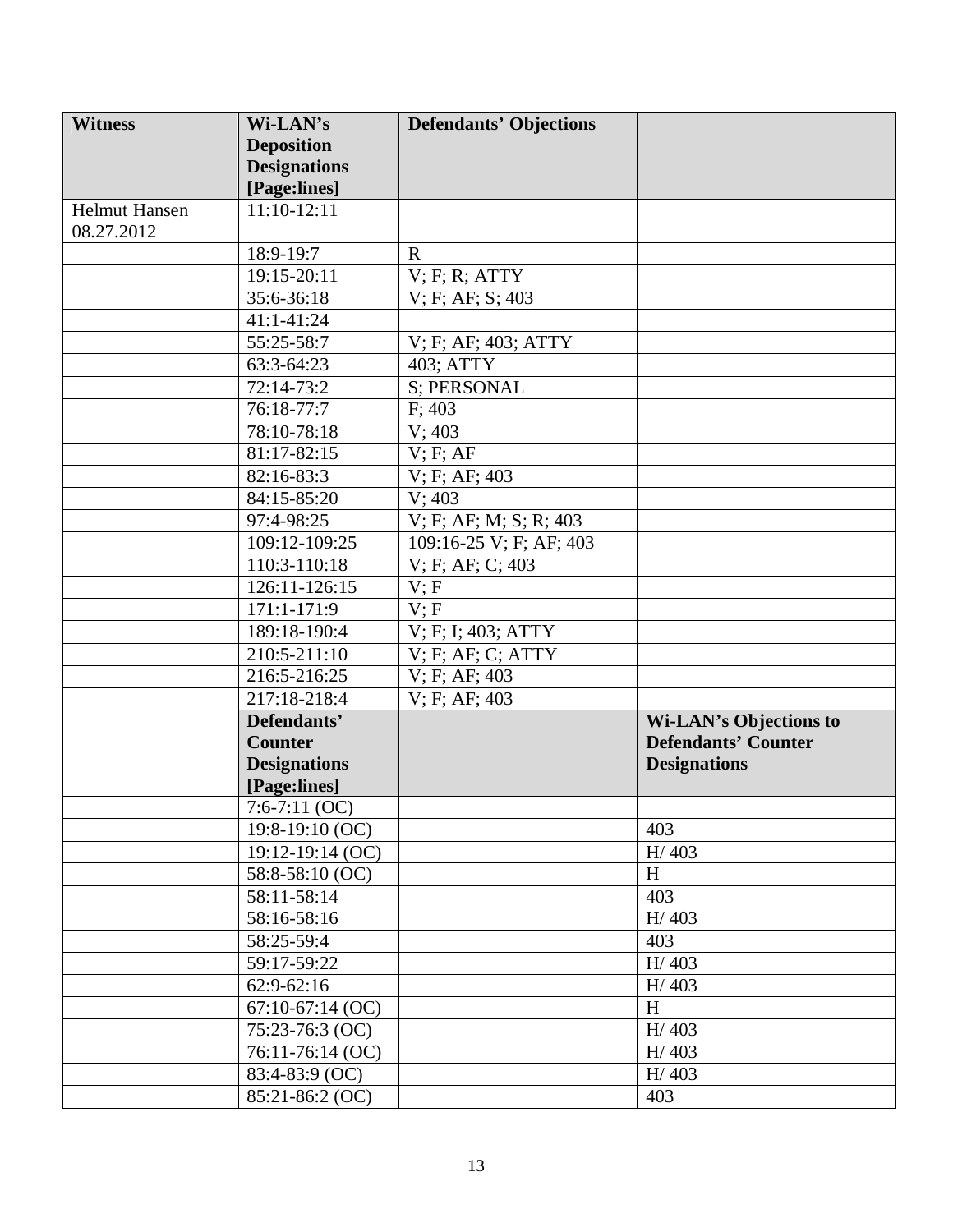|                          | 86:13-17 (OC)       |                               | H/403                                  |
|--------------------------|---------------------|-------------------------------|----------------------------------------|
|                          | 93:10-93:25         |                               | H/ $403$ / I/ F                        |
|                          | 96:5-96:25          |                               | $\overline{\text{CS}/\text{H}}$ 403/ F |
|                          | 102:10-102:15       |                               | H/ $403$ / $I$ / $F$                   |
|                          | $103:11-103:15$     |                               | 403                                    |
|                          | 105:14-106:8        |                               | H/403                                  |
|                          | 114:12-114:25       |                               | CS/H/403/F                             |
|                          | 115:6-115:11        |                               | CS/H/403/F                             |
|                          | 122:24-123:8        |                               | H/403/ I                               |
|                          | (OC)                |                               |                                        |
|                          | 124:6-124:9 (OC)    |                               | H/403                                  |
|                          | 127:9-128:1         |                               | CS/H/403/F                             |
|                          | 183:9-183:13        |                               | 403/1                                  |
|                          | 183:15-183:17       |                               | H/403                                  |
|                          | 189:8-189:17        |                               | CS/H/403/I/F                           |
|                          | 208:4-208:11        |                               | H/403/F                                |
|                          | 209:11-209:22       |                               | H/ $403$ / $V$ F                       |
| <b>Witness</b>           | Wi-LAN's            | <b>Defendants' Objections</b> |                                        |
|                          | <b>Deposition</b>   |                               |                                        |
|                          | <b>Designations</b> |                               |                                        |
|                          | [Page:lines]        |                               |                                        |
| <b>Timothy Hernquist</b> | $7:12 - 7:20$       |                               |                                        |
| 08.17.2012               |                     |                               |                                        |
|                          | 20:6-20:11          | $\mathbf R$                   |                                        |
|                          | 27:7-27:21          |                               |                                        |
|                          | 28:5-28:9           |                               |                                        |
|                          | 28:19-29:17         | F; V; ATTY                    |                                        |
|                          | 31:23-32:24         | I; F; V; ATTY                 |                                        |
|                          | 33:9-33:15          |                               |                                        |
|                          | 33:16-33:24         |                               |                                        |
|                          | 37:13-37:24         |                               |                                        |
|                          | 37:25-38:7          |                               |                                        |
|                          | 38:11-38:12         |                               |                                        |
|                          | 40:17-40:25         |                               |                                        |
|                          | 46:7-46:17          | $\mathbf I$                   |                                        |
|                          | $47:2 - 47:17$      | I; F; S; ATTY                 |                                        |
|                          | 94:15-94:16         | I                             |                                        |
|                          | 95:18-95:20         |                               |                                        |
|                          | 116:9-116:10        |                               |                                        |
|                          | 116:11-117:5        |                               |                                        |
|                          | 153:19-154:04       |                               |                                        |
|                          | 154:22-155:08       | S; F; R                       |                                        |
|                          | 159:6-159:21        | M                             |                                        |
|                          | 159:23-159:24       |                               |                                        |
|                          | $160:1-160:5$       |                               |                                        |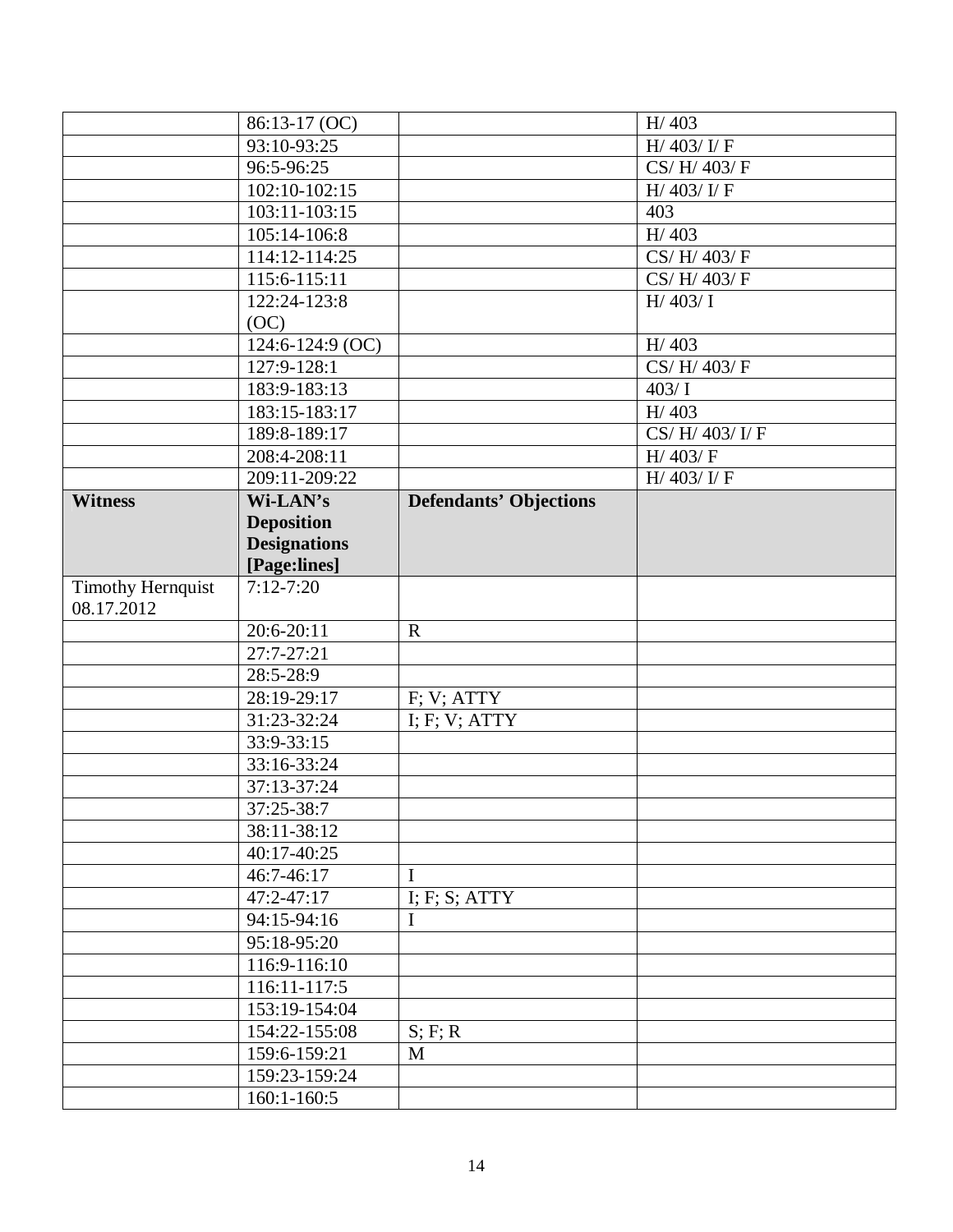|                 | Defendants'             |                               | <b>Wi-LAN's Objections to</b> |
|-----------------|-------------------------|-------------------------------|-------------------------------|
|                 | <b>Counter</b>          |                               | <b>Defendants' Counter</b>    |
|                 | <b>Designations</b>     |                               | <b>Designations</b>           |
|                 | [Page:lines]            |                               |                               |
|                 | $6:2-6:6$               |                               | 402 R/H                       |
|                 | $6:13-6:14$             |                               | 402 R/H                       |
|                 | 27:22-28:4 (OC)         |                               | 403/402 R/H                   |
|                 | 48:6-48:14              |                               | 403/ H/ CS/ 402 R/ BS         |
|                 | 78:18-78:24             |                               | 402 R/ 403/ H/ CS             |
|                 | 78:25-79:5              |                               | 402 R/ 403/ H/ CS/ BS         |
|                 | 83:9-83:19              |                               | 402 R/ 403/ H/ BS             |
|                 | 91:20-92:10             |                               | 402 R/ 403/ H/ CS/ BS         |
|                 | 94:17-95:17 (OC)        |                               | 94:18-95:17 - 403/ H          |
|                 | 115:13-116:8            |                               | 403/ H/ 402 R/ BS             |
|                 | 126:4-126:17            |                               | H/ CS/ F/ 403/ 402 R/ BS      |
|                 | 126:20-126:24           |                               | H/ CS/ F/ 403/ 402 R/ BS      |
|                 | 126:25-127:5            |                               | H/ CS/ F/ 403                 |
|                 | 134:4-135:15            |                               | H/ 403/ 402 R/ BS             |
|                 | 141:13-143:10           |                               | $H/J$ 403/BS                  |
|                 | 154:5-145:7 (OC)        |                               |                               |
|                 | 160:23-160:24           |                               | H/ 402 R/ 403/ BS             |
| <b>Witness</b>  | Wi-LAN's                | <b>Defendants' Objections</b> |                               |
|                 | <b>Deposition</b>       |                               |                               |
|                 | <b>Designations</b>     |                               |                               |
|                 | [Page:lines]            |                               |                               |
| Albert Lee Hill | $9:23-10:2$             |                               |                               |
| 08.07.2012      |                         |                               |                               |
|                 | $10:7 - 10:10$          |                               |                               |
|                 | 30:14-30:21             | R; 403                        |                               |
|                 | 34:14-34:19             | R; 403                        |                               |
|                 | 34:25-35:19             | R; 403                        |                               |
|                 | 41:9-41:13              | R; 403                        |                               |
|                 | 41:15-41:17             | R; 403                        |                               |
|                 | 42:13-42:17             | R; 403                        |                               |
|                 | 42:19-42:24             | R; 403                        |                               |
|                 | $43:5 - 43:11$          |                               |                               |
|                 |                         | R; 403; I                     |                               |
|                 | 43:14-43:20             | R; 403                        |                               |
|                 | 47:20-47:23             | R; 403                        |                               |
|                 | 48:3-48:9               | R: 403                        |                               |
|                 | 48:21-49:3              |                               |                               |
|                 | 49:19-50:19             |                               |                               |
|                 | 55:20-55:24             | R; 403                        |                               |
|                 | 56:2-56:15              | R; 403                        |                               |
|                 | 58:23-59:2<br>59:6-59:8 | R; 403<br>R; 403              |                               |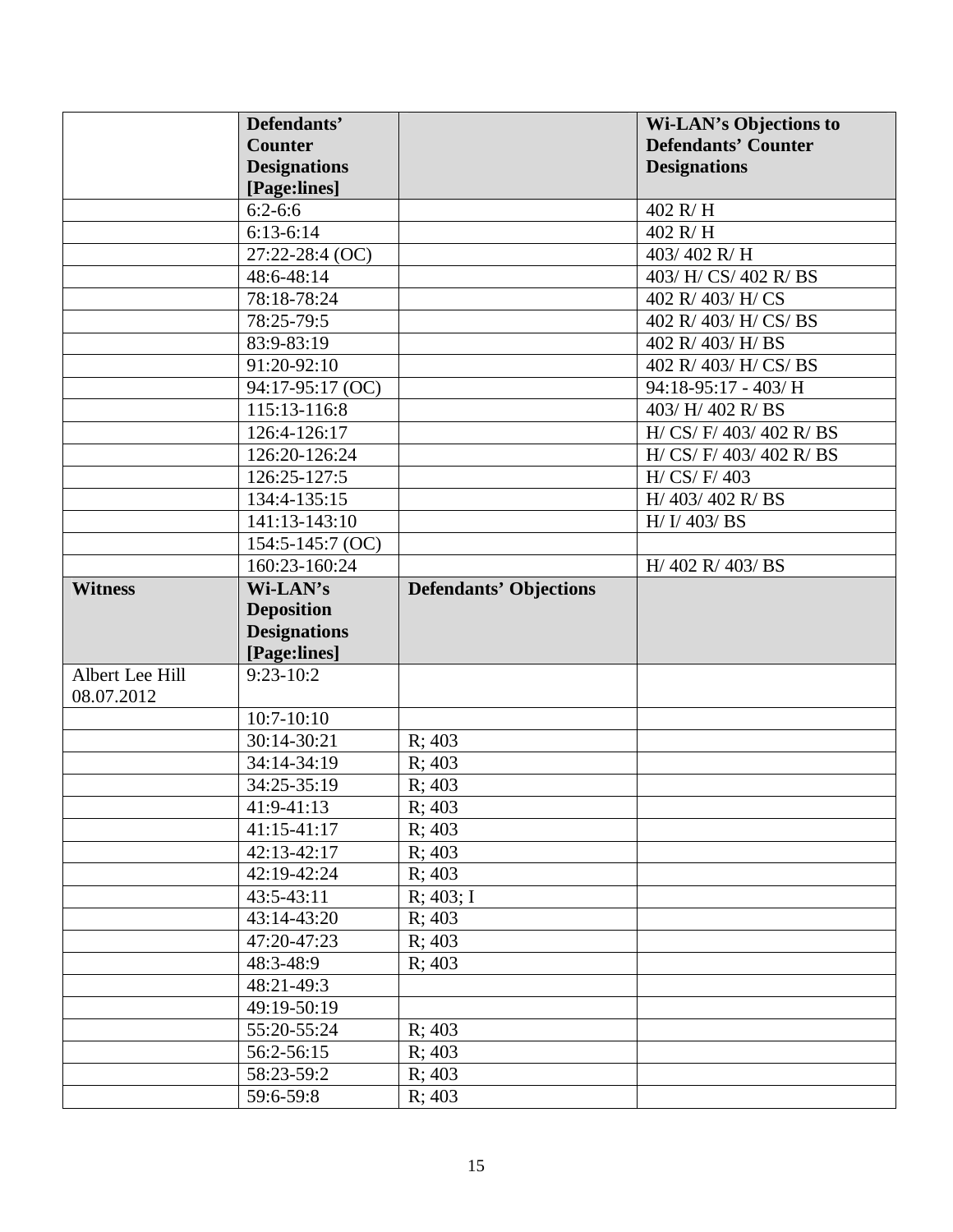|                 | 69:3-69:5                   | R; 403                        |                               |
|-----------------|-----------------------------|-------------------------------|-------------------------------|
|                 | 69:6-69:7                   | R; 403                        |                               |
|                 | 69:13-69:19                 | R; 403                        |                               |
|                 | 69:25-70:01                 | R; 403                        |                               |
|                 | 70:11-70:13                 | R; 403                        |                               |
|                 | 70:24-71:5                  | R; 403                        |                               |
|                 | 74:25-75:3                  | V; R                          |                               |
|                 | $75:5 - 75:5$               | V; R                          |                               |
|                 | $\overline{77}$ :7-77:9     | F; V; M                       |                               |
|                 | 77:11-77:13                 | F; V; M                       |                               |
|                 | 77:15-77:25                 | R; 403                        |                               |
|                 | 80:18-80:21                 | R; PERSONAL; S                |                               |
|                 | 80:22-81:4                  | R; PERSONAL; S                |                               |
|                 | 143:4-143:12                | $\mathbf R$                   |                               |
|                 | 143:21-144:5                | $\mathbf R$                   |                               |
|                 | 144:13-145:4                | R; 403                        |                               |
|                 | 146:14-146:19               | 403; F                        |                               |
|                 | 147:15-147:22               | R; 403                        |                               |
|                 | 149:7-149:16                |                               |                               |
|                 | Defendants'                 |                               | <b>Wi-LAN's Objections to</b> |
|                 | <b>Counter</b>              |                               | <b>Defendants' Counter</b>    |
|                 | <b>Designations</b>         |                               | <b>Designations</b>           |
|                 | [Page:lines]                |                               |                               |
|                 | $5:22 - 5:25$               |                               |                               |
|                 | $8:25-9:6$                  |                               | 402 R/ 403/ BS/ H             |
|                 | $10:3-10:6$ (OC)            |                               |                               |
|                 | 10:11-10:16 (OC)            |                               |                               |
|                 | $16:1 - 16:10$              |                               | 402 R/C                       |
|                 | 49:3-49:18 (OC)             |                               | 402 R/403                     |
|                 | 75:5-75:11 (OC)             |                               |                               |
|                 | 148:22-149:6                |                               | H/ BS/ 403 LEADING/ 402 R/    |
| <b>Witness</b>  | Wi-LAN's                    | <b>Defendants' Objections</b> |                               |
|                 | <b>Deposition</b>           |                               |                               |
|                 |                             |                               |                               |
|                 | <b>Designations</b>         |                               |                               |
|                 | [Page:lines]                |                               |                               |
| Matthew Hodulik | 17:18-17:25                 |                               |                               |
| 09.11.2012      |                             |                               |                               |
|                 | 41:21-41:25                 | ATTY; R; 403; V               |                               |
|                 | 43:5-44:9                   | ATTY; R; 403; V               |                               |
|                 | 44:20-45:17                 | ATTY; R; 403; V               |                               |
|                 | 45:22-46:11                 | ATTY; R; 403; V               |                               |
|                 | 46:12-46:14                 | R; 403; V                     |                               |
|                 | 46:17-46:25                 | R; 403; V                     |                               |
|                 | $51:22-52:1$<br>$52:3-52:5$ | R; 403; V<br>R; 403; V        |                               |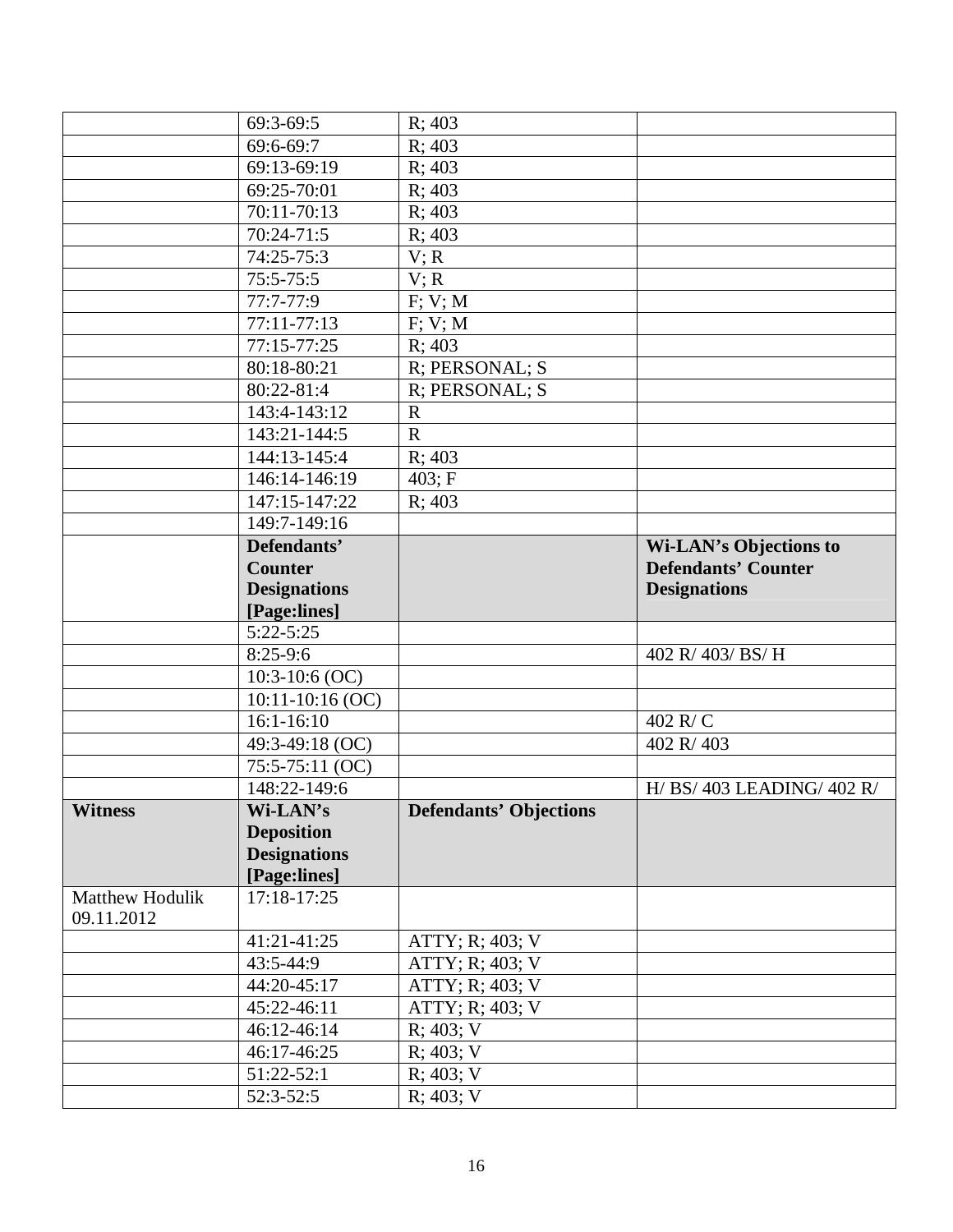| 52:7-52:17          | R; 403; V              |                               |
|---------------------|------------------------|-------------------------------|
| 52:20-53:6          | R; 403; V              |                               |
| 53:8-53:12          | R; 403; V              |                               |
| 80:15-80:22         | R; 403                 |                               |
| 144:2-144:4         | $R; 403; \overline{V}$ |                               |
| 144:6-144:10        | R; 403; V              |                               |
| 161:20-161:21       | R; 403; V; F; S        |                               |
| 161:23-162:12       | R; 403; V; F; S        |                               |
| 162:14-162:15       | R; 403; V; F; S        |                               |
| 163:21-163:25       | R; 403; V              |                               |
| 164:4-164:20        | R; 403; V              |                               |
| 164:22-164:24       | R; 403; V              |                               |
| 165:12-165:15       | R; 403; V              |                               |
| 165:17-165:17       | R; 403; V              |                               |
| Defendants'         |                        | <b>Wi-LAN's Objections to</b> |
| <b>Counter</b>      |                        | <b>Defendants' Counter</b>    |
| <b>Designations</b> |                        | <b>Designations</b>           |
| [Page:lines]        |                        |                               |
| 36:22-36:25         |                        | BS/ 403/ H/ 402 R             |
| $37:2 - 37:7$       |                        | BS/ 403/ H/ 402 R             |
| 38:22-38:25         |                        | BS/ 403/ H/ 402 R             |
| 39:2-39:21          |                        | BS/ 403/ H/ 402 R             |
| $40:5 - 40:8$       |                        | BS/ 403/ H/ 402 R             |
| 40:10-40:14         |                        | BS/ 403/ H/ 402 R             |
| 40:24-40:25         |                        | BS/ 403/ H/ 402 R             |
| $41:2 - 41:7$       |                        | BS/ 403/ H/ 402 R             |
| 41:9-41:10          |                        | BS/ 403/ H/ 402 R             |
| $42:1 - 42:3$       |                        | BS/ 403/ H/ 402 R             |
| $42:5 - 42:7$       |                        | BS/ 403/ H/ 402 R             |
| 45:18-45:19         |                        |                               |
| 45:21-45:21         |                        |                               |
| $51:1 - 51:5$       |                        | 402 R/C                       |
| $51:7-51:12$        |                        | 402 R/C                       |
| 51:14-51:21         |                        | $402$ R/C                     |
| 53:13-53:20         |                        | BS/ 403/ H/ 402 R             |
| 53:22-54:13         |                        | BS/ 403/ H/ 402 R             |
| 54:22-55:1          |                        | BS/ 403/ H/ 402 R             |
| 55:3-55:13          |                        | BS/403/H/402R                 |
| 55:15-55:25         |                        | BS/ 403/ H/ 402 R             |
| 56:2-56:23          |                        | BS/ 403/ H/ 402 R             |
| 56:25-57:9          |                        | BS/ 403/ H/ 402 R             |
| 65:4-65:19          |                        | BS/ 403/ H/ 402 R             |
| 145:23-146:17       |                        | BS/ 403/ H/ 402 R             |
| 154:4-154:7         |                        | BS/ 403/ H/ 402 R             |
| 154:12-154:21       |                        | BS/ 403/ H/ 402 R             |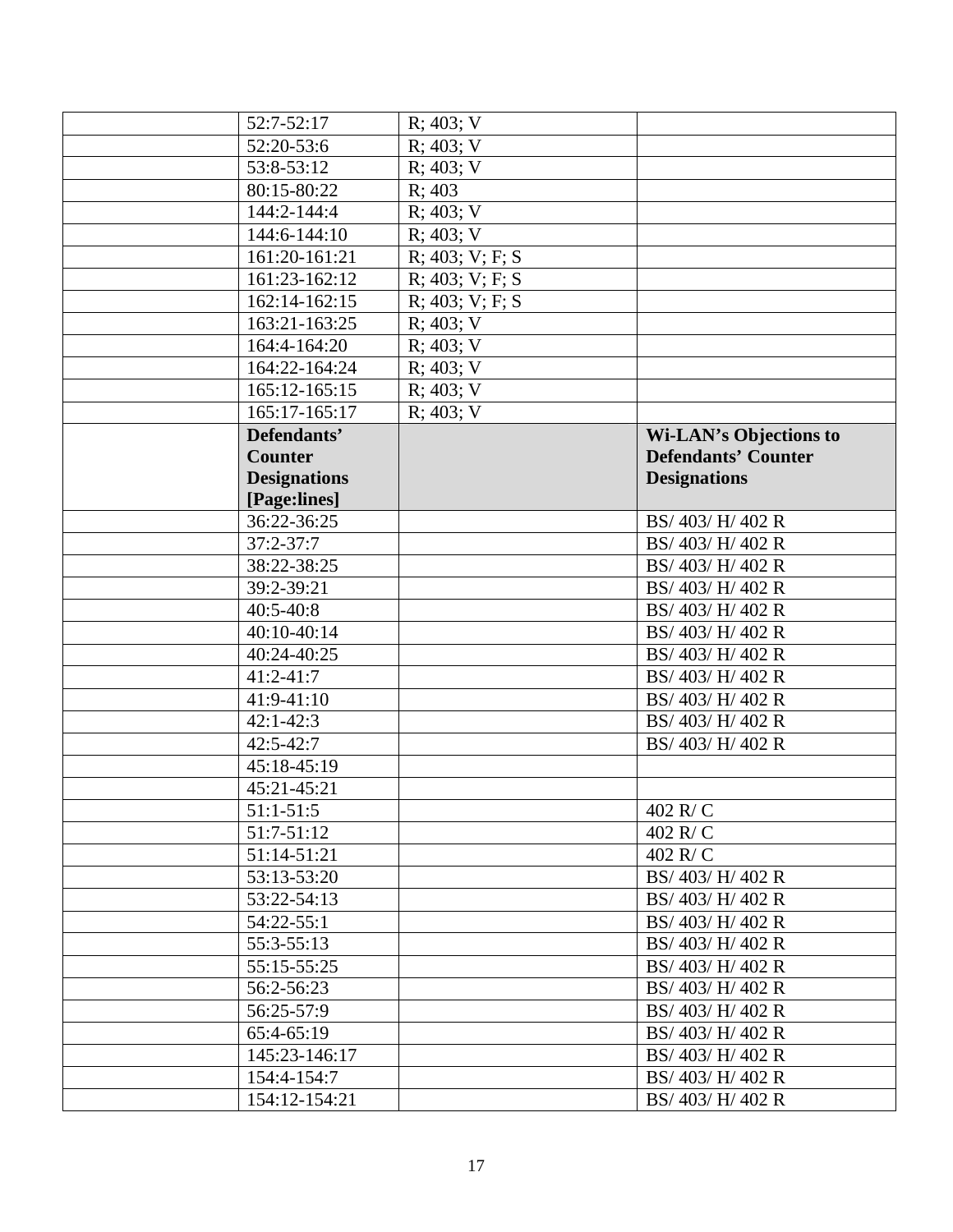|                | 155:4-155:8         |                                   | BS/ 403/ H/ 402 R    |
|----------------|---------------------|-----------------------------------|----------------------|
|                | 165:18-165:20       |                                   | CS                   |
|                | 168:5-169:3         |                                   | BS/ 403/ H/ 402 R/ L |
|                | 169:5-169:10        |                                   | BS/ 403/ H/ 402 R/ L |
|                | 169:12-169:16       |                                   | BS/ 403/ H/ 402 R/ L |
|                | 169:18-169:18       |                                   | BS/ 403/ H/ 402 R/ L |
| <b>Witness</b> | Wi-LAN's            | <b>Defendants' Objections</b>     |                      |
|                | <b>Deposition</b>   |                                   |                      |
|                | <b>Designations</b> |                                   |                      |
|                | [Page:lines]        |                                   |                      |
| David Irving   | $11:2 - 11:4$       | V; I                              |                      |
| 08.21.2012     |                     |                                   |                      |
|                | $11:5-12:3$         | V; I                              |                      |
|                | $12:4-12:8$         | V; I                              |                      |
|                | 22:23-23:15         | M; I; ATTY; LC; 403; S            |                      |
|                | 27:25-28:2          | F: V                              |                      |
|                | 28:9-28:18          | F; V; 403; R; I                   |                      |
|                | 28:24-29:1          | F; V                              |                      |
|                | 29:4-29:6           | F; V                              |                      |
|                | 29:9-29:13          | F; V                              |                      |
|                | 30:4-30:18          | R; V; C; F                        |                      |
|                | 34:22-35:9          | V; R; F; I                        |                      |
|                | 38:11-38:14         | V; F                              |                      |
|                | 38:20-39:04         | V; C; 403; R                      |                      |
|                | 47:4-47:23          | $C$ ; 403; ATTY; R; S; F          |                      |
|                | 48:05-48:19         | F; V; 403; ATTY; S; R             |                      |
|                | 49:10-49:14         | O; V; 403; ATTY; LC; S; R         |                      |
|                | 52:24-54:3          | V; M; 403; ATTY; F; R             |                      |
|                | 88:14-88:22         | F; V; 403; S; D; R                |                      |
|                | 88:23-89:5          | F: V: M: 403; ATTY; R             |                      |
|                | 95:3-95:21          | V; 403; ATTY; F; R                |                      |
|                | 96:1-96:20          | V; C; 403; ATTY; F; R; M          |                      |
|                | 98:7-99:11          | V; I; 403; ATTY; R; A; F; S       |                      |
|                | 107:13-108:3        | $V$ ; I; 403; ATTY; F; S; R       |                      |
|                | 109:14-110:4        | V; C; 403; ATTY; F; S; R          |                      |
|                | 110:23-111:7        | V; C; 403; ATTY; F; S; R          |                      |
|                | 115:6-116:2         | V; M; C; 403; ATTY; F; S;         |                      |
|                |                     | R                                 |                      |
|                | 124:14-125:5        | $V$ ; 403; ATTY; F; R             |                      |
|                | 125:9-126:04        | $F: V: 403$ ; ATTY; S; R; O;<br>A |                      |
|                | 132:1-132:22        | V; M; C; I; 403; ATTY; F;         |                      |
|                |                     | S; R; O; A                        |                      |
|                | 161:5-162:2         | V; C; 403; ATTY; F; S; R          |                      |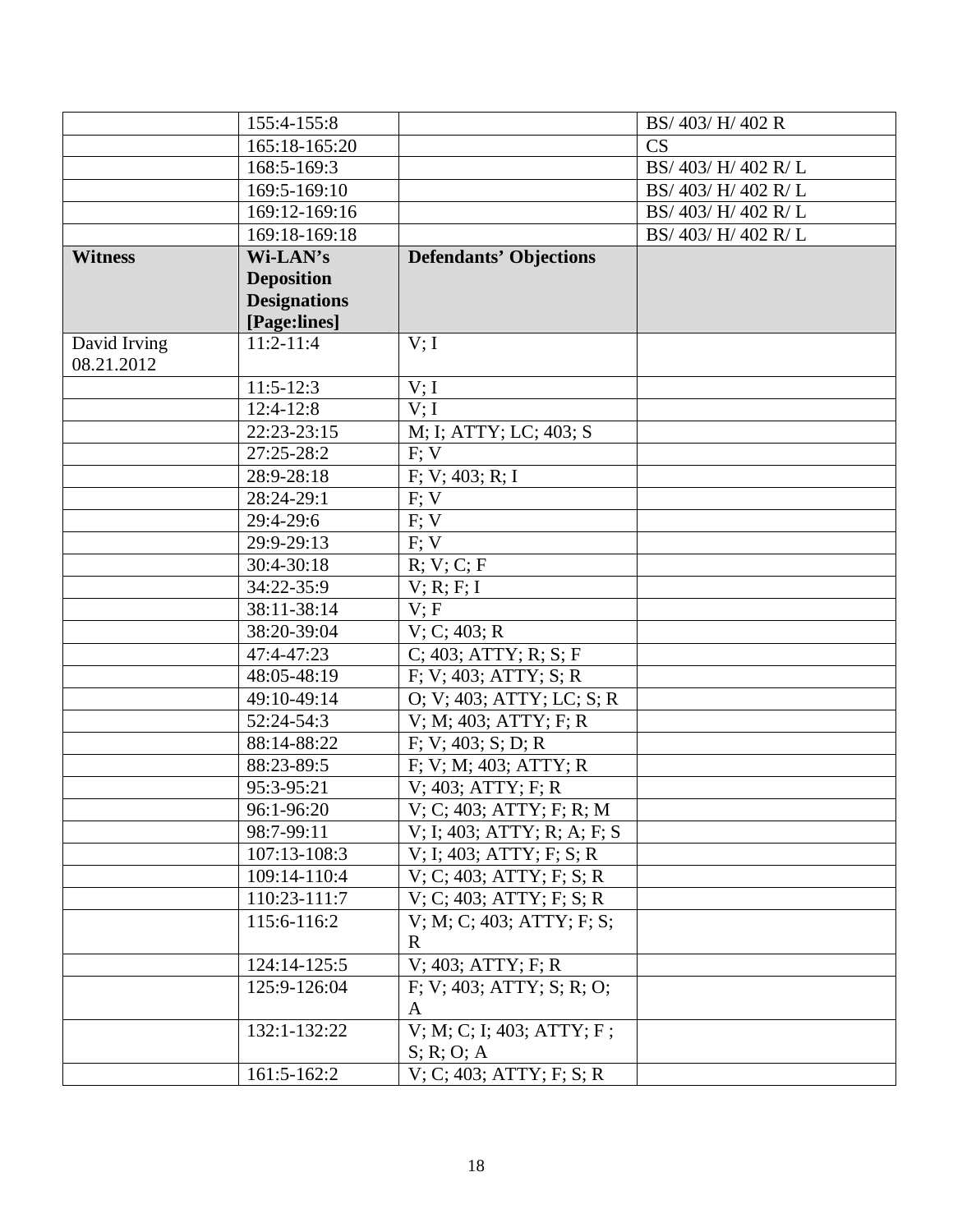| 163:23-164:16             | V; M; C; 403; ATTY; F; S;    |                               |
|---------------------------|------------------------------|-------------------------------|
|                           | R                            |                               |
| 165:14-165:25             | O; F; V; C; 403; ATTY; S; R  |                               |
| 168:17-169:12             | O; F; V; 403; ATTY; LC; S;   |                               |
|                           | $\mathbf{R}$                 |                               |
| 169:14-169:23             | $V$ ; 403; ATTY; O; LC; S; R |                               |
| 174:18-174:23             | V; 403; ATTY; D; M           |                               |
| 198:20-200:9              | O; F; V; 403; ATTY; R; S     |                               |
| 204:15-205:1              | V; 403; ATTY; F; S; R; O     |                               |
| 205:2-205:9               | $V$ ; 403; ATTY; F; S; R; O  |                               |
| 209:22-210:4              | O; F; V; 403; ATTY; LC; R;   |                               |
|                           | S                            |                               |
| 211:23-212:13             | O; V; 403; ATTY; R           |                               |
| 214:6-215:14              | O; F; V; 403; ATTY; M; LC;   |                               |
|                           | $\mathbf{R}$                 |                               |
| 216:18-217:15             | O; F; V; 403; ATTY; LC; R    |                               |
| 218:6-219:18              | V; 403; ATTY; R; F; D        |                               |
| 222:6-222:10              | V; 403; ATTY; D; M           |                               |
| 228:13-229:10             | O; F; V; 403; ATTY; S; R     |                               |
| Defendants'               |                              | <b>Wi-LAN's Objections to</b> |
| <b>Counter</b>            |                              | <b>Defendants' Counter</b>    |
| <b>Designations</b>       |                              | <b>Designations</b>           |
|                           |                              |                               |
| [Page:lines]              |                              |                               |
| $22:13-22:15$             |                              | H/I                           |
|                           |                              | Counter-designation:          |
|                           |                              | 22:23-23:15 (already          |
|                           |                              | designated)                   |
| 34:19-34:21               |                              | H                             |
| 48:20-48:23               |                              | H                             |
| 49:1-49:8                 |                              | H                             |
| 49:15-49:19               |                              | H                             |
| 49:21-49:24               |                              | 403/H                         |
| 54:4-54:8                 |                              | H                             |
| 54:10-54:20               |                              | H                             |
| 58:2-58:4                 |                              | H/I                           |
|                           |                              | Counter-designation:          |
|                           |                              | 88:14-89:5                    |
| 58:6-58:16                |                              | H/I                           |
|                           |                              | Counter-designation:          |
|                           |                              | 88:14-89:5                    |
| 89:6-89:8                 |                              | H                             |
| 89:10-89:15               |                              | H                             |
| 95:22-95:25               |                              | H                             |
| 97:13-97:16<br>97:18-98:6 |                              | 403/H<br>403/H                |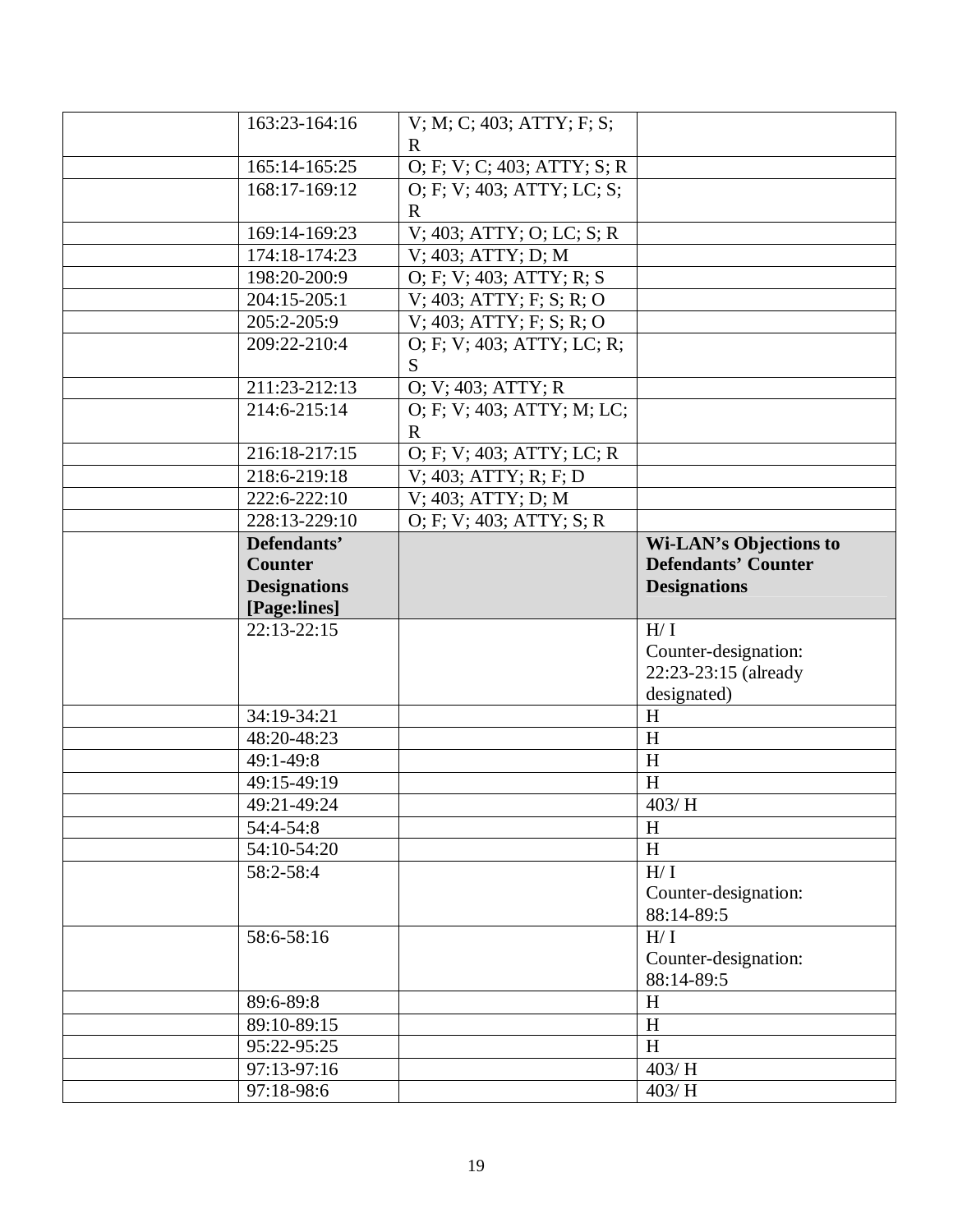| 108:4-108:7   | H                               |
|---------------|---------------------------------|
| 108:9-108:15  | H                               |
| 108:17-108:19 | H                               |
| 110:5-110:12  | $\boldsymbol{\mathrm{H}}$       |
| 110:14-110:22 | 403/ H as to 110:20-110:22      |
| 116:3-116:5   | H/I                             |
|               | Counter-designation:            |
|               | 32:14-33:4                      |
|               | $33:5 - 34:18$                  |
|               | 95:3-10 (already designated)    |
|               | 96:1-96:20 (already designated) |
|               | 97:3-97:8                       |
|               | 109:8-110:4                     |
| 116:7-116:17  | H/I                             |
|               | Counter-designation:            |
|               | $32:14-33:4$                    |
|               | 33:5-34:18                      |
|               | 95:3-10 (already designated)    |
|               | 96:1-96:20 (already designated) |
|               | 97:3-97:8                       |
|               | 109:8-110:4                     |
| 116:19-116:25 | H/I                             |
|               | Counter-designation:            |
|               | 32:14-33:4                      |
|               | 33:5-34:18                      |
|               | 95:3-10 (already designated)    |
|               | 96:1-96:20 (already designated) |
|               | 97:3-97:8                       |
|               | 109:8-110:4                     |
| 121:9-121:13  | H                               |
| 121:21-122:4  | H                               |
| 123:23-124:1  | H/I                             |
|               | Counter-designation:            |
|               | 32:14-33:4                      |
|               | 33:5-34:18                      |
|               | 95:3-10 (already designated)    |
|               | 96:1-96:20 (already designated) |
|               | 97:3-97:8                       |
|               | 109:8-110:4                     |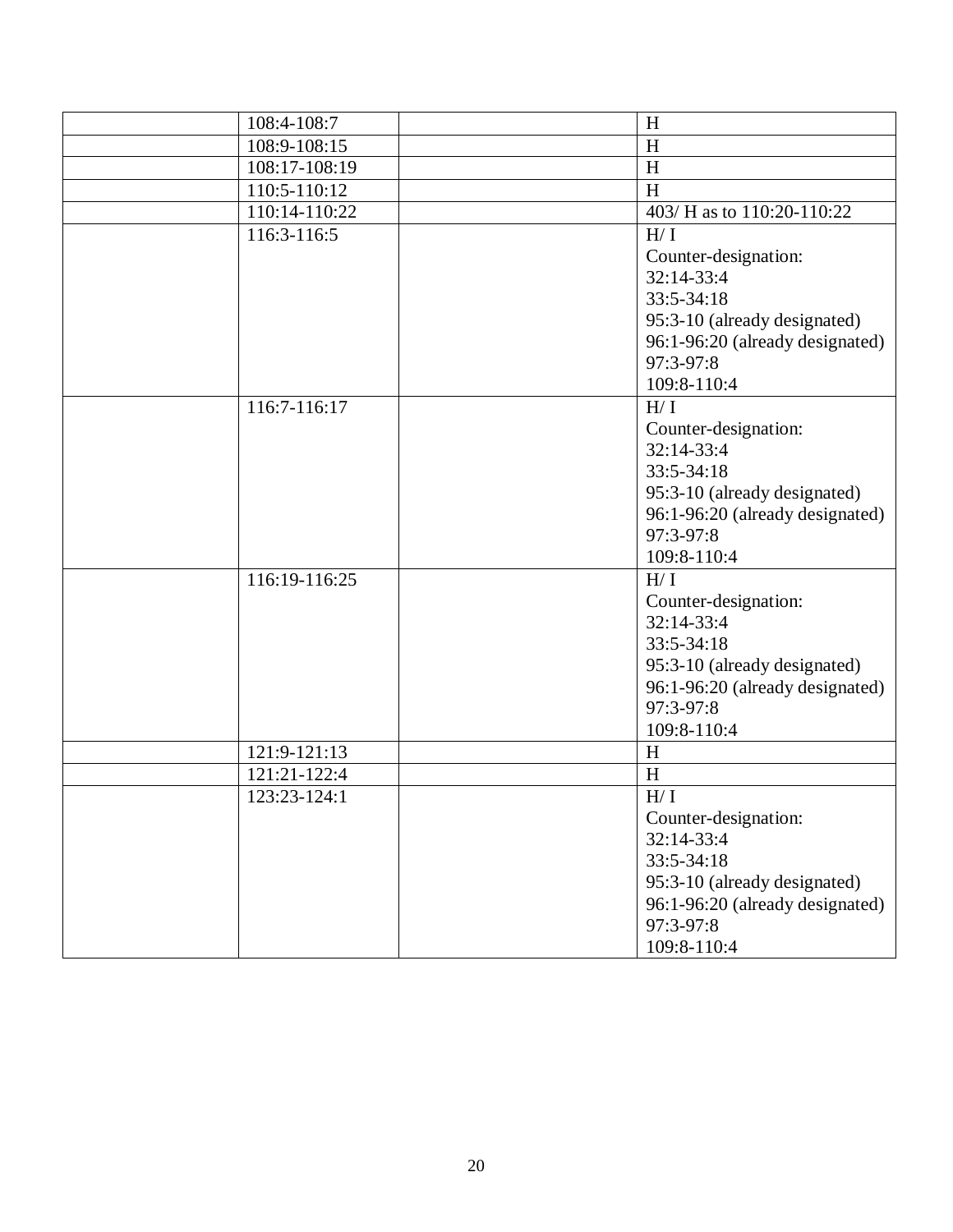| 124:3-124:10  | H/I                             |
|---------------|---------------------------------|
|               | Counter-designation:            |
|               | 32:14-33:4                      |
|               | 33:5-34:18                      |
|               | 95:3-10 (already designated)    |
|               | 96:1-96:20 (already designated) |
|               | 97:3-97:8                       |
|               | 109:8-110:4                     |
| 127:9-127:12  | H                               |
| 127:16-127:16 | H                               |
| 127:19-128:4  | H                               |
| 164:17-164:19 | H                               |
| 164:21-165:7  | $\boldsymbol{\mathrm{H}}$       |
| 165:9-165:12  | H                               |
| 166:9-166:13  | H                               |
| 166:16-166:21 | $\boldsymbol{\mathrm{H}}$       |
| 166:24-168:1  | 403/ V/H                        |
| 168:3-168:7   | H                               |
| 169:24-170:13 | H                               |
| 170:15-170:23 | H                               |
| 170:25-171:2  | $\boldsymbol{\mathrm{H}}$       |
| 171:4-171:7   | H                               |
| 171:9-171:21  | H                               |
| 171:23-171:25 | H                               |
| 172:5-172:6   | H                               |
| 172:8-172:15  | $\boldsymbol{\mathrm{H}}$       |
| 203:10-203:13 | 402 R/403/H                     |
| 203:15-203:20 | 402 R/403/H                     |
| 204:6-204:10  | 402 R/403/H                     |
| 204:12-204:14 | 402 R/403/H                     |
| 210:5-210:8   | N/H                             |
| 210:16-210:18 | $\mathrm{N}/\,\mathrm{H}$       |
| 210:20-211:4  | N/H                             |
| 212:22-212:24 | $N/H$                           |
| 213:1-213:13  | N/H                             |
| 215:25-216:2  | H/I                             |
|               | Counter-designation:            |
|               | 216:18-217:15                   |
|               | 228:13-229:10                   |
| 216:4-216:10  | H/I                             |
|               | Counter-designation:            |
|               | 216:18-217:15                   |
|               | 228:13-229:10                   |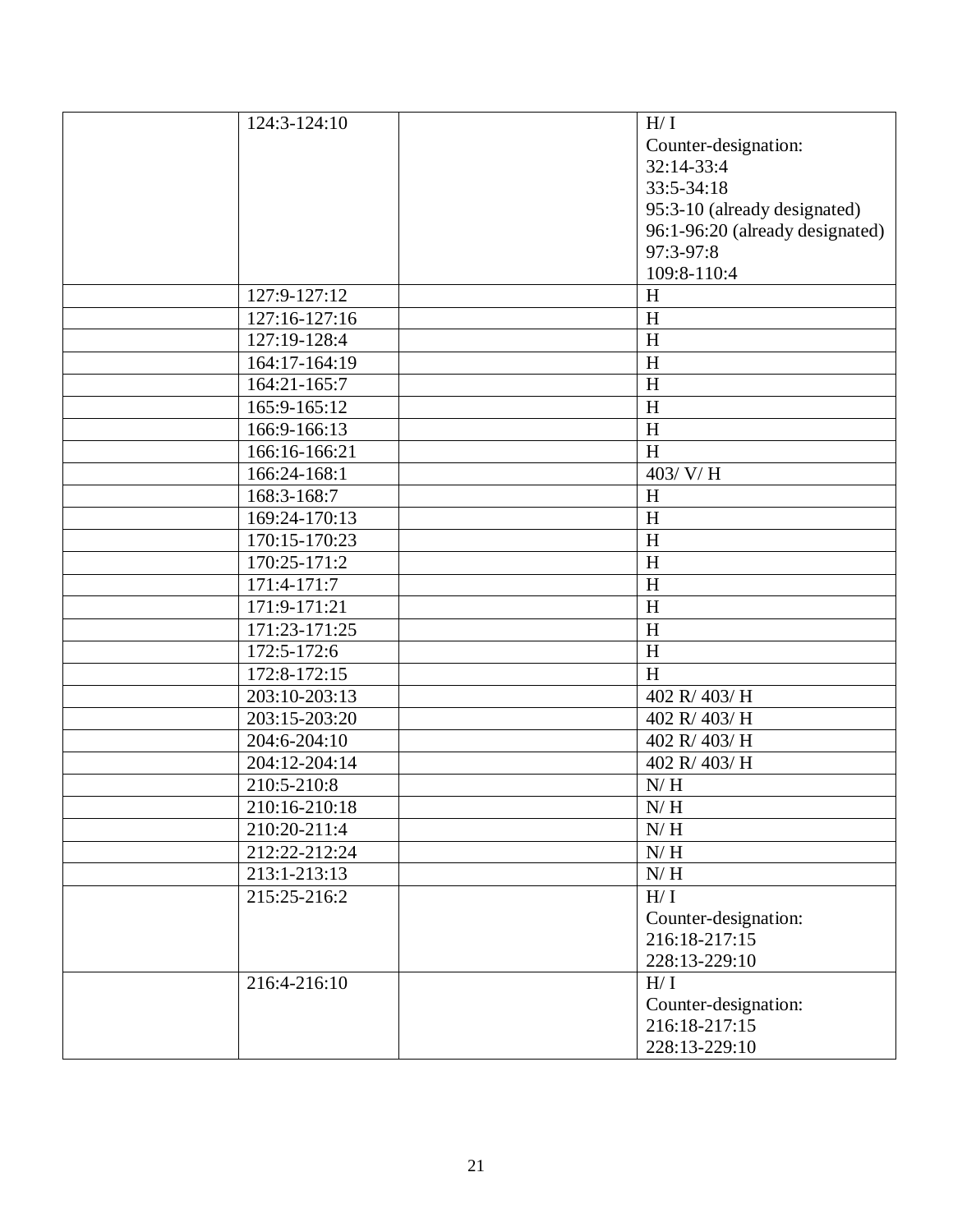|                              | 228:4-228:6         |                               | H/I                  |
|------------------------------|---------------------|-------------------------------|----------------------|
|                              |                     |                               | Counter-designation: |
|                              |                     |                               | 228:13-229:10        |
|                              | 228:8-228:11        |                               | H/I                  |
|                              |                     |                               |                      |
|                              |                     |                               | Counter-designation: |
|                              |                     |                               | 228:13-229:10        |
| <b>Witness</b>               | Wi-LAN's            | <b>Defendants' Objections</b> |                      |
|                              | <b>Deposition</b>   |                               |                      |
|                              | <b>Designations</b> |                               |                      |
|                              | [Page:lines]        |                               |                      |
| Bengt-Peter                  | $7:11 - 7:18$       |                               |                      |
| Karlsson                     |                     |                               |                      |
| 08.31.2012                   |                     |                               |                      |
|                              | 13:13-13:16         | V; F; AF                      |                      |
|                              | 21:23-23:20         | V; F; AF; R                   |                      |
|                              | 39:8-40:13          | $F$ ; A $F$ ; R; ATTY         |                      |
|                              | 41:4-41:10          |                               |                      |
| <b>Witness</b>               | Wi-LAN's            | <b>Defendants' Objections</b> |                      |
|                              | <b>Deposition</b>   |                               |                      |
|                              | <b>Designations</b> |                               |                      |
|                              | [Page:lines]        |                               |                      |
| Ming-Chieh Kuo<br>09.28.2012 | $10:4 - 10:16$      |                               |                      |
|                              | 13:25-14:23         |                               |                      |
|                              | 25:20-25:24         | $F$ ; AF                      |                      |
|                              | 68:11-68:14         | $F$ ; AF                      |                      |
|                              | 106:10-106:13       |                               |                      |
|                              | 157:11-157:15       | R; F; Not Testimony; Not for  |                      |
|                              |                     | Jury; 403; I                  |                      |
|                              | 157:18-158:2        | I                             |                      |
|                              | 159:3-159:16        | ATTY; V                       |                      |
|                              | 162:22-163:6        | V; F                          |                      |
|                              | 164:16-164:21       |                               |                      |
|                              | 216:5-216:8         | I; R                          |                      |
|                              | 221:21-222:3        | F; V                          |                      |
|                              | 234:15-234:20       | F; V; S                       |                      |
|                              | 252:3-252:11        | F; V                          |                      |
|                              | 259:16-260:4        |                               |                      |
|                              | 261:10-261:16       |                               |                      |
|                              | 264:20-265:9        | ATTY; V; F                    |                      |
|                              | 265:10-265:23       | ATTY; V; F                    |                      |
|                              | 266:24-267:9        | ATTY; V; F                    |                      |
|                              | 268:5-268:20        |                               |                      |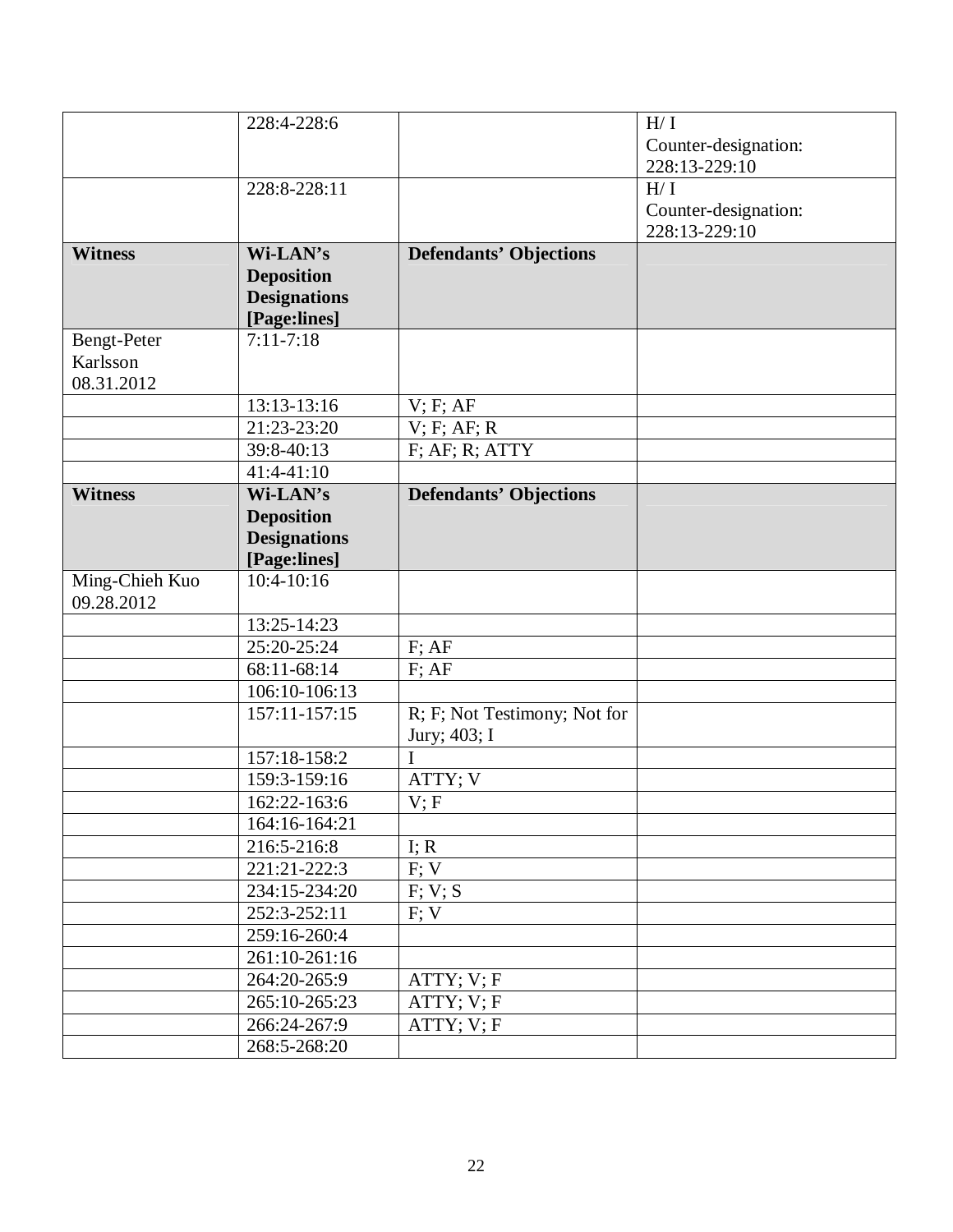|                       | Defendants'         |                               | <b>Wi-LAN's Objections to</b> |
|-----------------------|---------------------|-------------------------------|-------------------------------|
|                       | <b>Counter</b>      |                               | <b>Defendants' Counter</b>    |
|                       | <b>Designations</b> |                               | <b>Designations</b>           |
|                       | [Page:lines]        |                               |                               |
|                       | $7:15 - 7:17$       |                               |                               |
|                       | $7:21 - 7:25$       |                               |                               |
|                       | 260:19-21           |                               | I/403                         |
|                       | 260:23-261:3        |                               | I/ $403$                      |
|                       | 261:5-261:6         |                               | I/403                         |
|                       | 271:20-272:7        |                               |                               |
|                       | 272:9-272:12        |                               | E/403                         |
|                       | 272:14-272:14       |                               | E/403                         |
|                       | 272:17-272:19       |                               | CS/402 R/E/403                |
|                       | 272:21-273:1        |                               | CS/402 R/E/403                |
|                       | 273:4-273:9         |                               | CS/402 R/E/403                |
|                       | 273:11-273:14       |                               | CS/402 R/E/403                |
|                       | 273:16-273:19       |                               | CS/402 R/E/403                |
| <b>Witness</b>        | Wi-LAN's            | <b>Defendants' Objections</b> |                               |
|                       | <b>Deposition</b>   |                               |                               |
|                       | <b>Designations</b> |                               |                               |
|                       | [Page:lines]        |                               |                               |
| Yan Liu<br>01.17.2013 | $10:23 - 11:3$      |                               |                               |
|                       | $11:15-11:20$       |                               |                               |
|                       | $21:14-22:1$        | V; F; AF; PERSONAL            |                               |
|                       | 25:18-25:23         | $V$ ; $F$ ; $AF$              |                               |
|                       | 27:10-27:16         | V; F; AF; R; 403              |                               |
|                       | 33:5-33:9           | $V$ ; F; AF; R; 403;          |                               |
|                       |                     | PERSONAL                      |                               |
|                       | 33:17-33:20         | V; F; AF; R; 403;             |                               |
|                       |                     | <b>PERSONAL</b>               |                               |
|                       | 63:4-64:8           | V; F; AF; R; 403;             |                               |
|                       |                     | <b>PERSONAL</b>               |                               |
|                       | Defendants'         |                               | <b>Wi-LAN's Objections to</b> |
|                       | <b>Counter</b>      |                               | <b>Defendants' Counter</b>    |
|                       | <b>Designations</b> |                               | <b>Designations</b>           |
|                       | [Page:lines]        |                               |                               |
|                       | 19:8-19:12 (OC)     |                               |                               |
|                       | $19:15-19:24$ (OC)  |                               |                               |
|                       | $25:24-25:24$ (OC)  |                               | ID/WD/ $403/$ I               |
|                       | 26:21-27:9 (OC)     |                               | ID/WD/ 403/ I/ CS             |
|                       | $27:17-28:3$ (OC)   |                               | ID/WD/403                     |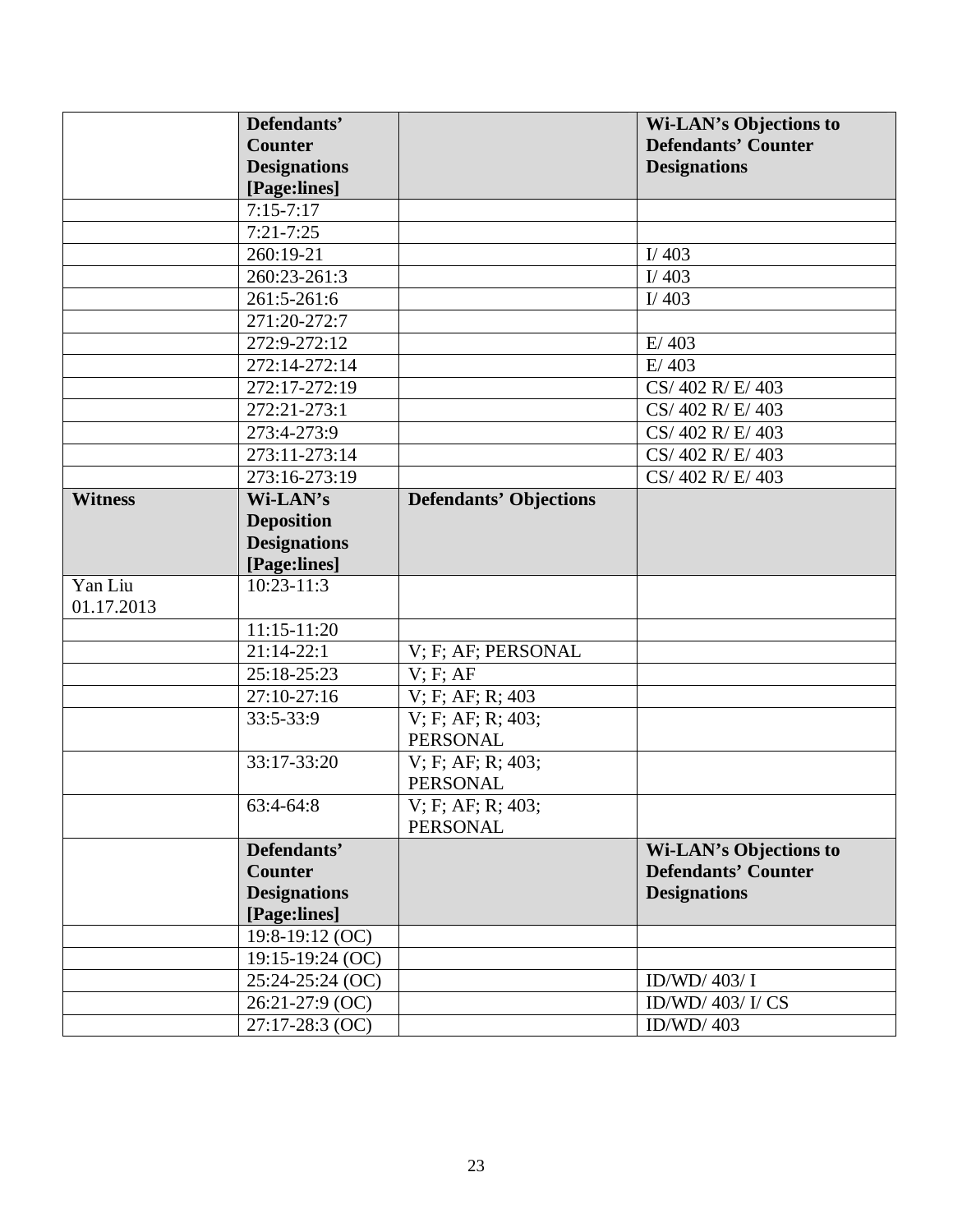| <b>Witness</b> | Wi-LAN's            | <b>Defendants' Objections</b> |                               |
|----------------|---------------------|-------------------------------|-------------------------------|
|                | <b>Deposition</b>   |                               |                               |
|                | <b>Designations</b> |                               |                               |
|                | [Page:lines]        |                               |                               |
| Martin Lysejko | $13:4-14:1$         | H; F; V; I; R                 |                               |
| 06.28.2012     |                     |                               |                               |
|                | 43:4-43:6           | H; F; V; I                    |                               |
|                | 211:18-212:1        | H; F; V; I; R                 |                               |
|                | Defendants'         |                               | <b>Wi-LAN's Objections to</b> |
|                | <b>Counter</b>      |                               | <b>Defendants' Counter</b>    |
|                | <b>Designations</b> |                               | <b>Designations</b>           |
|                | [Page:lines]        |                               |                               |
|                | $12:16-12:19$       |                               |                               |
|                | 210:25-211:17       |                               | 402 R/403/BS                  |
|                | 212:2-212:2         |                               | 402 R/403/BS/I                |
|                | 212:4-212:4         |                               | 402 R/403/BS/I                |
|                | 212:6-212:12        |                               | 402 R/403/BS/I                |
|                | 213:24-214:14       |                               | 402 R/ 403/ BS/ F             |
|                | 214:16-215:5        |                               | 402 R/ 403/ BS/ F             |
|                | 224:19-224:24       |                               | 402 R/403/LD                  |
|                | 225:1-225:1         |                               | 402 R/403/LD                  |
|                | 226:19-226:23       |                               | 402 R/ 403/ BS/ F             |
|                | 227:1-227:9         |                               | 402 R/ 403/ BS/ F             |
|                | 228:16-228:22       |                               | 402 R/403/BS                  |
| <b>Witness</b> | Wi-LAN's            | <b>Defendants' Objections</b> |                               |
|                | <b>Deposition</b>   |                               |                               |
|                | <b>Designations</b> |                               |                               |
|                | [Page:lines]        |                               |                               |
| James Mahon    | $4:25-5:1$          |                               |                               |
| 08.07.2012     |                     |                               |                               |
|                | $5:14-5:17$         |                               |                               |
|                | $6:1-6:2$           |                               |                               |
|                | $6:5-6:6$           |                               |                               |
|                | $7:5 - 7:22$        | R; 403                        |                               |
|                | $8:22-9:5$          | 403                           |                               |
|                | 10:11-10:14         |                               |                               |
|                | $10:19-11:1$        |                               |                               |
|                | $11:12 - 11:17$     |                               |                               |
|                | $12:1-12:3$         |                               |                               |
|                | 15:25-16:21         | R; M                          |                               |
|                | 19:11-19:15         |                               |                               |
|                | $22:5 - 22:15$      | I; F                          |                               |
|                | 22:20-23:1          |                               |                               |
|                | 23:7-23:13          | I; F; M                       |                               |
|                | 24:15-24:25         | D                             |                               |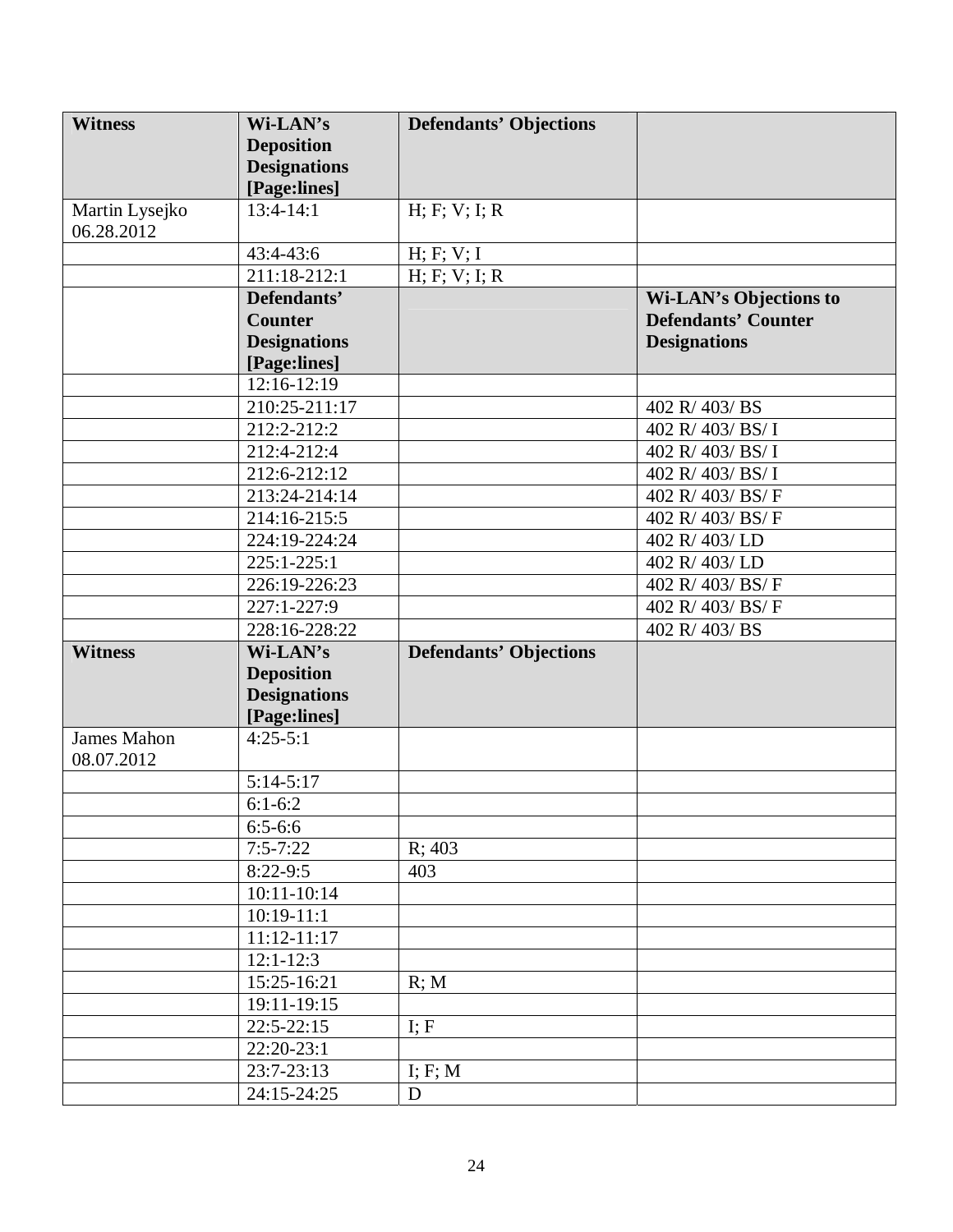|                            | 25:9-25:12          |                               |                               |
|----------------------------|---------------------|-------------------------------|-------------------------------|
|                            | 26:18-27:7          |                               |                               |
|                            | $27:8-27:12$        |                               |                               |
|                            | 27:15-27:21         |                               |                               |
|                            | 36:6-36:14          |                               |                               |
|                            | Defendants'         |                               | <b>Wi-LAN's Objections to</b> |
|                            | <b>Counter</b>      |                               | <b>Defendants' Counter</b>    |
|                            | <b>Designations</b> |                               | <b>Designations</b>           |
|                            | [Page:lines]        |                               |                               |
|                            | $4:23-4:24$         |                               |                               |
|                            | $5:2-5:13$ (OC)     |                               | 402 R/ 403/ H/ BS             |
|                            | $7:3 - 7:4$         |                               |                               |
|                            | $9:22 - 10:2$       |                               | 402 R/ 403/ H/ BS             |
|                            | $11:18-11:18$       |                               |                               |
|                            | 11:22-11:25         |                               |                               |
|                            | $12:4-12:9$ (OC)    |                               |                               |
|                            | $12:10-12:19$       |                               |                               |
|                            | 18:23-19:10         |                               | 402 R/ 403/ H/ BS             |
|                            | $20:7-21:1$         |                               | 402 R/ 403/ H/ BS             |
|                            | 22:18-22:18 (OC)    |                               |                               |
|                            | $23:3-23:6(OC)$     |                               |                               |
|                            | $23:18-20$ (OC)     |                               | 402 R/ 403/ H/ BS             |
|                            | 23:22-24:13 (OC)    |                               | 402 R/ 403/ H/ BS             |
|                            | 28:2-28:19 (OC)     |                               | 402 R/ 403/ H/ BS             |
|                            | $30:12 - 30:15$     |                               | 402 R/ 403/ H/ BS/ 403        |
|                            |                     |                               | Cumulative                    |
|                            | 30:24-31:18         |                               | 402 R/ 403/ H/ BS/ C          |
|                            | 36:15-37:10 (OC)    |                               |                               |
| <b>Witness</b>             | Wi-LAN's            | <b>Defendants' Objections</b> |                               |
|                            | <b>Deposition</b>   |                               |                               |
|                            | <b>Designations</b> |                               |                               |
|                            | [Page:lines]        |                               |                               |
| Luke McLeroy<br>09.19.2012 | $6:12-6:13$         |                               |                               |
|                            | $6:18-6:24$         |                               |                               |
|                            | 44:23-45:12         |                               |                               |
|                            | 49:9-49:12          |                               |                               |
|                            | 50:8-50:21          |                               |                               |
|                            | 58:22-59:1          | S; V                          |                               |
|                            | 59:9-59:15          | V; R; S                       |                               |
|                            | $61:2-61:17$        | S; R                          |                               |
|                            | 63:21-64:07         | $\mathbf R$                   |                               |
|                            | 65:8-65:16          | S; V; R                       |                               |
|                            | 67:24-68:5          | I; V; S                       |                               |
|                            | 73:4-73:12          | M; R; V                       |                               |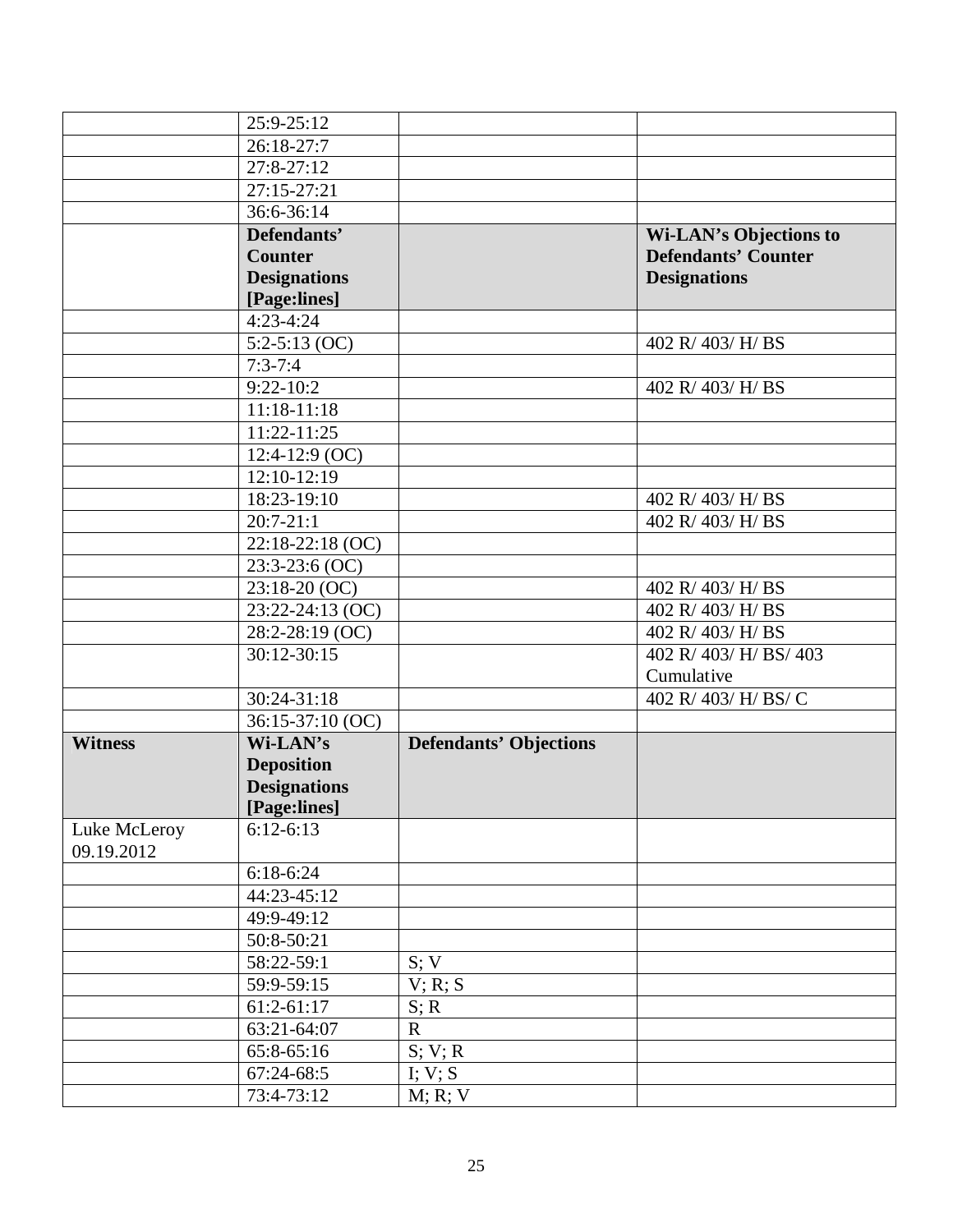|                                 | 74:9-74:19            | M; R; V 74:17 - N 74:18-19    |                               |
|---------------------------------|-----------------------|-------------------------------|-------------------------------|
|                                 |                       | $- A$                         |                               |
|                                 | 92:21-92:23           | $\mathbf R$                   |                               |
|                                 | 93:2-93:11            | $\mathbf R$                   |                               |
|                                 | 93:21-94:08           | $\mathbf R$                   |                               |
|                                 | 115:5-116:16          | F: R                          |                               |
|                                 | 117:2-117:15          | F: R                          |                               |
|                                 | 122:14-123:7          | F; V; R                       |                               |
|                                 | 123:8-123:12          | F; V; R                       |                               |
|                                 | 140:4-140:13          | R; V                          |                               |
|                                 | Defendants'           |                               | <b>Wi-LAN's Objections to</b> |
|                                 | <b>Counter</b>        |                               | <b>Defendants' Counter</b>    |
|                                 | <b>Designations</b>   |                               | <b>Designations</b>           |
|                                 | [Page:lines]          |                               |                               |
|                                 | 59:16-60:10 (OC)      |                               | I/403                         |
|                                 | 116:17-116:25         |                               |                               |
|                                 | (OC)                  |                               |                               |
|                                 | 117:20-118:15         |                               | 402 R/403                     |
|                                 | (OC)                  |                               |                               |
| <b>Witness</b>                  | Wi-LAN's              | <b>Defendants' Objections</b> |                               |
|                                 | <b>Deposition</b>     |                               |                               |
|                                 | <b>Designations</b>   |                               |                               |
|                                 | [Page:lines]          |                               |                               |
| William Middleton<br>09.28.2012 | 151:08-151:13         | H; I; LC; R; 403; F; S        |                               |
|                                 | 151:15-151:24         | H; I; LC; R; 403; F; S        |                               |
|                                 | 178:22-179:01         | H; I; LC; 403; F; S           |                               |
|                                 | 179:03-179:08         | H; I; LC; 403; F; S           |                               |
|                                 | 179:15-179:25         | H; I; LC; 403; F; S           |                               |
|                                 | Defendants'           |                               | <b>Wi-LAN's Objections to</b> |
|                                 | <b>Counter</b>        |                               | <b>Defendants' Counter</b>    |
|                                 |                       |                               |                               |
|                                 | <b>Designations</b>   |                               | <b>Designations</b>           |
|                                 | [Page:lines]          |                               |                               |
|                                 | 178:15-178:21         |                               | I/ $403$                      |
|                                 | (OC)                  |                               |                               |
|                                 | 179:10-179:11         |                               | $I/$ 403/402 R                |
|                                 | (OC)                  |                               |                               |
|                                 | 179:13-179:13<br>(OC) |                               | I/403/402 R                   |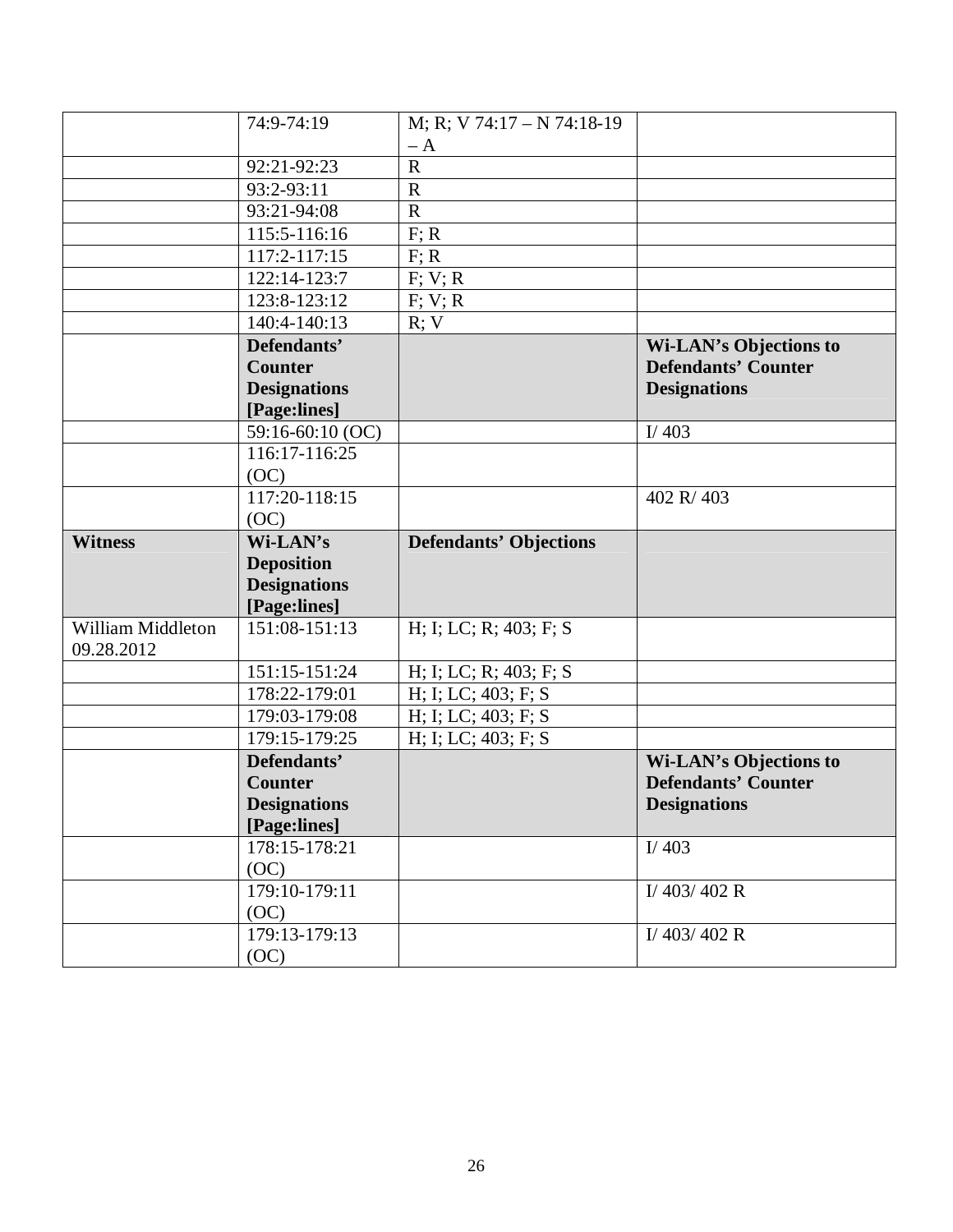| <b>Witness</b>      | Wi-LAN's            | <b>Defendants' Objections</b> |                               |
|---------------------|---------------------|-------------------------------|-------------------------------|
|                     | <b>Deposition</b>   |                               |                               |
|                     | <b>Designations</b> |                               |                               |
|                     | [Page:lines]        |                               |                               |
| <b>Susan Miller</b> | $8:4-8:18$          | $V$ ; ATTY; F; R; 403         |                               |
| 08.02.2012          |                     |                               |                               |
|                     | $15:7 - 15:17$      | $V$ ; ATTY; F; R              |                               |
|                     | 41:22-42:4          | $V$ ; 403; R; F               |                               |
|                     | 48:4-48:8           | V: M: F: LC                   |                               |
|                     | 63:23-64:11         | O; F; V; M; ATTY;             |                               |
|                     |                     | PERSONAL; 403; S              |                               |
|                     | 76:6-76:19          | V; C; F; S; R                 |                               |
|                     | 85:25-86:4          | F; V; 403; ATTY;              |                               |
|                     |                     | PERSONAL; I; R; S             |                               |
|                     | 86:10-86:16         | F; V; C; 403; ATTY;           |                               |
|                     |                     | PERSONAL; I; R; S             |                               |
|                     | 87:2-88:4           | F; V; PERSONAL; 403;          |                               |
|                     |                     | ATTY: I: R: S                 |                               |
|                     | 141:11-141:17       | F; V; 403; PERSONAL           |                               |
|                     | 141:24-142:7        | F; V; 403; PERSONAL           |                               |
|                     | 142:11-142:16       | F; V; 403; PERSONAL           |                               |
|                     | 142:20-142:24       | F; V; 403; PERSONAL           |                               |
|                     | 143:3-143:7         | F; V; 403; PERSONAL           |                               |
|                     | 143:11-143:17       | F; V; 403; PERSONAL           |                               |
|                     | 146:24-147:11       | $F$ ; V; 403; PERSONAL        |                               |
|                     | 147:15-147:23       | F; V; 403; PERSONAL           |                               |
|                     | 148:15-148:21       | F; V; 403; PERSONAL           |                               |
|                     | 148:25-149:4        | $F$ ; V; 403; PERSONAL        |                               |
|                     | 156:8-156:14        | F; V; 403; PERSONAL           |                               |
|                     | Defendants'         |                               | <b>Wi-LAN's Objections to</b> |
|                     | <b>Counter</b>      |                               | <b>Defendants' Counter</b>    |
|                     | <b>Designations</b> |                               | <b>Designations</b>           |
|                     | [Page:lines]        |                               |                               |
|                     | 9:16-9:17           |                               | H/J/403                       |
|                     | 9:19-9:22           |                               | H/J/403                       |
|                     | $63:2-63:4$         |                               | H / V                         |
|                     | 63:6-63:9           |                               | H/V                           |
|                     | $63:11-63:12$       |                               | H/V                           |
|                     | 85:13-85:22         |                               | H/402R                        |
|                     | 85:24-85:24         |                               | H/402 R                       |
|                     | 86:5-86:6           |                               | H/402R                        |
|                     | 86:9-86:9           |                               | H/402 R                       |
|                     | 88:16-88:25         |                               | H/J/403                       |
|                     | 89:3-89:6           |                               | H/J/403                       |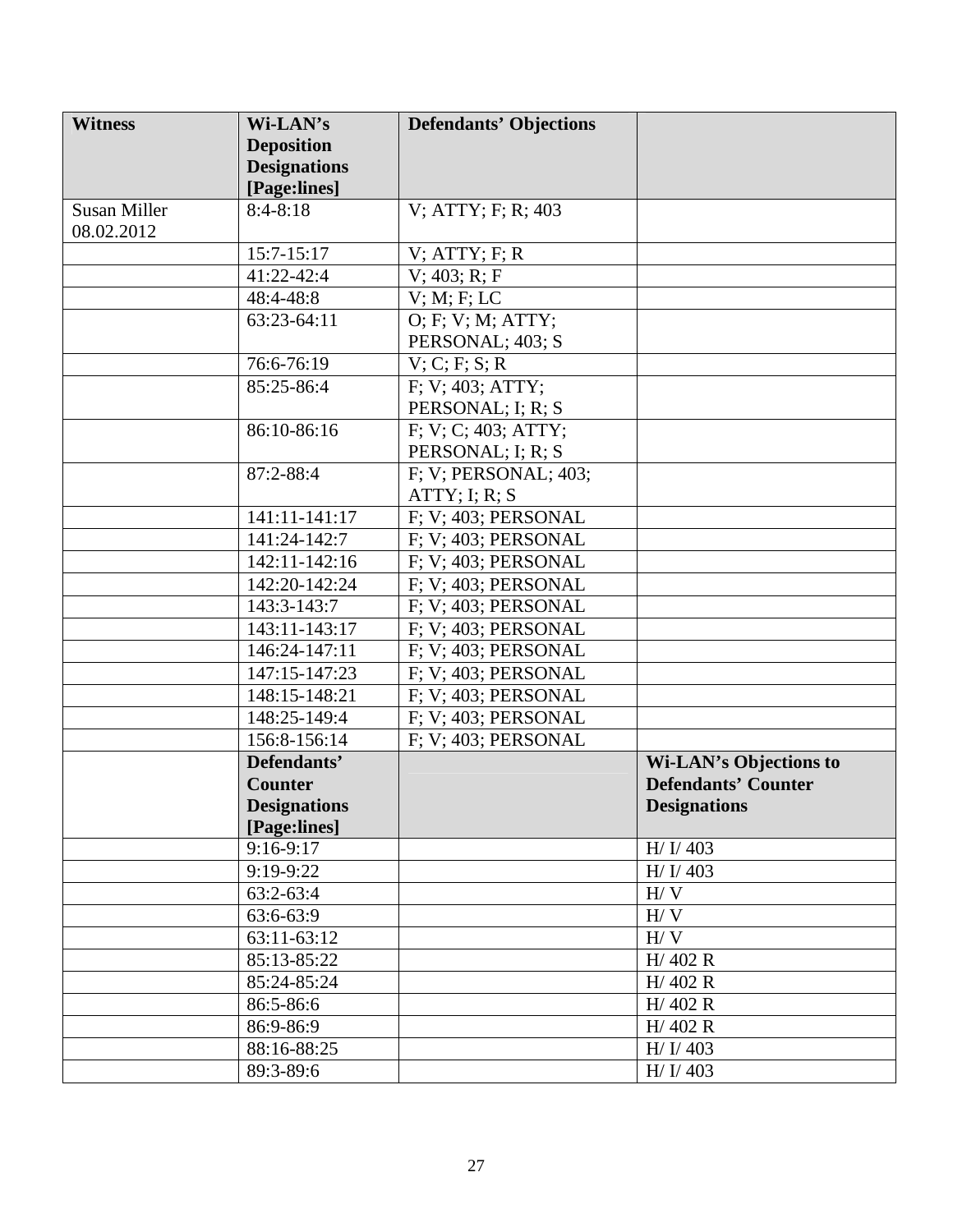| <b>Witness</b>               | Wi-LAN's            | <b>Defendants' Objections</b>  |                               |
|------------------------------|---------------------|--------------------------------|-------------------------------|
|                              | <b>Deposition</b>   |                                |                               |
|                              | <b>Designations</b> |                                |                               |
|                              | [Page:lines]        |                                |                               |
| <b>Lennart Marten</b>        | $9:14-9:21$         |                                |                               |
| Pehrson                      |                     |                                |                               |
| 08.23.2012                   |                     |                                |                               |
|                              | 22:8-22:10          | V; F; AF; 403; PERSONAL        |                               |
|                              | 23:16-23:19         | V; F; PERSONAL                 |                               |
|                              | 24:18-25:1          | V; F; PERSONAL                 |                               |
|                              | $31:18-32:5$        | V; F; PERSONAL                 |                               |
|                              | 33:17-34:6          | V; F; PERSONAL                 |                               |
|                              | 48:10-50:1          |                                |                               |
|                              | 67:23-68:2          | V; F; PERSONAL                 |                               |
|                              | 98:24-99:18         | V; R; 403                      |                               |
|                              | Defendants'         |                                | <b>Wi-LAN's Objections to</b> |
|                              | <b>Counter</b>      |                                | <b>Defendants' Counter</b>    |
|                              | <b>Designations</b> |                                | <b>Designations</b>           |
|                              | [Page:lines]        |                                |                               |
|                              | 29:6-29:20 (OC)     |                                | H/403                         |
|                              | 68:3-68:10          |                                | 403/1                         |
| <b>Witness</b>               | Wi-LAN's            | <b>Defendants' Objections</b>  |                               |
|                              | <b>Deposition</b>   |                                |                               |
|                              | <b>Designations</b> |                                |                               |
|                              | [Page:lines]        |                                |                               |
| Douglas Pulley<br>07.26.2012 | $50:22 - 51:4$      | F; V; ATTY; O; S; 403; R; I    |                               |
|                              | 113:22-114:23       | V; 403; ATTY; H; R; I; F       |                               |
|                              | 126:7-126:16        | F; V; ATTY; H; R; I; 403; S    |                               |
|                              | 128:10-128:15       | $V$ ; 403; ATTY; H; R; I; F; S |                               |
|                              | 156:13-156:23       | V; C; 403; ATTY; F; H; R;      |                               |
|                              |                     | I; S                           |                               |
|                              | 158:12-158:19       | 403; F; V; C; H; R; I; S       |                               |
|                              | 185:20-186:18       | $V$ ; 403; ATTY; F; C; H; R;   |                               |
|                              |                     | I; S                           |                               |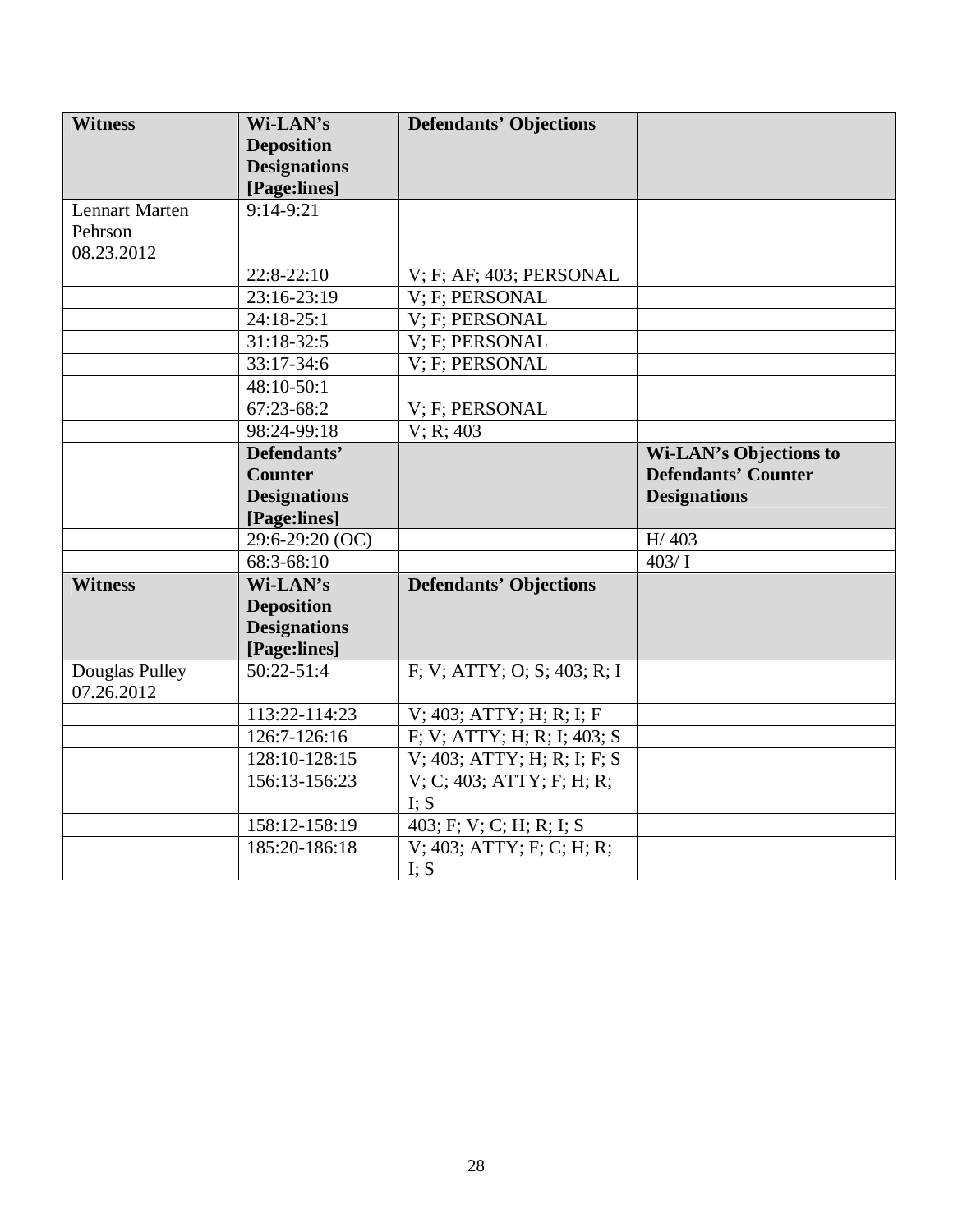| Defendants'<br><b>Counter</b> | <b>Wi-LAN's Objections to</b><br><b>Defendants' Counter</b> |
|-------------------------------|-------------------------------------------------------------|
| <b>Designations</b>           | <b>Designations</b>                                         |
| [Page:lines]                  |                                                             |
| $11:14-11:16$                 | H/I                                                         |
|                               | Counter-designation:                                        |
|                               | 13:23-14:7                                                  |
|                               | $15:15-15:19$                                               |
|                               | 31:14-31:20                                                 |
|                               | 153:19-154:1                                                |
|                               | 160:16-160:20                                               |
|                               | 165:20-165:23                                               |
|                               | 169:14-169:18                                               |
|                               | 177:5-177:9                                                 |
|                               | 179:8-179:12                                                |
|                               | 188:7-188:10                                                |
|                               | 191:8-191:11                                                |
|                               | 194:10-194:13                                               |
|                               | 199:2-199:5                                                 |
| 11:19-11:22                   | H/I                                                         |
|                               | Counter-designation:                                        |
|                               | $13:23-14:7$                                                |
|                               | $15:15-15:19$                                               |
|                               | 31:14-31:20                                                 |
|                               | 153:19-154:1                                                |
|                               | 160:16-160:20                                               |
|                               | 165:20-165:23                                               |
|                               | 169:14-169:18                                               |
|                               | 177:5-177:9                                                 |
|                               | 179:8-179:12                                                |
|                               | 188:7-188:10                                                |
|                               | 191:8-191:11                                                |
|                               | 194:10-194:13                                               |
|                               | 199:2-199:5                                                 |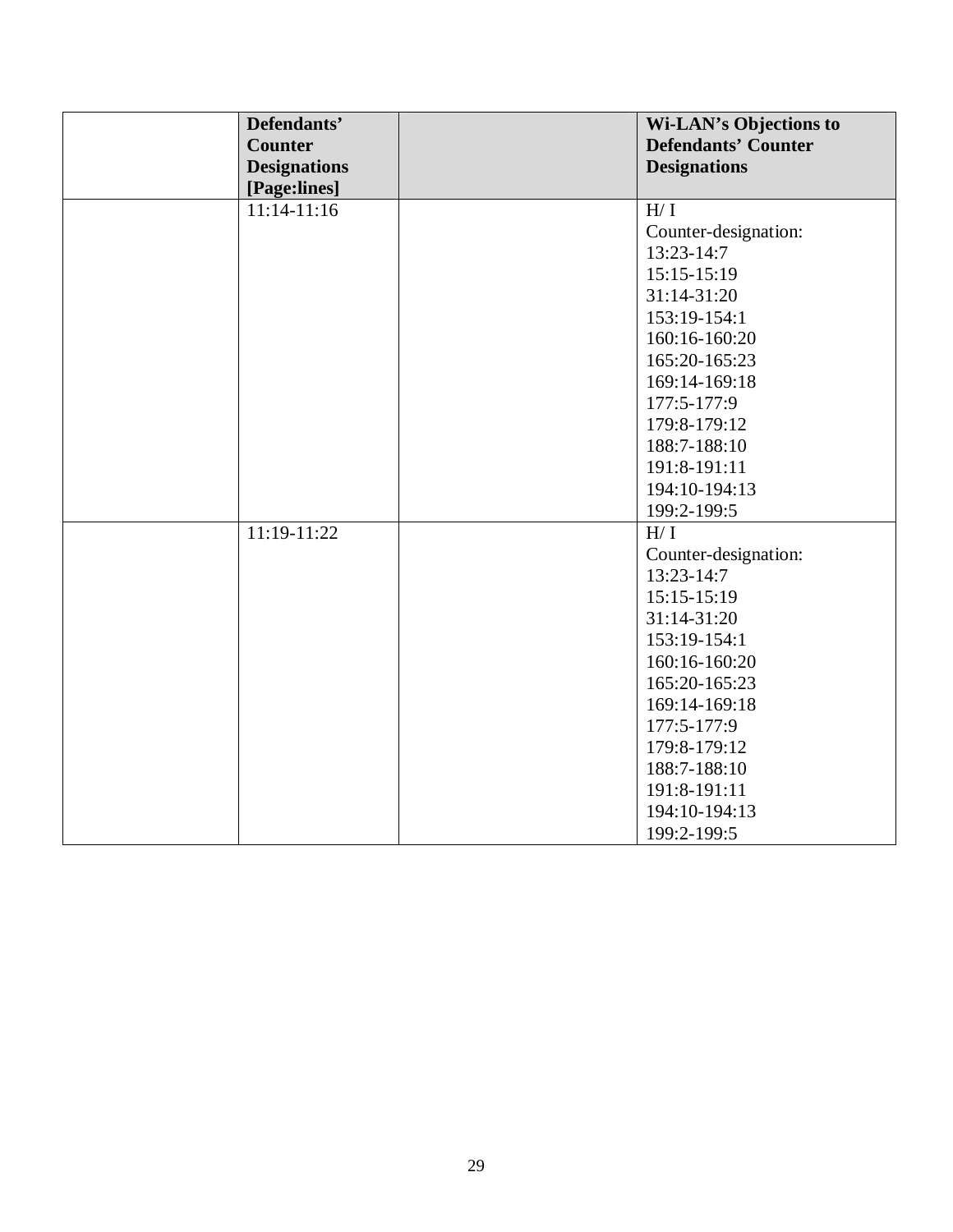| 11:24-12:1    | H/I                             |
|---------------|---------------------------------|
|               | Counter-designation:            |
|               | 13:23-14:7                      |
|               | $15:15-15:19$                   |
|               | 31:14-31:20                     |
|               | 153:19-154:1                    |
|               | 160:16-160:20                   |
|               | 165:20-165:23                   |
|               | 169:14-169:18                   |
|               |                                 |
|               | 177:5-177:9                     |
|               | 179:8-179:12                    |
|               | 188:7-188:10                    |
|               | 191:8-191:11                    |
|               | 194:10-194:13                   |
|               | 199:2-199:5                     |
| $12:4-12:4$   | H/I                             |
|               | Counter-designation:            |
|               | 13:23-14:7                      |
|               | 15:15-15:19                     |
|               | $31:14-31:20$                   |
|               | 153:19-154:1                    |
|               | 160:16-160:20                   |
|               | 165:20-165:23                   |
|               | 169:14-169:18                   |
|               | 177:5-177:9                     |
|               | 179:8-179:12                    |
|               | 188:7-188:10                    |
|               | 191:8-191:11                    |
|               | 194:10-194:13                   |
|               | 199:2-199:5                     |
| 49:20-49:22   | H/I                             |
|               | Counter-designation:            |
|               | 50:22-51:4 (already designated) |
| 49:24-50:3    | H/I                             |
|               | Counter-designation:            |
|               |                                 |
| 53:4-53:5     | 50:22-51:4 (already designated) |
|               | H                               |
| 53:10-53:16   | $\boldsymbol{\mathrm{H}}$       |
| 54:16-54:17   | $\boldsymbol{\mathrm{H}}$       |
| 54:20-54:25   | $\, {\rm H}$                    |
| 103:1-103:5   | $\, {\rm H}$                    |
| 103:10-103:13 | $\boldsymbol{\mathrm{H}}$       |
| 137:22-138:3  | H                               |
| 156:1-156:3   | $\mathrm{H}/\,\mathrm{I}$       |
|               | Counter-designation:            |
|               | 156:13-156:23                   |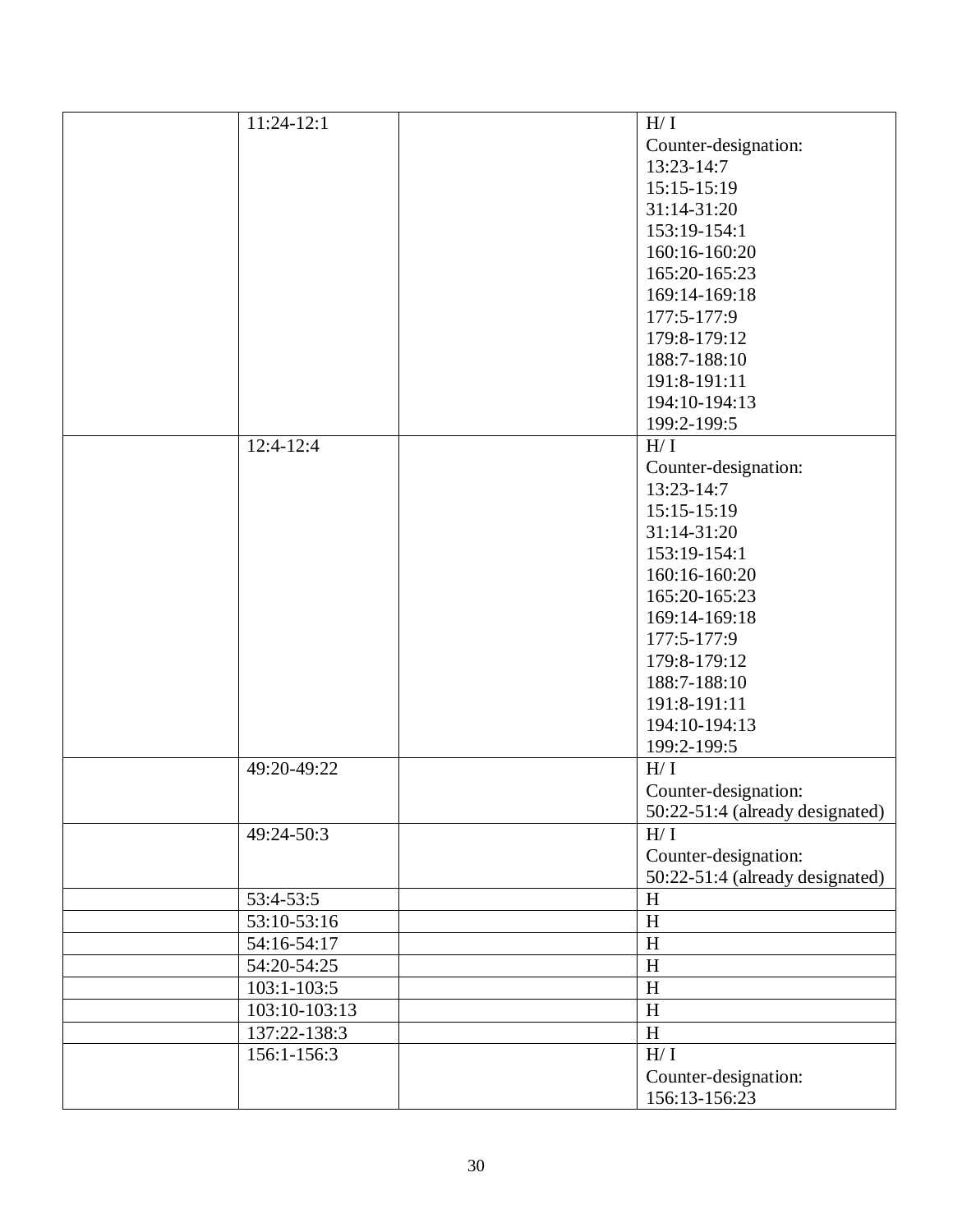|                               | 156:6-156:11        |                               | H/I                           |
|-------------------------------|---------------------|-------------------------------|-------------------------------|
|                               |                     |                               | Counter-designation:          |
|                               |                     |                               | 156:13-156:23                 |
|                               | 203:8-203:10        |                               | H                             |
|                               | 203:13-203:17       |                               | H                             |
| <b>Witness</b>                | Wi-LAN's            | <b>Defendants' Objections</b> |                               |
|                               | <b>Deposition</b>   |                               |                               |
|                               | <b>Designations</b> |                               |                               |
|                               | [Page:lines]        |                               |                               |
| Mikael Rylander<br>08.23.2012 | $9:6 - 9:13$        |                               |                               |
|                               | 18:12-18:14         |                               |                               |
|                               | 19:16-19:25         |                               |                               |
|                               | 31:11-32:01         |                               |                               |
|                               | Defendants'         |                               | <b>Wi-LAN's Objections to</b> |
|                               | <b>Counter</b>      |                               | <b>Defendants' Counter</b>    |
|                               | <b>Designations</b> |                               | <b>Designations</b>           |
|                               | [Page:lines]        |                               |                               |
|                               | 17:23-18:4          |                               | 403                           |
|                               | 19:5-19:11 (OC)     |                               | CS/H/403                      |
|                               | 34:21-35:4          |                               | H/403                         |
|                               | 35:8-35:12          |                               | H/403                         |
|                               | 46:24-47:6          |                               | 403                           |
| <b>Witness</b>                | Wi-LAN's            | <b>Defendants' Objections</b> |                               |
|                               | <b>Deposition</b>   |                               |                               |
|                               | <b>Designations</b> |                               |                               |
|                               | [Page:lines]        |                               |                               |
| Stephen Sneeden<br>08.17.2012 | $7:5 - 7:9$         |                               |                               |
|                               | $7:23 - 7:24$       |                               |                               |
|                               | 12:9-12:12          |                               |                               |
|                               | 13:5-13:7           |                               |                               |
|                               | 32:25-33:7          |                               |                               |
|                               | $34:1 - 34:4$       |                               |                               |
|                               | 34:23-35:10         | PERSONAL; ATTY; R             |                               |
|                               | 41:8-41:13          |                               |                               |
|                               | 42:21-43:2          | S; F                          |                               |
|                               | 43:4-43:10          |                               |                               |
|                               | 44:3-44:8           | <b>ATTY</b>                   |                               |
|                               | 44:24-45:3          |                               |                               |
|                               | 49:18-50:7          | F; S; ATTY                    |                               |
|                               | $50:14-51:1$        |                               |                               |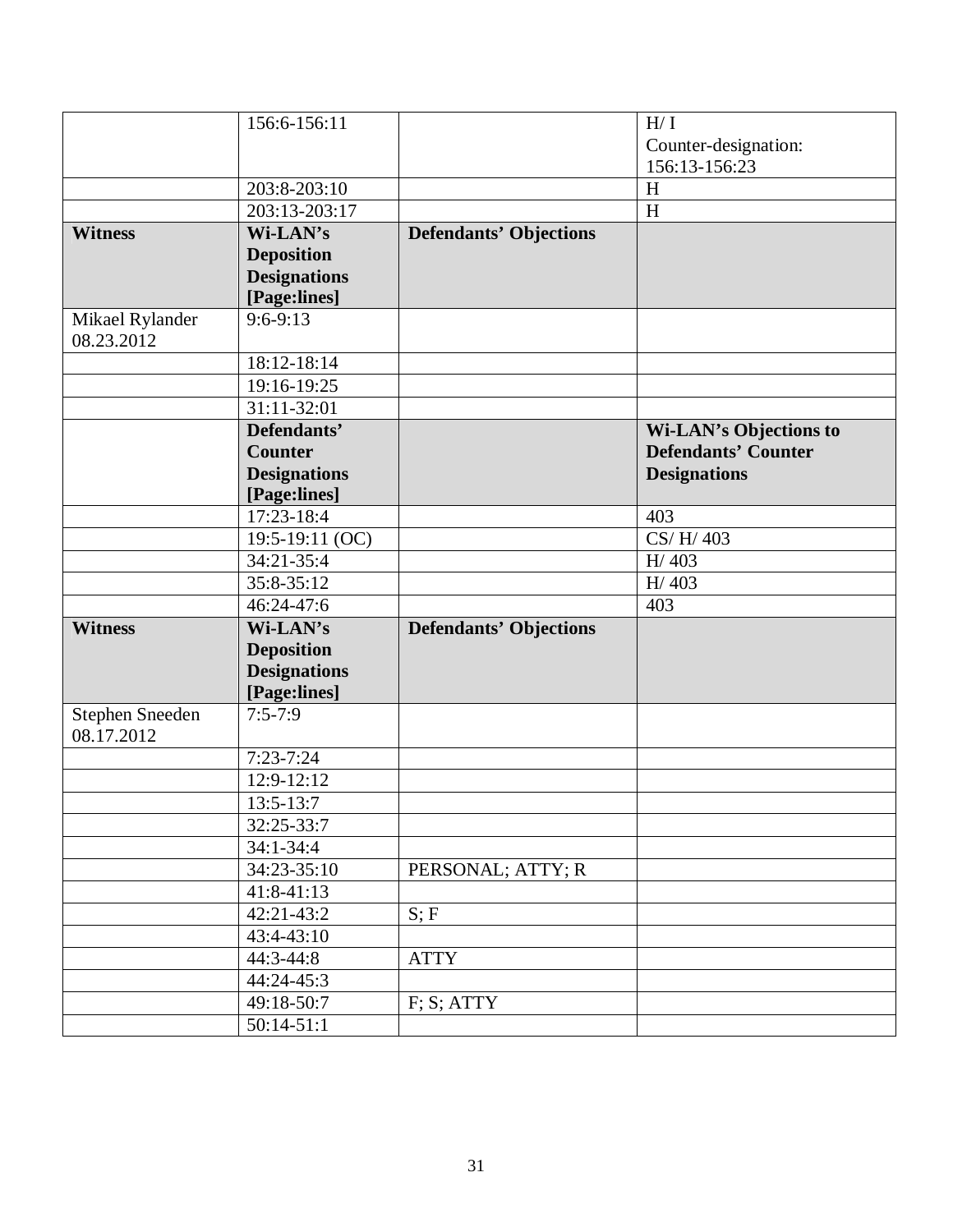|                     | Defendants'         |                               | <b>Wi-LAN's Objections to</b> |
|---------------------|---------------------|-------------------------------|-------------------------------|
|                     | <b>Counter</b>      |                               | <b>Defendants' Counter</b>    |
|                     | <b>Designations</b> |                               | <b>Designations</b>           |
|                     | [Page:lines]        |                               |                               |
|                     | $5:1 - 5:3$         |                               |                               |
|                     | $5:21 - 5:23$       |                               | 402 R                         |
|                     | $7:25-8:12$ (OC)    |                               | 402 R                         |
|                     | 8:20-9:16           |                               | $402$ R/H/BS                  |
|                     | $12:13-13:4$ (OC)   |                               | 402 R/H/D                     |
|                     | 31:19-32:7          |                               |                               |
|                     | $33:8-33:15$ (OC)   |                               | 403                           |
|                     | 34:4-34:11 (OC)     |                               |                               |
|                     | 34:14-34:21         |                               | 403                           |
|                     | 39:9-39:11          |                               |                               |
|                     | 39:13-39:14         |                               |                               |
|                     | 39:16-40:3          |                               |                               |
|                     | 44:10-44:23 (OC)    |                               | 402 R/ 403/ H/ BS             |
|                     | $45:5-45:13(OC)$    |                               | I/403                         |
|                     | 50:8-50:13 (OC)     |                               |                               |
| <b>Witness</b>      | Wi-LAN's            | <b>Defendants' Objections</b> |                               |
|                     | <b>Deposition</b>   |                               |                               |
|                     | <b>Designations</b> |                               |                               |
|                     | [Page:lines]        |                               |                               |
| <b>Malek Shahid</b> | $10:22 - 11:18$     | V: 403: I                     |                               |
| 09.11.2012          |                     |                               |                               |
|                     | 17:15-17:23         | N; I; 403                     |                               |
|                     | $36:21-37:5$        | F; V; M; ATTY; S; O           |                               |
|                     | 39:16-40:3          | F; V; M; 403; ATTY            |                               |
|                     | 41:1-41:23          | C; V; 403; N; I; F; R         |                               |
|                     | 42:12-42:14         | $V$ ; I; 403; F; R            |                               |
|                     | 43:9-43:11          | $V$ ; I; 403; F; R            |                               |
|                     | 68:21-69:17         | C; F; PERSONAL; 403;          |                               |
|                     |                     | ATTY; S; V; R; O              |                               |
|                     | 81:12-81:20         | F; V; 403; S; R               |                               |
|                     | 101:23-102:4        | C; V; I; M; 403               |                               |
|                     | 102:25-103:7        | F: I: 403; S                  |                               |
|                     | 106:12-106:22       | F; I; 403; ATTY; S; V         |                               |
|                     | 111:2-111:13        | F; 403; ATTY; V; S; I         |                               |
|                     | 112:12-113:3        | $F$ ; 403; ATTY; V; S; I      |                               |
|                     | 115:13-116:12       | $F$ ; 403; ATTY; V; S; I      |                               |
|                     | 117:3-117:19        | F: 403; ATTY; V; S; I         |                               |
|                     | 119:4-119:19        | $F$ ; 403; ATTY; V; S; I      |                               |
|                     | 141:25-143:16       | C; F; V; 403; S; R; I         |                               |
|                     | 153:24-156:12       | H; F; 403; V; S; I            |                               |
|                     | 174:15-174:22       | $F$ ; 403; ATTY; V; S; I; R   |                               |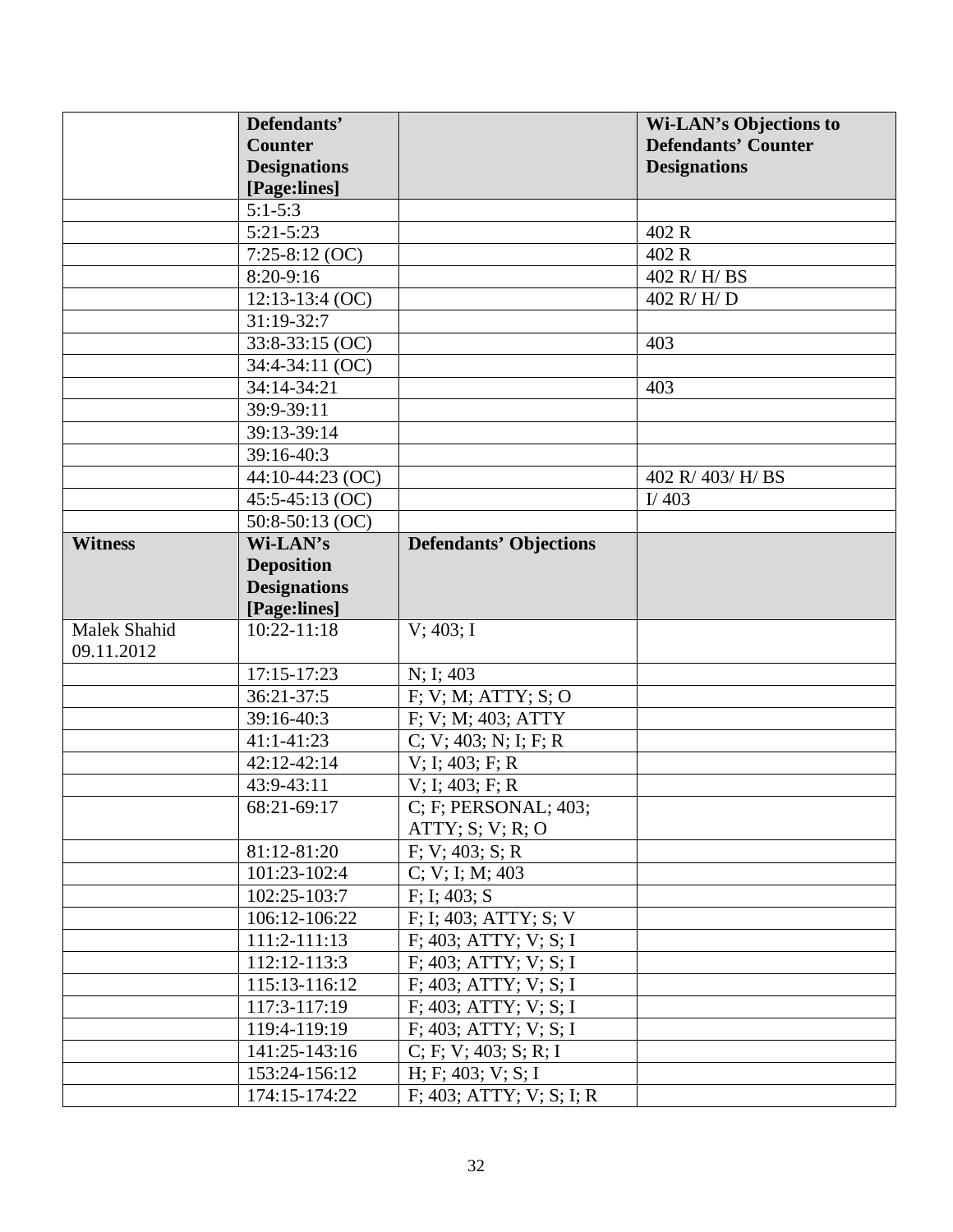|                               | Defendants'               |                               | <b>Wi-LAN's Objections to</b> |
|-------------------------------|---------------------------|-------------------------------|-------------------------------|
|                               | <b>Counter</b>            |                               | <b>Defendants' Counter</b>    |
|                               | <b>Designations</b>       |                               | <b>Designations</b>           |
|                               | [Page:lines]              |                               |                               |
|                               | 17:24-18:12               |                               | H                             |
|                               | 42:8-42:11                |                               | H                             |
|                               | $42:15-42:18$             |                               | H                             |
|                               | 42:24-43:8                |                               | H                             |
|                               | 43:12-43:23               |                               | H                             |
|                               | 43:25-44:1                |                               | H                             |
|                               | $52:3-52:5$               |                               | H                             |
|                               | 52:8-52:18                |                               | H                             |
|                               | 101:8-101:22              |                               | H                             |
|                               | 106:4-106:6               |                               | H                             |
|                               | 106:8-106:10              |                               | H                             |
|                               | 113:24-114:1              |                               | H                             |
|                               | 114:3-114:4               |                               | H                             |
|                               | 138:1-139:22              |                               | H                             |
|                               | 140:20-141:2              |                               | H                             |
|                               | 156:23-157:4              |                               | $\boldsymbol{\mathrm{H}}$     |
|                               | 157:8-157:22              |                               | 402 R/ 403/ N/ H              |
|                               | 159:20-159:24             |                               | H                             |
|                               | 160:1-160:12              |                               | $\boldsymbol{\mathrm{H}}$     |
|                               | $\overline{160:14-161:9}$ |                               | 402 R/ 403/ A/ CF/ V/ H       |
|                               | 166:11-166:13             |                               | H                             |
|                               | 166:15-166:18             |                               | H                             |
|                               | 203:22-203:24             |                               | H                             |
|                               | $204:1 - 204:5$           |                               | H                             |
|                               | 262:22-263:3              |                               | H                             |
|                               | 263:5-263:9               |                               | H                             |
|                               | 263:11-263:15             |                               | $\boldsymbol{\mathrm{H}}$     |
| Witness                       | Wi-LAN's                  | <b>Defendants' Objections</b> |                               |
|                               | <b>Deposition</b>         |                               |                               |
|                               | <b>Designations</b>       |                               |                               |
|                               | [Page:lines]              |                               |                               |
| Paul Struhsaker<br>07.02.2012 | 115:17-116:13             | F: V: I: ATTY                 |                               |
|                               | Defendants'               |                               | <b>Wi-LAN's Objections to</b> |
|                               | <b>Counter</b>            |                               | <b>Defendants' Counter</b>    |
|                               | <b>Designations</b>       |                               | <b>Designations</b>           |
|                               | [Page:lines]              |                               |                               |
|                               | 117:15-117:18             |                               | 403                           |
|                               | 123:16-123:23             |                               | 403                           |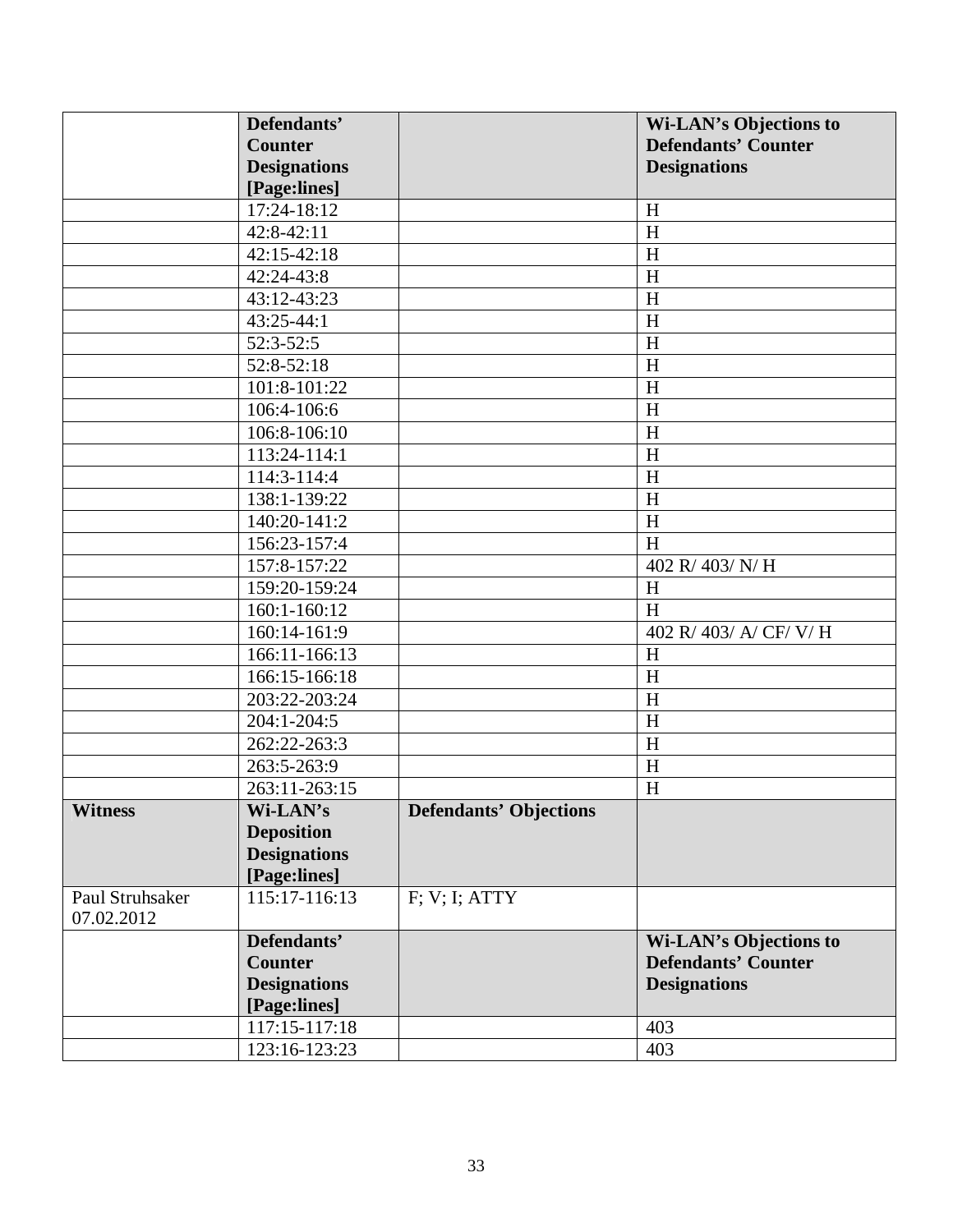| <b>Witness</b> | Wi-LAN's                 | <b>Defendants' Objections</b> |                               |
|----------------|--------------------------|-------------------------------|-------------------------------|
|                | <b>Deposition</b>        |                               |                               |
|                | <b>Designations</b>      |                               |                               |
|                | [Page:lines]             |                               |                               |
| Said Tatesh    | $7:6 - 7:10$             | I                             |                               |
| 09.13.2012     |                          |                               |                               |
|                | $7:23-8:7$               | J; 403                        |                               |
|                | $\overline{8:}14 - 8:23$ | I; $V$ ; 403                  |                               |
|                | 33:16-34:6               | C; F; V; 403; R; O; S         |                               |
|                | 34:25-35:7               | F; V; 403; ATTY               |                               |
|                | $37:15 - 38:5$           | F; V; I; M; 403; ATTY; S      |                               |
|                | Defendants'              |                               | <b>Wi-LAN's Objections to</b> |
|                | <b>Counter</b>           |                               | <b>Defendants' Counter</b>    |
|                | <b>Designations</b>      |                               | <b>Designations</b>           |
|                | [Page:lines]             |                               |                               |
|                | $7:11 - 7:22$            |                               | H                             |
|                | 21:25-22:3               |                               | H                             |
|                | 22:17-22:24              |                               | H                             |
|                | 34:7-34:24               |                               | H                             |
|                | 35:9-36:22               |                               | H                             |
|                | $42:2 - 42:10$           |                               | H                             |
|                | 43:7-44:18               |                               | CS/402 R/403/H                |
|                | 44:20-45:6               |                               | CS/402 R/403/H                |
|                | 45:8-46:16               |                               | CS/402 R/403/H                |
| <b>Witness</b> | Wi-LAN's                 | <b>Defendants' Objections</b> |                               |
|                | <b>Deposition</b>        |                               |                               |
|                | <b>Designations</b>      |                               |                               |
|                | [Page:lines]             |                               |                               |
| Frank Vecella  | $7:08 - 7:17$            |                               |                               |
| 09.05.2012     |                          |                               |                               |
|                | 14:12-14:14              | R; PERSONAL                   |                               |
|                | 15:18-16:3               | R; PERSONAL                   |                               |
|                | 16:6-16:6                | R; PERSONAL                   |                               |
|                | $16:7 - 16:15$           | R; PERSONAL                   |                               |
|                | 16:18-16:19              | R; PERSONAL                   |                               |
|                | 17:18-17:24              | $R(17:23-24)$ ; A; S; O       |                               |
|                | 18:2-18:6                | R; A; S; O                    |                               |
|                | 18:8-18:12               | R; A; S; O                    |                               |
|                | 18:15-18:18              | R; A; S; O                    |                               |
|                | 18:20-18:24              | R; A; S; O                    |                               |
|                | 19:15-19:16              | R; A; S; O                    |                               |
|                | 19:19-19:19              | R; A; S; O                    |                               |
|                | 24:8-24:22               | R; 403; F                     |                               |
|                | 25:15-25:24              | R; 403; F                     |                               |
|                | 32:10-32:13              |                               |                               |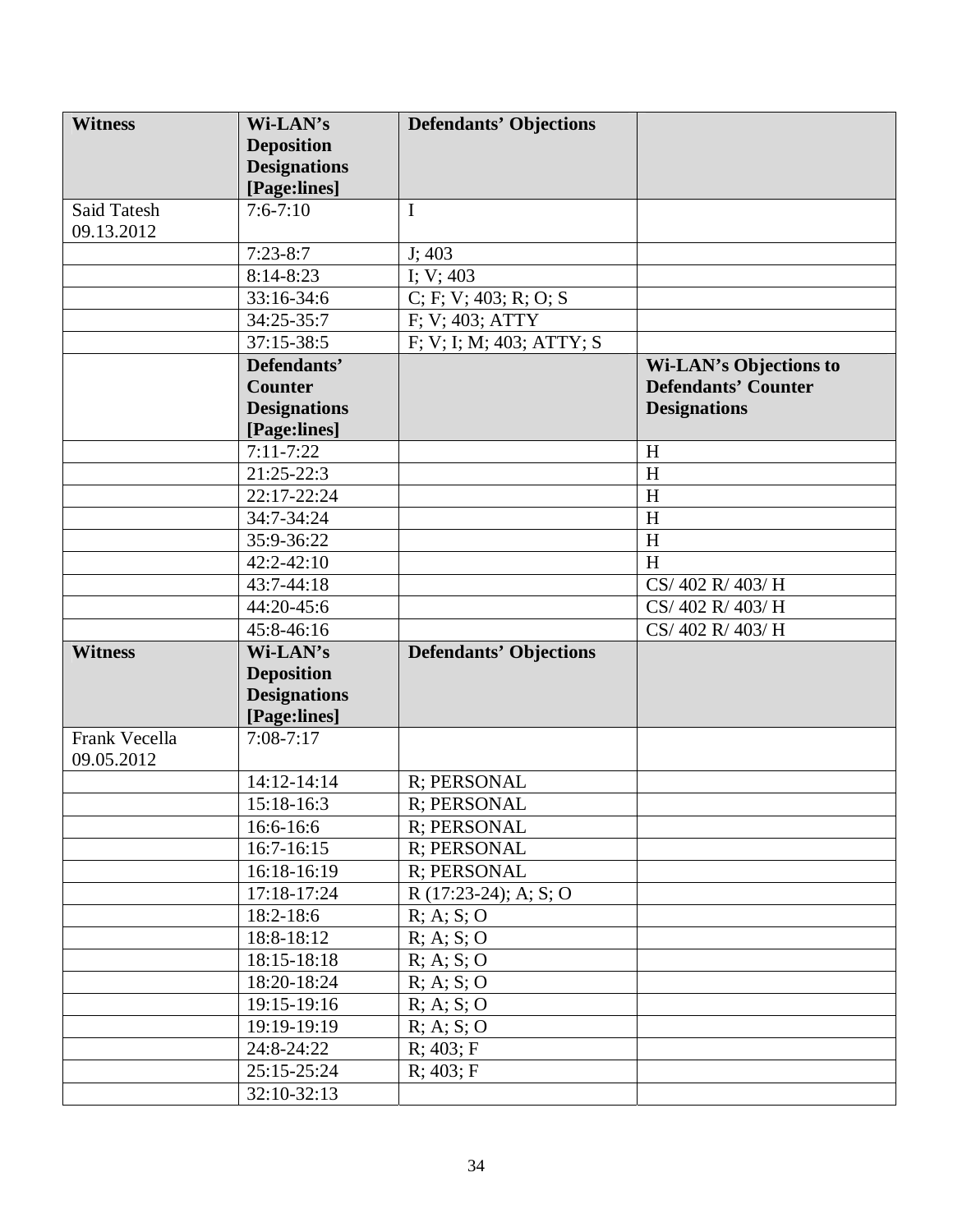|                              | 32:17-32:19         |                               |                            |
|------------------------------|---------------------|-------------------------------|----------------------------|
|                              | 33:6-33:8           |                               |                            |
|                              | 34:20-34:24         |                               |                            |
|                              | 35:18-35:18         |                               |                            |
|                              | 35:21-35:23         |                               |                            |
|                              | 35:24-35:25         |                               |                            |
|                              | 36:18-36:25         |                               |                            |
|                              | 37:6-37:20          |                               |                            |
|                              | 37:22-37:25         |                               |                            |
|                              | 39:3-39:14          |                               |                            |
|                              | 44:10-44:15         |                               |                            |
|                              | 50:4-50:25          |                               |                            |
|                              | $51:2-51:3$         |                               |                            |
|                              | 51:7-51:11          |                               |                            |
|                              | 54:3-54:13          | R; 403; 408                   |                            |
|                              | 54:16-54:17         | R; 403; 408                   |                            |
|                              | 55:14-55:17         | R; 403; 408                   |                            |
|                              | 55:19-55:22         | R; 403; 408                   |                            |
|                              | 56:8-56:13          | R; 403; 408                   |                            |
|                              | 64:17-64:19         | R; 403; 408                   |                            |
|                              | 65:18-66:6          | R; 403; 408                   |                            |
|                              | 66:9-66:11          | R; 403; 408                   |                            |
|                              |                     |                               |                            |
|                              |                     |                               |                            |
|                              | 68:3-68:7           | R; 403; 408                   |                            |
|                              | 68:11-68:20         | R; 403; 408                   |                            |
|                              | Defendants'         |                               | Wi-LAN's Objections to     |
|                              | <b>Counter</b>      |                               | <b>Defendants' Counter</b> |
|                              | <b>Designations</b> |                               | <b>Designations</b>        |
|                              | [Page:lines]        |                               |                            |
|                              | 38:1-38:4 (OC)      |                               | P/H/402 R/403              |
|                              | 38:6-38:11 (OC)     |                               | P/H/402 R/403              |
|                              | 40:12-40:24 (OC)    |                               | H/ I/ 403                  |
|                              | 42:9-42:17          |                               | I/403                      |
|                              | 43:18-44:6 (OC)     |                               | H/402 R/403                |
| <b>Witness</b>               | Wi-LAN's            | <b>Defendants' Objections</b> |                            |
|                              | <b>Deposition</b>   |                               |                            |
|                              | <b>Designations</b> |                               |                            |
|                              | [Page:lines]        |                               |                            |
| William Zucker<br>12.06.2012 | 13:2-13:12          |                               |                            |
|                              | 25:23-26:1          | R; 403                        |                            |
|                              | 26:13-26:18         | $R$ ; 403; F; S               |                            |
|                              | 34:18-35:1          | R; 403                        |                            |
|                              | $40:3-41:1$         | R; 403                        |                            |
|                              | 43:1-43:12          | R; 403; S; F                  |                            |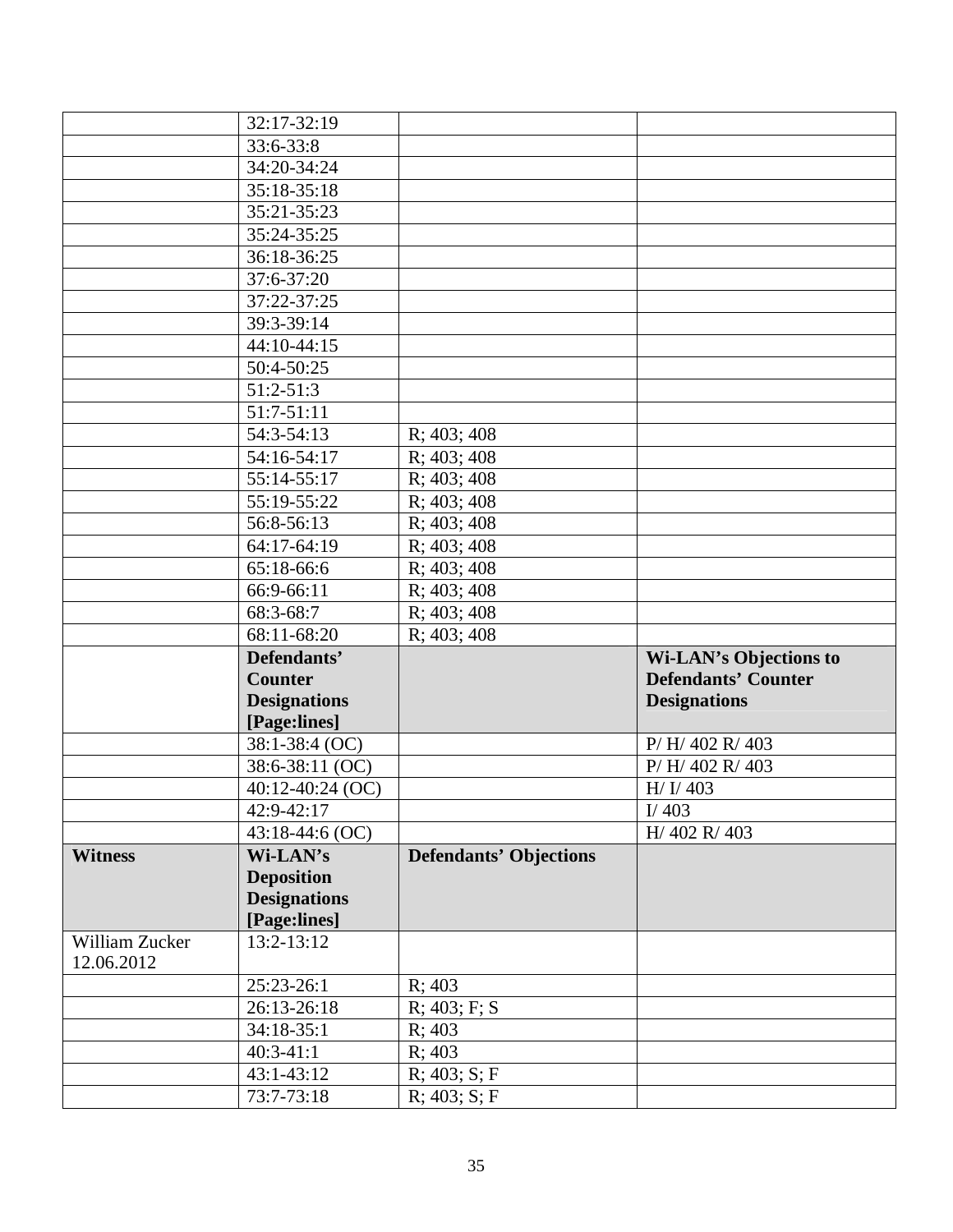| 75:6-75:10          | R; 403; S; F             |                               |
|---------------------|--------------------------|-------------------------------|
| 87:24-88:15         | $R$ ; 403 S; F           |                               |
| 95:17-97:6          | $R$ ; 403; S; F; H; O; M |                               |
| 98:5-98:20          | $R$ ; 403; S; F; O; M    |                               |
| 144:9-144:20        | R; 403; S; F; M          |                               |
| Defendants'         |                          | <b>Wi-LAN's Objections to</b> |
| <b>Counter</b>      |                          | <b>Defendants' Counter</b>    |
| <b>Designations</b> |                          | <b>Designations</b>           |
| [Page:lines]        |                          |                               |
| 26:2-26:12          |                          |                               |
| $27:14-28:7$        |                          | H/403                         |
| 35:15-35:25         |                          | H/402 R/403                   |
| 39:8-39:13          |                          | H                             |
| $42:4-42:6$         |                          | 403/ Misleading/ 402 R/ BS    |
| 73:19-73:20         |                          |                               |
| $75:22 - 76:1$      |                          | I/403/H/402 R/BS              |
| 76:16-77:2          |                          | H/402 R/403                   |
| 83:25-84:22         |                          | I/403/402 R/H/BS              |
| 86:8-87:8           |                          | H/ 403/ 408/ 402 R/ BS        |
| 89:17-90:4          |                          | I/ H/ 402 R/ BS               |
| 97:7-97:9           |                          | H/402 R/403                   |
| 97:11-97:17         |                          | H/402 R/403                   |
| 99:13-99:18         |                          | 402 R/403/H/BS                |
| 158:17-158:22       |                          | I/ $403/402$ R/BS             |
| 174:15-175:5        |                          | I/403/H/402 R/BS              |
| 176:11-176:15       |                          | H/402 R/BS                    |
| 176:24-177:2        |                          | H/402 R/BS                    |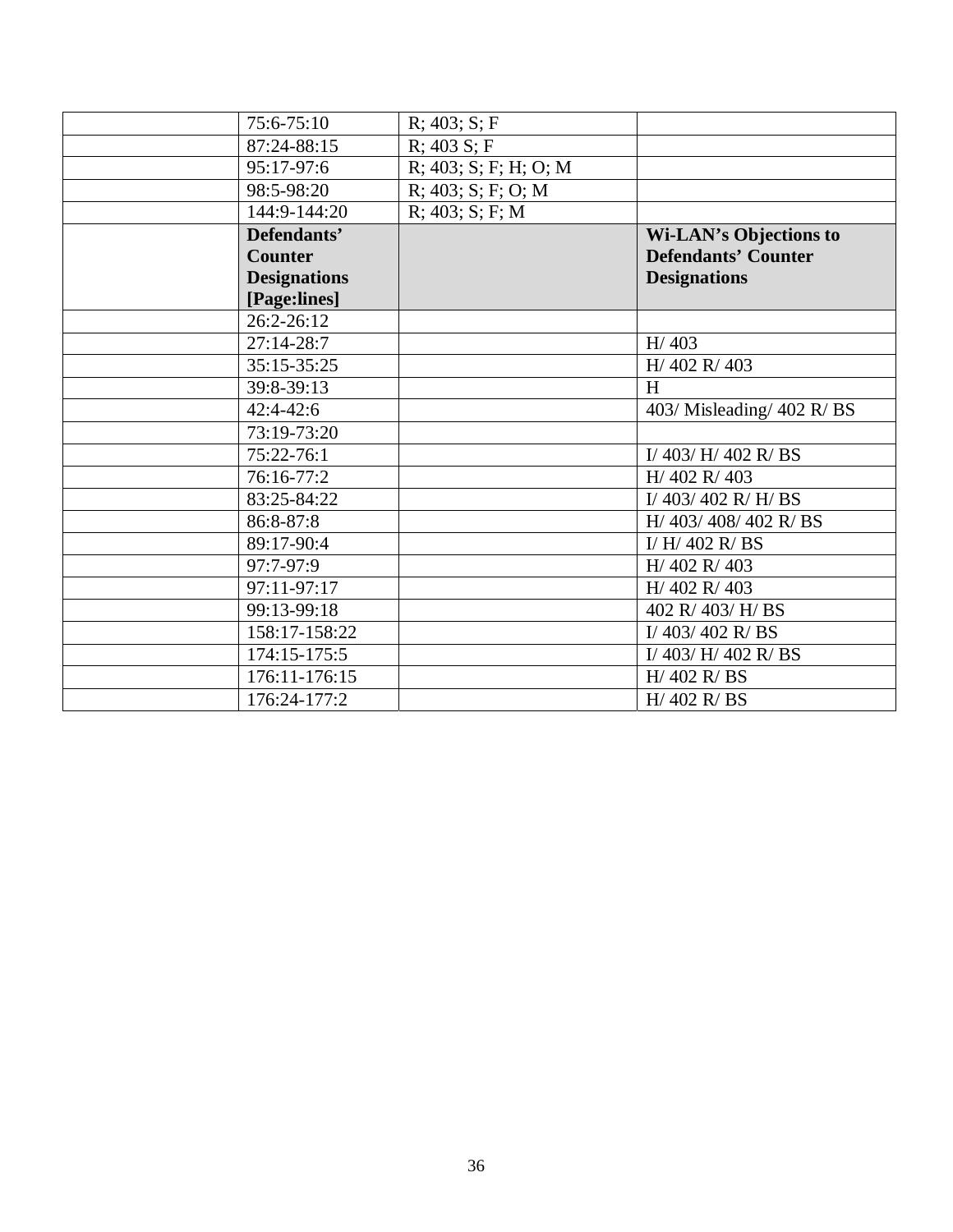# **Wi-LAN's OBJECTIONS TO HTC'S COUNTER DESIGNATIONS**

| <b>Witness</b>            | <b>Wi-LAN's Deposition</b><br><b>Designations [Page:lines]</b> | <b>HTC's Objections</b> | <b>Wi-LAN's Objections</b><br>to Defendants'<br><b>Counter Designations</b> |
|---------------------------|----------------------------------------------------------------|-------------------------|-----------------------------------------------------------------------------|
| David Brant<br>06.29.2012 | 15:8-16:17                                                     | H                       |                                                                             |
|                           | $20:6-25:4$                                                    | ATTY; H; C              |                                                                             |
|                           | 42:6-43:19                                                     | ATTY; H; S              |                                                                             |
|                           | 120:1-124:9                                                    | ATTY; H; S; R           |                                                                             |
|                           | 124:23-127:21                                                  | ATTY; H; S; V           |                                                                             |
|                           | 129:10-129:18                                                  | ATTY; H                 |                                                                             |
|                           | 129:20-129:25                                                  | ATTY; H                 |                                                                             |
|                           | 130:2-130:6                                                    | ATTY; H                 |                                                                             |
|                           | 130:16-130:23                                                  | ATTY; H                 |                                                                             |
|                           | 132:15-133:20                                                  | ATTY; H                 |                                                                             |
|                           | 167:19-168:11                                                  | ATTY; H; F              |                                                                             |
|                           | 173:7-173:25                                                   | ATTY; H; F; AF; V       |                                                                             |
|                           | 196:7-196:25                                                   | S; V; H                 |                                                                             |
|                           | 210:11-210:14                                                  | ATTY; D; V; H           |                                                                             |
|                           | 215:11-216:22                                                  | ATTY; S; H              |                                                                             |
|                           | 235:17-236:8                                                   | D; H                    |                                                                             |
|                           | <b>HTC's Counter</b><br><b>Designations [Page:lines]</b>       |                         | <b>Wi-LAN's Objections</b><br>to Defendants'<br><b>Counter Designations</b> |
|                           | 117:4-117:16                                                   |                         | CS/402 R/403/E/AF/                                                          |
|                           | 117:20-118:4                                                   |                         | CS/402 R/403/E/AF/<br>$\overline{\rm C}$                                    |
|                           | 118:6-118:17                                                   |                         | CS/402 R/403/E/AF/                                                          |
|                           | 118:19-119:4                                                   |                         | CS/402 R/403/E/AF/                                                          |
|                           | 127:22-129:9                                                   |                         | CS/H/402 R/403                                                              |
|                           | 174:9-174:11                                                   |                         | CS/H/402 R/403/AF                                                           |
|                           | 174:14-174:15                                                  |                         | $\text{CS}/\text{H}/402\text{ R}/403/\text{AF}$                             |
|                           | 174:17-175:2                                                   |                         | CS/H/402 R/403/AF                                                           |
|                           | 175:4-175:4                                                    |                         | CS/H/402 R/403/AF                                                           |
|                           | 175:6-175:7                                                    |                         | CS/H/402 R/403/AF                                                           |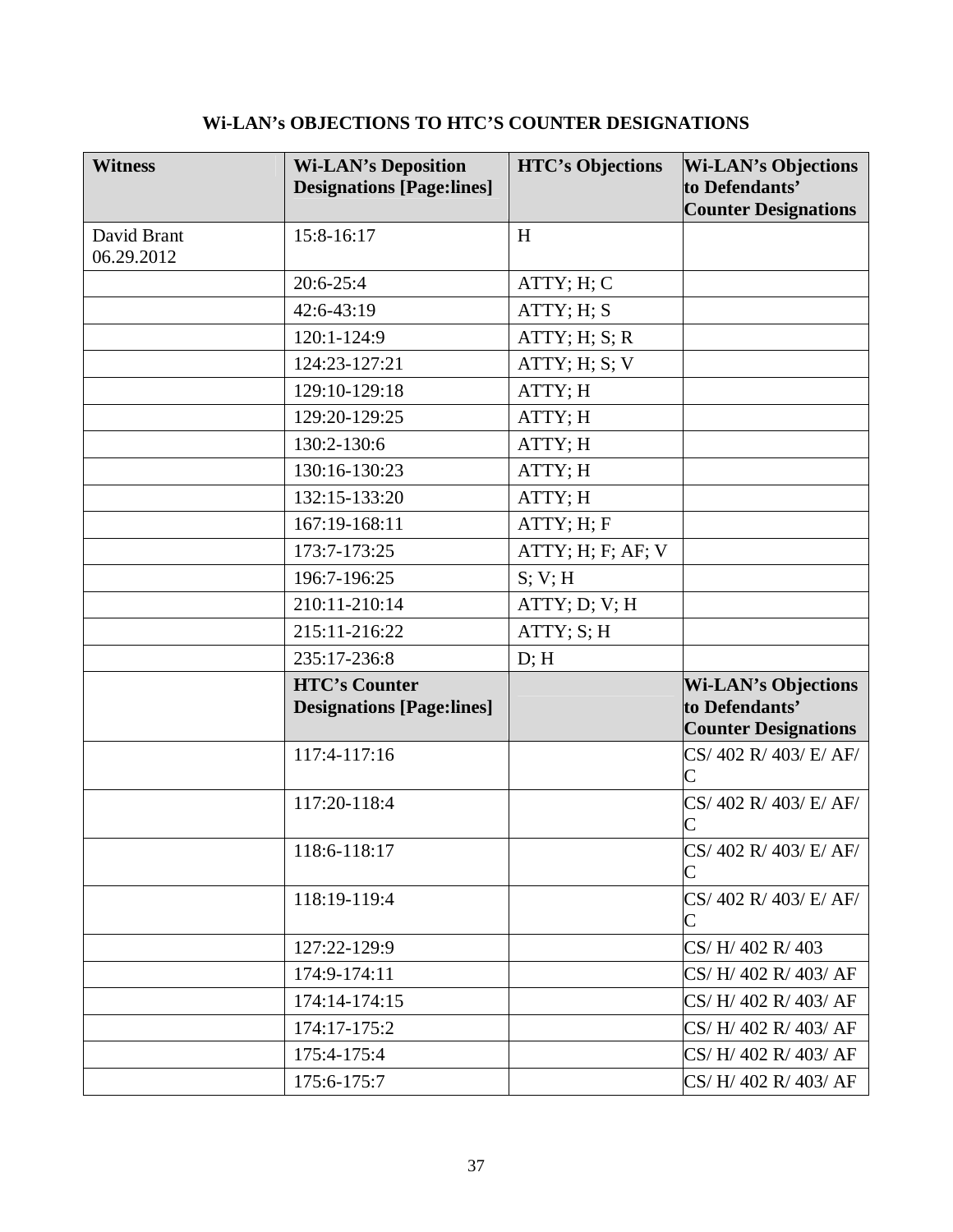| 175:11-175:15 | CS/H/402 R/403/AF                     |
|---------------|---------------------------------------|
| 175:18-175:19 | CS/H/402 R/403/AF                     |
| 175:21-175:23 | CS/H/402 R/403/AF                     |
| 197:19-197:25 | CS/402 R/403/AF/LD                    |
| 198:3-198:3   | CS/402 R/403/AF/LD                    |
| 198:5-198:5   | CS/402 R/403/AF/LD                    |
| 198:7-198:11  | CS/402 R/403/AF/LD                    |
| 198:14-198:15 | CS/402 R/403/AF/LD                    |
| 198:22-198:24 | CS/402 R/403/AF/LD                    |
| 199:2-199:2   | CS/402 R/403/AF/LD                    |
| 199:4-199:6   | CS/402 R/403/AF/LD                    |
| 199:8-199:8   | CS/402 R/403/AF/LD                    |
| 199:10-199:14 | CS/402 R/403/AF/LD                    |
| 199:17-199:19 | CS/402 R/403/AF/LD                    |
| 199:21-199:23 | CS/402 R/403/AF/LD                    |
| 200:1-200:5   | CS/402 R/403/AF/LD                    |
| 200:7-200:9   | CS/402 R/403/AF/LD                    |
| 200:12-200:14 | CS/402 R/403/AF/LD                    |
| 201:17-201:19 | CS/402 R/403/F                        |
| 201:22-201:22 | CS/402 R/403/F                        |
| 201:24-202:2  | CS/402 R/403/F                        |
| 202:5-202:9   | CS/402 R/403/F                        |
| 212:22-213:6  | $H/$ 402 R/ 403/ BS/ E/               |
|               | ID/H/A/I                              |
|               | Counter-designation:                  |
|               | 212:14-212:19                         |
|               | 236:20-237:8                          |
| 213:8-213:11  | $H/$ 402 R/ 403/ BS/ E/               |
|               | ID/H/A/I                              |
|               |                                       |
|               | Counter-designation:<br>212:14-212:19 |
|               | 236:20-237:8                          |
| 213:13-213:18 | $H/$ 402 R/ 403/ BS/ E/               |
|               | ID/H/ A/I                             |
|               |                                       |
|               | Counter-designation:<br>212:14-212:19 |
|               | 236:20-237:8                          |
|               |                                       |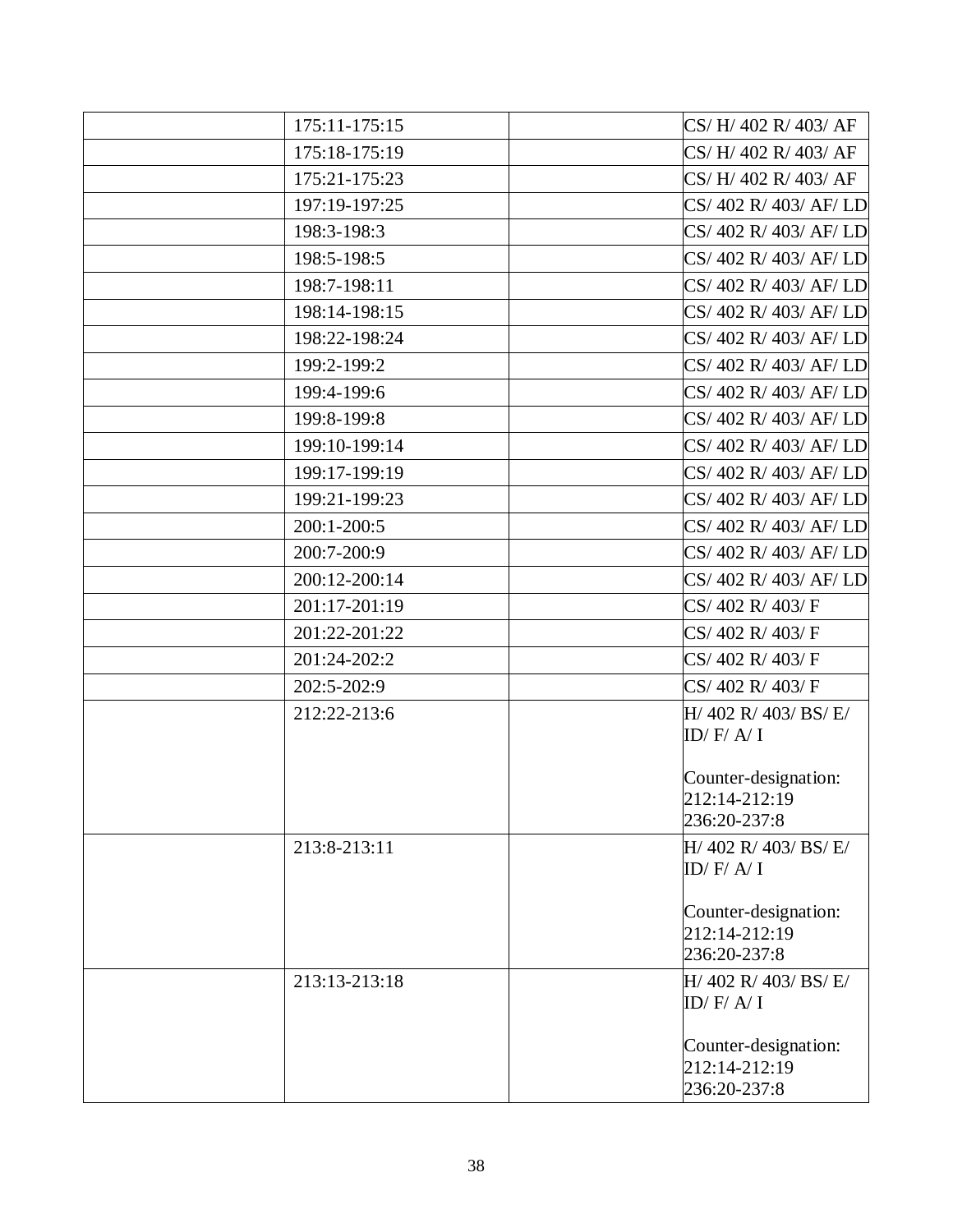|                              | 213:21-213:24                                                  |                         | $H/$ 402 R/ 403/ BS/ E/<br>ID/H/A/I   |
|------------------------------|----------------------------------------------------------------|-------------------------|---------------------------------------|
|                              |                                                                |                         |                                       |
|                              |                                                                |                         | Counter-designation:                  |
|                              |                                                                |                         | 212:14-212:19<br>236:20-237:8         |
|                              | 214:1-214:5                                                    |                         | $H/$ 402 R/ 403/ BS/ E/               |
|                              |                                                                |                         | ID/H/ A/I                             |
|                              |                                                                |                         |                                       |
|                              |                                                                |                         | Counter-designation:<br>212:14-212:19 |
|                              |                                                                |                         | 236:20-237:8                          |
|                              | 214:8-214:10                                                   |                         | $H/$ 402 R/ 403/ BS/ E/               |
|                              |                                                                |                         | ID/H/A/I                              |
|                              |                                                                |                         | Counter-designation:                  |
|                              |                                                                |                         | 212:14-212:19                         |
|                              |                                                                |                         | 236:20-237:8                          |
|                              | 214:12-214:13                                                  |                         | H/ 402 R/ 403/ BS/ E/                 |
|                              |                                                                |                         | ID/H/A/I                              |
|                              |                                                                |                         | Counter-designation:                  |
|                              |                                                                |                         | 212:14-212:19                         |
|                              |                                                                |                         | 236:20-237:8                          |
|                              | 236:9-236:16                                                   |                         |                                       |
|                              | 236:18-236:18                                                  |                         |                                       |
|                              | 236:20-236:22                                                  |                         |                                       |
|                              | 237:1-237:1                                                    |                         |                                       |
|                              | 237:3-237:5                                                    |                         |                                       |
|                              | 237:8-237:8                                                    |                         |                                       |
| <b>Witness</b>               | <b>Wi-LAN's Deposition</b><br><b>Designations [Page:lines]</b> | <b>HTC's Objections</b> |                                       |
| Ming-Chieh Kuo<br>09.28.2012 | 10:04-10:16                                                    |                         |                                       |
|                              | 13:25-14:23                                                    |                         |                                       |
|                              | 25:20-25:24                                                    |                         |                                       |
|                              | 68:11-68:14                                                    |                         |                                       |
|                              | 106:10-106:13                                                  |                         |                                       |
|                              | 157:11-157:15                                                  |                         |                                       |
|                              | 157:18-158:02                                                  |                         |                                       |
|                              | 159:03-159:16                                                  | F; I; R                 |                                       |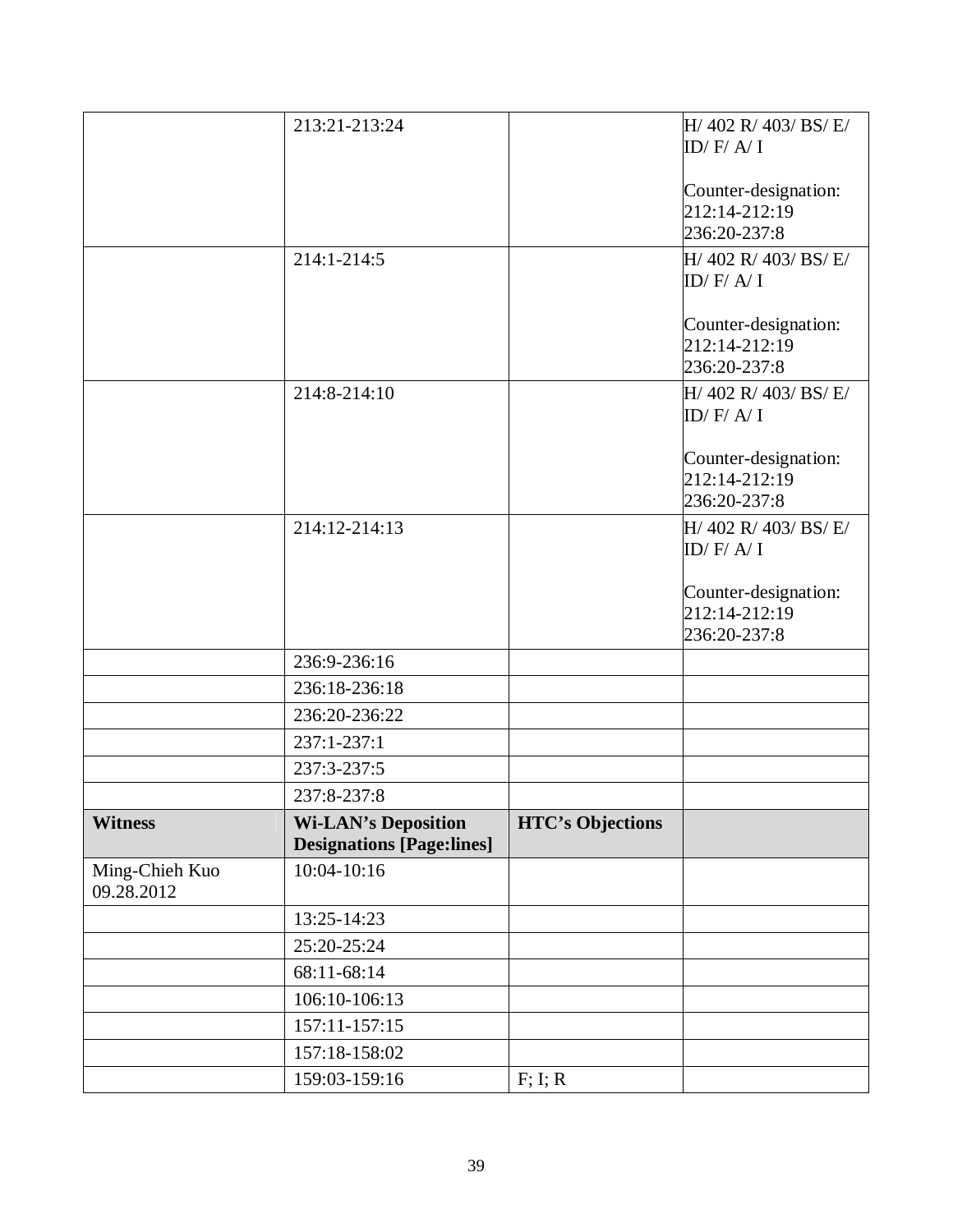|                            | 162:22-163:06                                                  | F; I; R; V                             |                                                                             |
|----------------------------|----------------------------------------------------------------|----------------------------------------|-----------------------------------------------------------------------------|
|                            | 164:16-164:21                                                  | $F$ ; I; R; V                          |                                                                             |
|                            | 216:05-216:08                                                  |                                        |                                                                             |
|                            | 221:21-222:03                                                  | F; I; S; V                             |                                                                             |
|                            | 234:15-234:20                                                  | F; I; S; V                             |                                                                             |
|                            | 252:03-252:11                                                  | F; I; S                                |                                                                             |
|                            | 259:16-260:04                                                  |                                        |                                                                             |
|                            | 261:10-261:16                                                  |                                        |                                                                             |
|                            | 264:20-265:09                                                  |                                        |                                                                             |
|                            | 265:10-265:23                                                  |                                        |                                                                             |
|                            | 266:24-267:09                                                  |                                        |                                                                             |
|                            | 268:05-268:20                                                  |                                        |                                                                             |
|                            | <b>HTC's Counter</b><br><b>Designations [Page:lines]</b>       |                                        | <b>Wi-LAN's Objections</b><br>to Defendants'<br><b>Counter Designations</b> |
|                            | 159:17-161:16                                                  |                                        | 402 R/CS                                                                    |
|                            | 163:7-163:11                                                   |                                        | I/ID/WD                                                                     |
|                            | 164:22-165:6                                                   |                                        | CS/ID/WD                                                                    |
|                            | 220:12-223:11                                                  |                                        | I/403                                                                       |
|                            | 234:2-236:21                                                   |                                        | I/403                                                                       |
|                            | 246:20-253:12                                                  |                                        | I/403/1D/WD                                                                 |
| <b>Witness</b>             | <b>Wi-LAN's Deposition</b>                                     | <b>HTC's Objections</b>                |                                                                             |
|                            | <b>Designations [Page:lines]</b>                               |                                        |                                                                             |
| Hsiu Fen Lai<br>08.09.2012 | $9:15-9:16$                                                    |                                        |                                                                             |
|                            | 9:20-9:24                                                      |                                        |                                                                             |
|                            | 76:16-76:21                                                    | $76:16 - F$ ; S; H;<br><b>PERSONAL</b> |                                                                             |
|                            | 77:17-78:03                                                    |                                        |                                                                             |
|                            | <b>HTC's Counter</b><br><b>Designations [Page:lines]</b>       |                                        | <b>Wi-LAN's Objections</b><br>to Defendants'<br><b>Counter Designations</b> |
|                            | $76:22 - 77:16$                                                |                                        | 402 R/ 403/ H                                                               |
| <b>Witness</b>             | <b>Wi-LAN's Deposition</b><br><b>Designations [Page:lines]</b> | <b>HTC's Objections</b>                |                                                                             |
| Yan Liu<br>07.17.2013      | 10:23-11:03                                                    |                                        |                                                                             |
|                            | 11:15-11:20                                                    |                                        |                                                                             |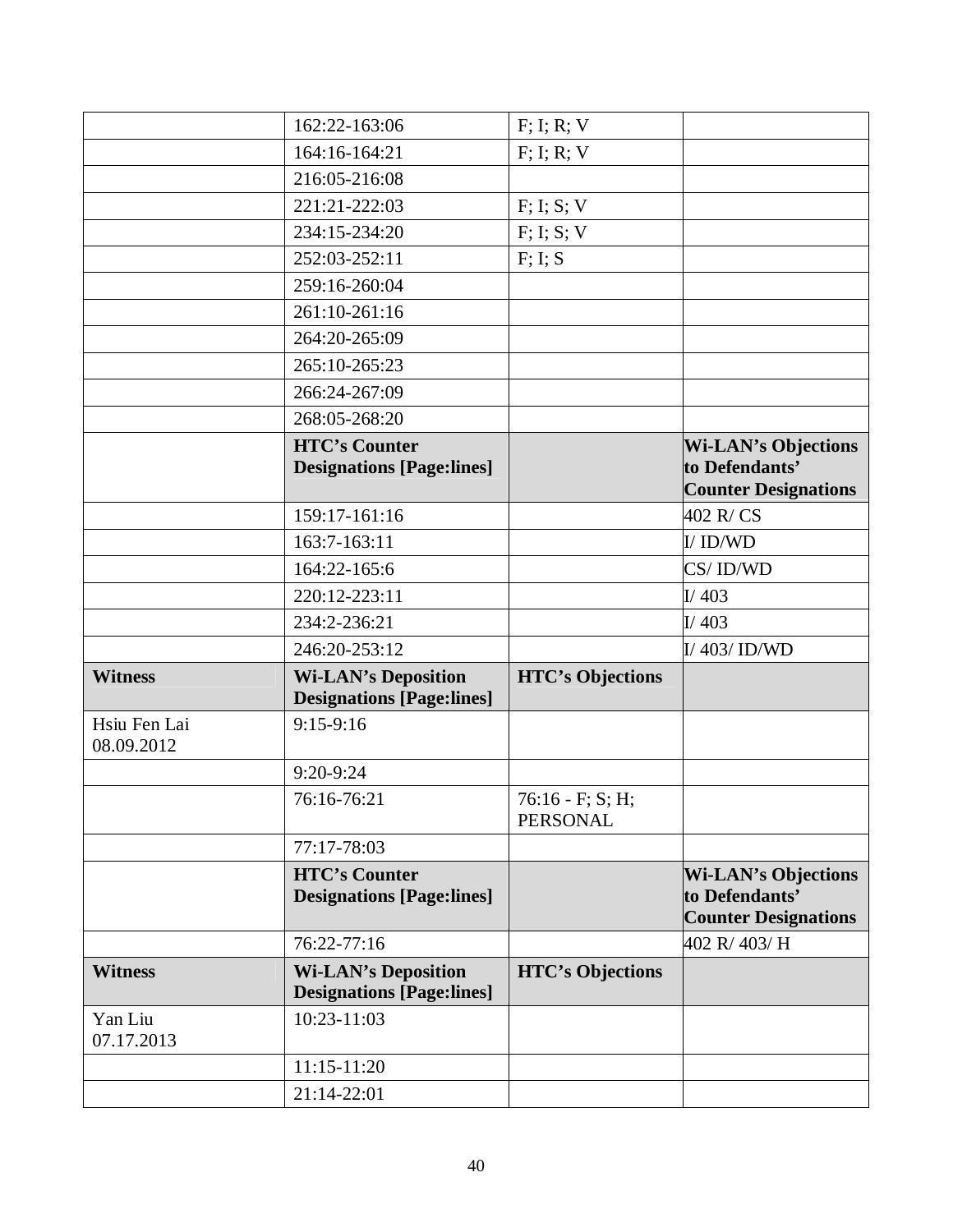|                              | 25:18-25:23                                                    | I                       |                                                                             |
|------------------------------|----------------------------------------------------------------|-------------------------|-----------------------------------------------------------------------------|
|                              | 27:10-27:16                                                    |                         |                                                                             |
|                              | 33:05-33:09                                                    |                         |                                                                             |
|                              | 33:17-33:20                                                    | V; S; P; I              |                                                                             |
|                              | 63:04-64:08                                                    |                         |                                                                             |
|                              | <b>HTC's Counter</b><br><b>Designations [Page:lines]</b>       |                         | <b>Wi-LAN's Objections</b><br>to Defendants'<br><b>Counter Designations</b> |
|                              | 24:13-26:07                                                    |                         | I/ $403/CS/F$                                                               |
|                              | 33:21-34:23                                                    |                         | 402 R/403                                                                   |
| <b>Witness</b>               | <b>Wi-LAN's Deposition</b><br><b>Designations [Page:lines]</b> | <b>HTC's Objections</b> |                                                                             |
| Martin Lysejko<br>06.28.2012 | $13:4-14:1$                                                    | H; F; V; I; R           |                                                                             |
|                              | $43:4-43:6$                                                    | H; F; V; I              |                                                                             |
|                              | 211:18-212:1                                                   | H; F; V; I; R           |                                                                             |
|                              | <b>HTC's Counter</b><br><b>Designations [Page:lines]</b>       |                         | <b>Wi-LAN's Objections</b><br>to Defendants'<br><b>Counter Designations</b> |
|                              | 12:16-12:19                                                    |                         | 402 R/403/BS/H                                                              |
|                              | 210:25-211:17                                                  |                         | 402 R/ 403/ BS/ I/ H                                                        |
|                              | 212:2-212:2                                                    |                         | 402 R/403/BS/I/H                                                            |
|                              | 212:4-212:4                                                    |                         | 402 R/ 403/ BS/ I/ H                                                        |
|                              | 212:6-212:12                                                   |                         | 402 R/ 403/ BS/ F/ H                                                        |
|                              | 213:24-214:14                                                  |                         | 402 R/ 403/ BS/ F/ H                                                        |
|                              | 214:16-215:5                                                   |                         | 402 R/403/LD/H                                                              |
|                              | 224:19-224:24                                                  |                         | 402 R/ 403/ LD/ H                                                           |
|                              | 225:1-225:1                                                    |                         | 402 R/403/BS/F/H                                                            |
|                              | 226:19-226:23                                                  |                         | 402 R/ 403/ BS/ F/ H                                                        |
|                              | 227:1-227:9                                                    |                         | 402 R/ 403/ BS/ H                                                           |
|                              | 228:16-228:22                                                  |                         | 402 R/ 403/ E/ L/ H                                                         |
|                              | 245:10-245:16                                                  |                         | 402 R/ 403/ E/ L/ H                                                         |
|                              | 245:21-246:2                                                   |                         | 402 R/ 403/ E/ L/ H                                                         |
|                              | 246:4-246:16                                                   |                         | 402 R/ 403/ E/ L/ H                                                         |
|                              | 246:19-246:21                                                  |                         | 402 R/ 403/ E/ L/ H                                                         |
|                              | 246:24-247:7                                                   |                         | 402 R/ 403/ E/ L/ H                                                         |
|                              | 247:10-247:15                                                  |                         | 402 R/ 403/ E/ L/ H                                                         |
|                              | 247:17-248:6                                                   |                         | 402 R/ 403/ E/ L/ H                                                         |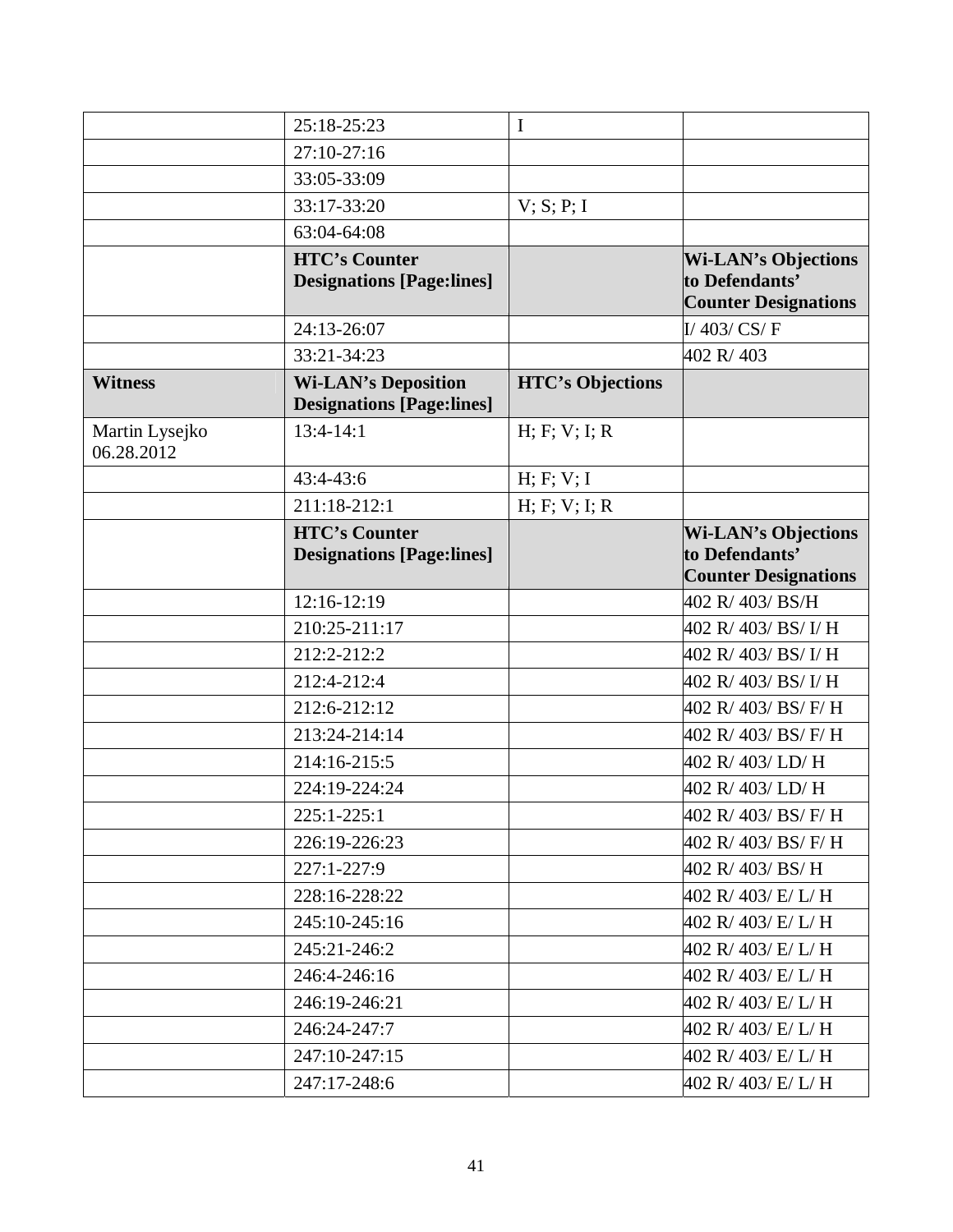|                                | 248:9-248:9                                              |                         | CS/402 R/403/F/H                                                            |
|--------------------------------|----------------------------------------------------------|-------------------------|-----------------------------------------------------------------------------|
|                                | 255:2-255:4                                              |                         | CS/402 R/403/F/H                                                            |
|                                | 255:8-256:4                                              |                         | CS/402 R/403/F/H                                                            |
|                                | 256:7-256:12                                             |                         | CS/402 R/403/F/H                                                            |
|                                | 256:14-256:14                                            |                         | 402 R/ 403/ E/ L/ H                                                         |
|                                | 261:16-262:1                                             |                         | 402 R/ 403/ E/ L/ H                                                         |
|                                | 262:4-262:7                                              |                         | 402 R/ 403/ E/ L/ H                                                         |
|                                | 262:10-262:11                                            |                         | 402 R/ 403/ E/ L/ H                                                         |
|                                | 262:13-262:18                                            |                         | 402 R/ 403/ E/ L/ H                                                         |
|                                | 262:22-263:9                                             |                         | 402 R/ 403/ E/ L/ H                                                         |
|                                | 263:11-264:8                                             |                         | 402 R/ 403/ E/ L/ H                                                         |
|                                | 264:12-264:22                                            |                         | 402 R/ 403/ E/ L/ H                                                         |
|                                | 264:24-265:12                                            |                         | 402 R/ 403/ BS/ H                                                           |
| <b>Witness</b>                 | <b>Wi-LAN's Deposition</b>                               | <b>HTC's Objections</b> |                                                                             |
|                                | <b>Designations [Page:lines]</b>                         |                         |                                                                             |
| Marcia Markovich<br>09.19.2012 | 09:16-09:20                                              |                         |                                                                             |
|                                | 11:23-12:04                                              |                         |                                                                             |
|                                | 63:23-64:14                                              | H; S                    |                                                                             |
|                                | 69:01-69:07                                              | F: S                    |                                                                             |
|                                | 70:15-70:19                                              | S; F; PERSONAL          |                                                                             |
|                                | 76:07-76:08                                              |                         |                                                                             |
|                                | 76:10-76:17                                              |                         |                                                                             |
|                                | 80:08-80:11                                              |                         |                                                                             |
|                                | 84:14-84:21                                              | S; V                    |                                                                             |
|                                | 90:20-91:01                                              |                         |                                                                             |
|                                | 100:20-100:23                                            | S; F; PERSONAL          |                                                                             |
|                                | 115:08-115:13                                            | F; S; V                 |                                                                             |
|                                | 122:21-123:13                                            |                         |                                                                             |
|                                | <b>HTC's Counter</b><br><b>Designations [Page:lines]</b> |                         | <b>Wi-LAN's Objections</b><br>to Defendants'<br><b>Counter Designations</b> |
|                                | 76:18-76:23                                              |                         |                                                                             |
|                                | 80:12-80:20                                              |                         | 402 R/ 403/ H/ BS                                                           |
|                                | 91:02-91:07                                              |                         | 402 R/CS/H/403                                                              |
|                                | 94:12-94:19                                              |                         | H/ BS/ 402 R/ 403                                                           |
|                                | 95:10-95:24                                              |                         | I/ H/ 402 R/ 403/ BS                                                        |
|                                | $100:14 - 100:19$                                        |                         | 402 R/ 403/ I                                                               |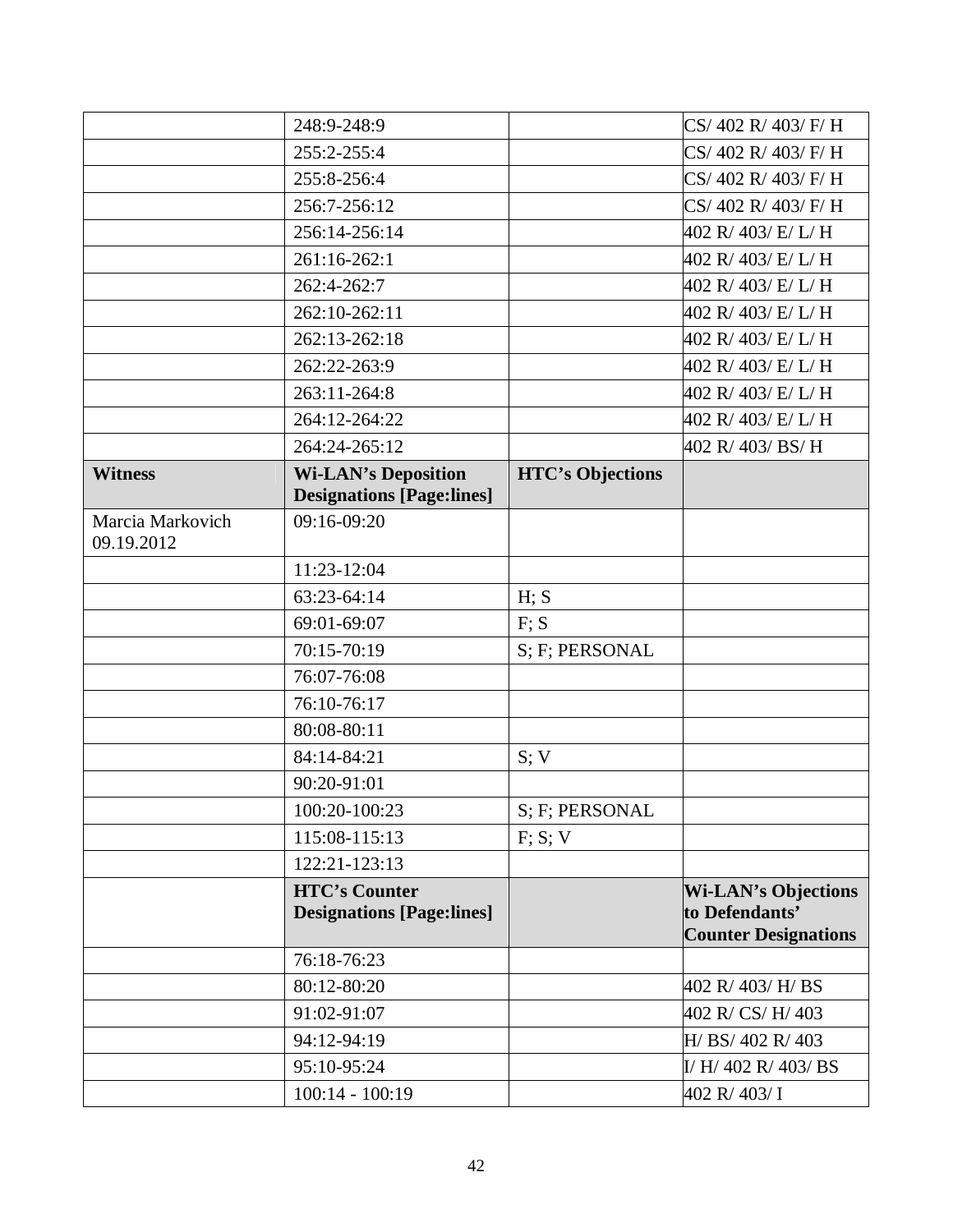|                                 | 114:02-114:24                                                  |                           | I/ H/ 402 R/ 403/ BS                                                        |
|---------------------------------|----------------------------------------------------------------|---------------------------|-----------------------------------------------------------------------------|
|                                 | 120:07-120:25                                                  |                           | H/ CS/ 402 R/ 403/ BS                                                       |
|                                 | 122:02-122:05                                                  |                           | I/403/402 R/BS/H                                                            |
| <b>Witness</b>                  | <b>Wi-LAN's Deposition</b><br><b>Designations [Page:lines]</b> | <b>HTC's Objections</b>   |                                                                             |
| William Middleton<br>09.28.2012 | 151:08-151:13                                                  | H; I; LC; R; 403; F;<br>S |                                                                             |
|                                 | 151:15-151:24                                                  | H; I; LC; R; 403; F;<br>S |                                                                             |
|                                 | 178:22-179:01                                                  | H; I; LC; 403; F; S       |                                                                             |
|                                 | 179:03-179:08                                                  | H; I; LC; 403; F; S       |                                                                             |
|                                 | 179:15-179:25                                                  | H; I; LC; 403; F; S       |                                                                             |
|                                 | <b>HTC's Counter</b><br><b>Designations [Page:lines]</b>       |                           | <b>Wi-LAN's Objections</b><br>to Defendants'<br><b>Counter Designations</b> |
|                                 | 178:15-178:21 (OC)                                             |                           | I/403                                                                       |
|                                 | 179:10-179:11 (OC)                                             |                           | $I/$ 403/402 R                                                              |
|                                 | 179:13-179:13 (OC)                                             |                           | $I/$ 403/402 R                                                              |
| <b>Witness</b>                  | <b>Wi-LAN's Deposition</b><br><b>Designations [Page:lines]</b> | <b>HTC's Objections</b>   |                                                                             |
| Paul Struhsaker<br>07.02.2012   | 115:17-116:13                                                  | H; F; V; I; ATTY          |                                                                             |
|                                 | <b>HTC's Counter</b><br><b>Designations [Page:lines]</b>       |                           | <b>Wi-LAN's Objections</b><br>to Defendants'<br><b>Counter Designations</b> |
|                                 | 117:15-117:18                                                  |                           | 403/H                                                                       |
|                                 | 123:16-123:23                                                  |                           | 403/H                                                                       |
| <b>Witness</b>                  | <b>Wi-LAN's Deposition</b><br><b>Designations [Page:lines]</b> | <b>HTC's Objections</b>   |                                                                             |
| Frank Wu<br>08.07.2012          | $8:05 - 8:12$                                                  |                           |                                                                             |
|                                 | 15:25-16:08                                                    | H; F; S                   |                                                                             |
|                                 | 16:22-16:23                                                    | H; F; S                   |                                                                             |
|                                 | 16:24-17:04                                                    | H; F; S                   |                                                                             |
|                                 | 24:16-24:23                                                    | F: I: S                   |                                                                             |
|                                 | 25:08-25:11                                                    | F; I; S                   |                                                                             |
|                                 | 25:21-27:03                                                    | F; H; S; I                |                                                                             |
|                                 | 27:25-30:01                                                    | F; H; S; I                |                                                                             |
|                                 |                                                                |                           |                                                                             |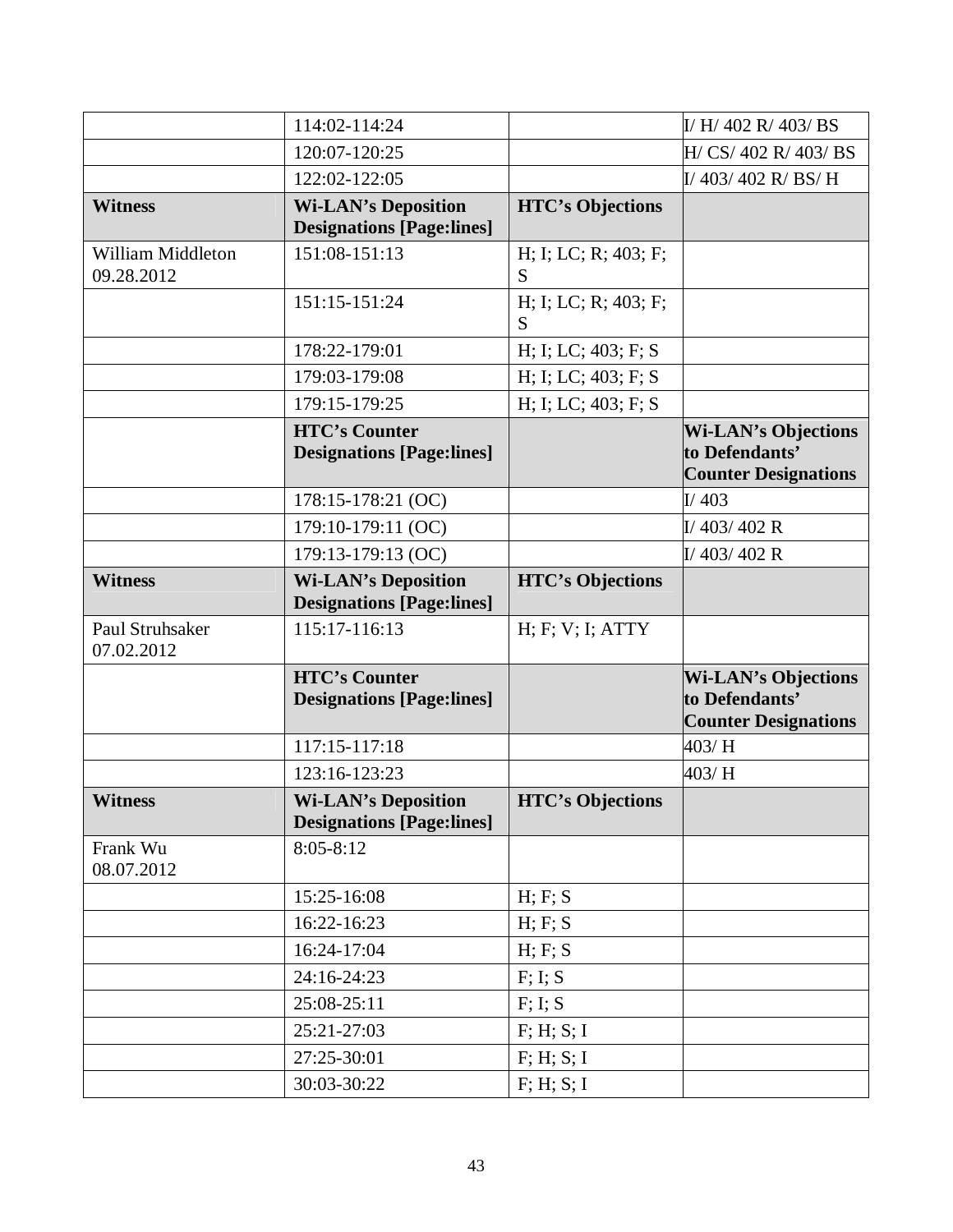|                      | 31:06-31:24                                                    |                         |                                                                             |
|----------------------|----------------------------------------------------------------|-------------------------|-----------------------------------------------------------------------------|
|                      | 36:15-37:02                                                    | F; H; I; S              |                                                                             |
|                      | 39:16-40:21                                                    | H; F; S; I              |                                                                             |
|                      | 46:21-47:06                                                    | H; F; S; I              |                                                                             |
|                      | 51:01-51:17                                                    | F; I; H; S              |                                                                             |
|                      | <b>HTC's Counter</b><br><b>Designations [Page:lines]</b>       |                         | <b>Wi-LAN's Objections</b><br>to Defendants'<br><b>Counter Designations</b> |
|                      | 14:12-14:23                                                    |                         | 403                                                                         |
|                      | 17:05-17:10                                                    |                         | H/ 403/ I/ F                                                                |
|                      | 34:10-35:01                                                    |                         | $\mathbf H$                                                                 |
|                      | 35:14-35:25                                                    |                         | $\mathbf H$                                                                 |
|                      | 43:09-43:12                                                    |                         | $\mathbf H$                                                                 |
|                      | 45:24-46:08                                                    |                         | CS/H/403/I/F                                                                |
|                      | 53:08-54:05                                                    |                         | CS/H/403/F                                                                  |
|                      | 57:09-57:18                                                    |                         | CS/H/403/I/F                                                                |
|                      | 61:09-61:16                                                    |                         | CS/H/403/I/F                                                                |
| <b>Witness</b>       | <b>Wi-LAN's Deposition</b><br><b>Designations [Page:lines]</b> | <b>HTC's Objections</b> |                                                                             |
| Lin Yu<br>08.08.2012 | 06:18-06:18                                                    |                         |                                                                             |
|                      | 08:05-08:10                                                    |                         |                                                                             |
|                      | 17:01-17:06                                                    |                         |                                                                             |
|                      | 20:13-20:18                                                    |                         |                                                                             |
|                      | 20:21-21:03                                                    |                         |                                                                             |
|                      | 31:08-31:11                                                    |                         |                                                                             |
|                      | $31:12-31:15$                                                  |                         |                                                                             |
|                      | 31:16-31:17                                                    |                         |                                                                             |
|                      | 31:18-31:18                                                    |                         |                                                                             |
|                      | 47:03-47:15                                                    | R; 408; 403; M          |                                                                             |
|                      | 48:24-49:07                                                    |                         |                                                                             |
|                      | 55:19-56:03                                                    | R; 408; 403; M          |                                                                             |
|                      | 58:20-58:23                                                    | R; 408; M; 403          |                                                                             |
|                      | 59:02-59:04                                                    | R; M; 408; 403          |                                                                             |
|                      | 59:06-59:11                                                    | R; M; 408; 403          |                                                                             |
|                      | 61:11-61:13                                                    |                         |                                                                             |
|                      | 61:14-61:19                                                    | M; 408; R; I            |                                                                             |
|                      | 64:07-64:25                                                    | R; M; 408; 403          |                                                                             |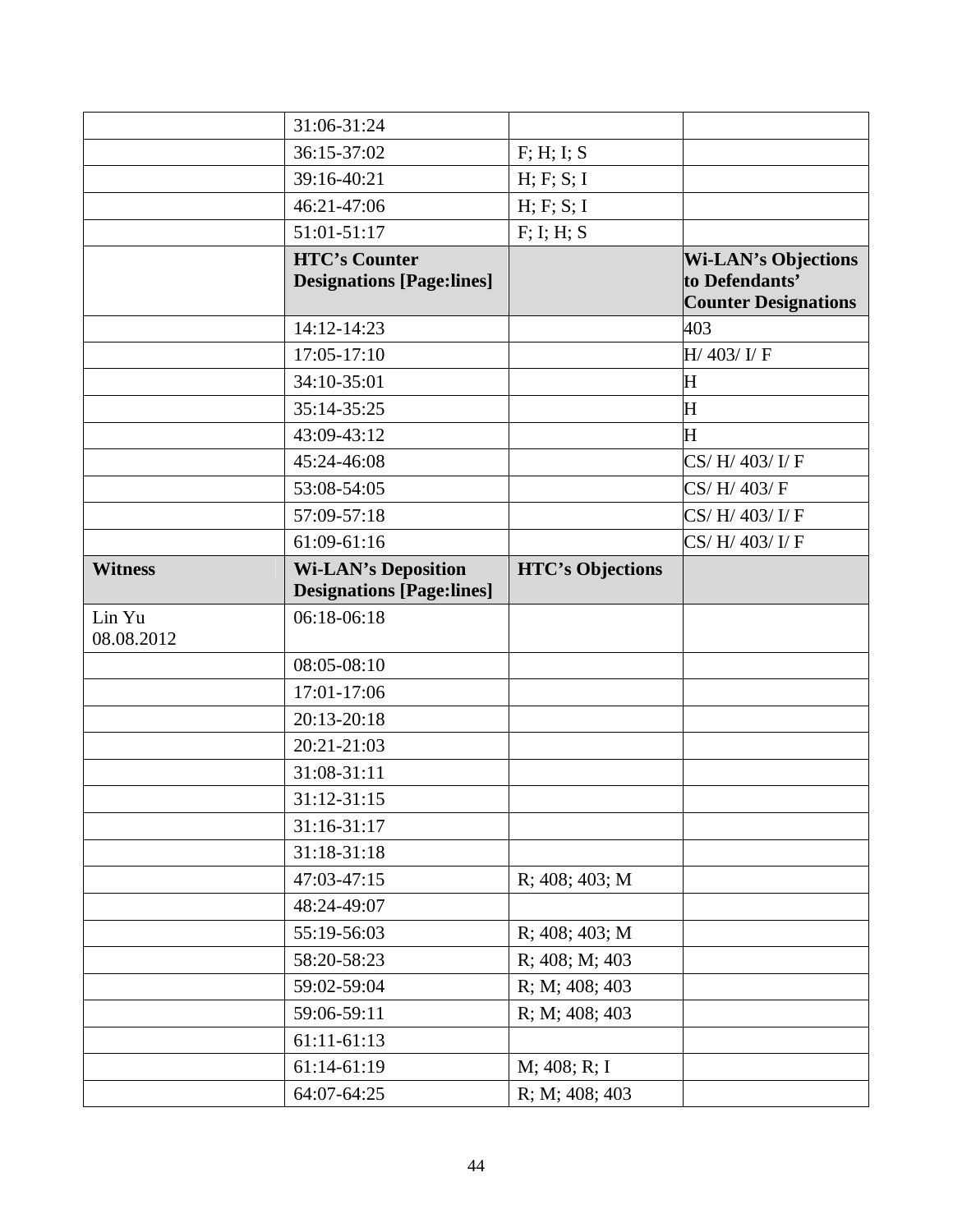| 74:14-74:24                                              | 408; 403; R; I; M; S    |                                                                             |
|----------------------------------------------------------|-------------------------|-----------------------------------------------------------------------------|
| 75:01-75:19                                              | 408; 403; R; S; I; M    |                                                                             |
| 76:11-76:13                                              | A; $408$ ; $403$ ; S; R |                                                                             |
| 93:03-93:06                                              | R; I; V; S              |                                                                             |
| 93:08-93:12                                              | R; I; V; S              |                                                                             |
| 93:23-93:24                                              | R; I; S                 |                                                                             |
| 94:01-94:04                                              | R; V; S                 |                                                                             |
| 98:25-99:04                                              | R; S; I; V              |                                                                             |
| 141:23-141:25                                            |                         |                                                                             |
| 142:01-142:06                                            |                         |                                                                             |
| <b>HTC's Counter</b><br><b>Designations [Page:lines]</b> |                         | <b>Wi-LAN's Objections</b><br>to Defendants'<br><b>Counter Designations</b> |
| 83:23-83:10                                              |                         |                                                                             |
| 84:05-84:13                                              |                         | 402 R/ 403/ H                                                               |

# **WI-LAN's OBJECTION KEY TO DEPOSITION DESIGNATIONS**

| <b>Abbreviation</b> | Objection                                                                 |
|---------------------|---------------------------------------------------------------------------|
| CS                  | <b>Calls for Speculation</b>                                              |
| H                   | Hearsay                                                                   |
| 402/R               | Irrelevant                                                                |
| 403                 | Unduly Prejudicial / Confusing / Vague / Misleading / Cumulative / Out of |
|                     | Context/ Attorney Objection                                               |
| <b>BS</b>           | Improper 30(b)(6) testimony / Beyond Scope                                |
| E                   | <b>Improper Expert Testimony</b>                                          |
| I or 106            | Incomplete                                                                |
| ${\bf P}$           | Privileged                                                                |
|                     | Call for Legal Conclusion                                                 |
| ID/WD               | Inaccurate Description/Insufficient Identification of Exhibit             |
| MS/ML               | Subject to Motion to Strike or Motion in Limine                           |
| $\mathbf F$         | Lack of proper foundation                                                 |
| <b>XXX</b>          | FRE xxx                                                                   |
| ${\bf N}$           | Nonresponsive                                                             |
| AF                  | Assumes facts not in evidence                                             |
| $\overline{C}$      | Compound                                                                  |
| LD                  | Leading                                                                   |
| $\mathbf{A}$        | Argumentative                                                             |
| CF                  | Confusing                                                                 |
| $\overline{V}$      | Vague/Ambiguous                                                           |
| Imp                 | Improper/Incomplete Designation                                           |
| D                   | Duplicative                                                               |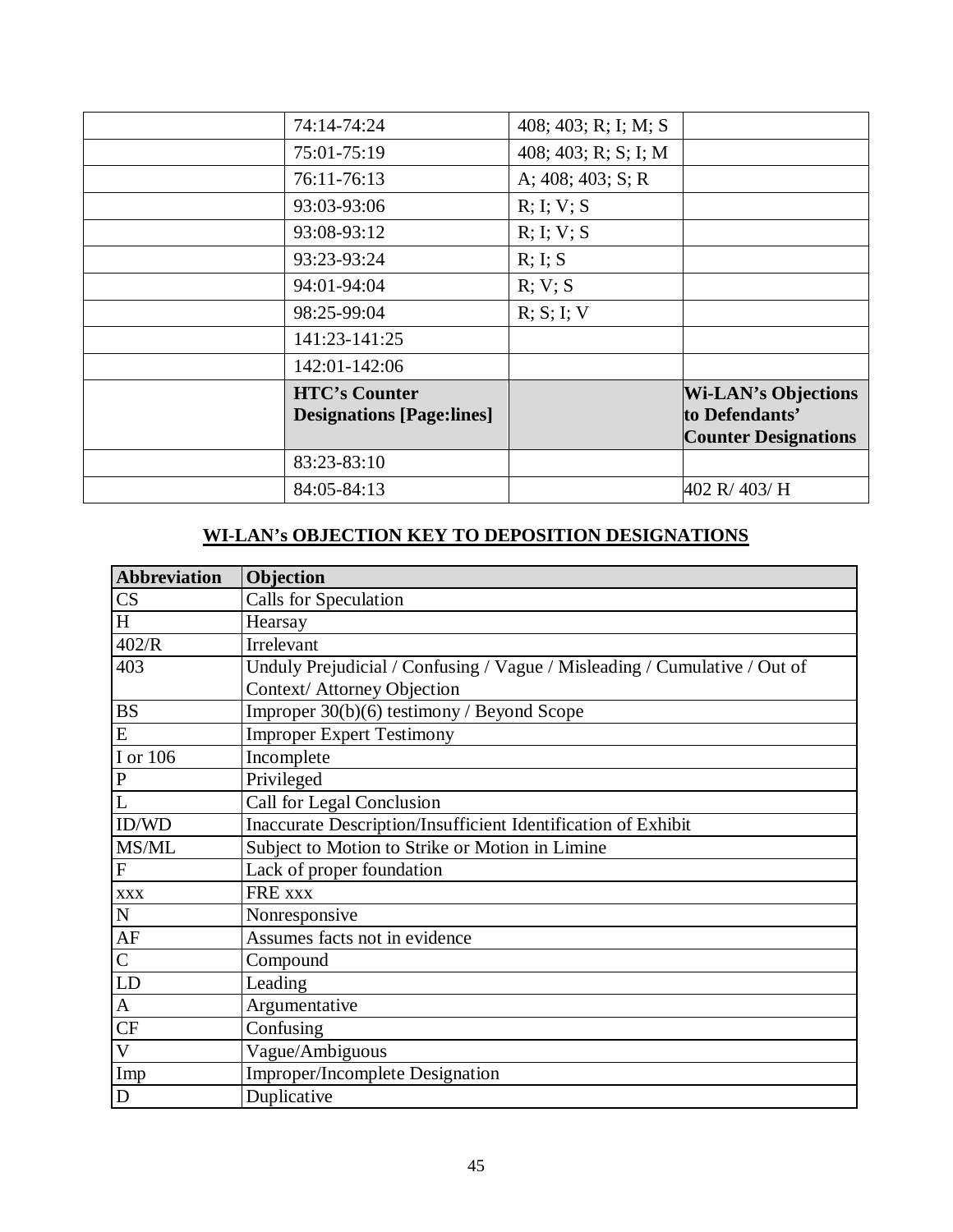| $R =$ Lacks Relevance (FRE 401/402)          | $A =$ Argumentative                                             |
|----------------------------------------------|-----------------------------------------------------------------|
| $H =$ Hearsay (FRE 802)                      | $C = Compound$                                                  |
| $O =$ Improper Opinion                       | $L =$ Leading                                                   |
| $F =$ Lacks Foundation/Speculative (FRE 602) | $N = \text{Nonresponse}$                                        |
| $V = Vague/Ambiguous$                        | $I = Improper/Incomplete Designation$                           |
| $M = Misleading/Mischaracterizes$            | PERSONAL = Testimony by $30(b)(6)$                              |
| prior testimony                              | designee outside scope of noticed topics                        |
| $P =$ Privilege                              | $403$ = Unduly prejudicial/confusion/waste<br>of time (FRE 403) |
| $408$ = Settlement (FRE 408)                 | $ATTY =$ Attorney objections not removed                        |
| $LC =$ Legal Conclusion                      | $S = Speculation$                                               |
| $D = Duplication$                            | $AF =$ Assumes facts not in evidence                            |

#### **DEFENDANTS - OBJECTION KEY**

Wi-LAN further objects to any testimony designated by any Defendant that violates any ruling of the Court, including rulings related to the parties' forthcoming Motions in Limine. Wi-LAN further objections to Defendants' designations to the extent they exceed the length permitted by the Court's standing order. Wi-LAN reserves the right to amend its objections and deposition designations to respond to issues raised and/or resolved after the submission of this list. Wi-LAN also reserves the right to designate the depositions of any witnesses that any Defendant removes from its Witness List identified as "will call" and/or "may call." In making any designations above, Wi-LAN is not in any way waiving any objections to the admissibility of any of Defendants' designations.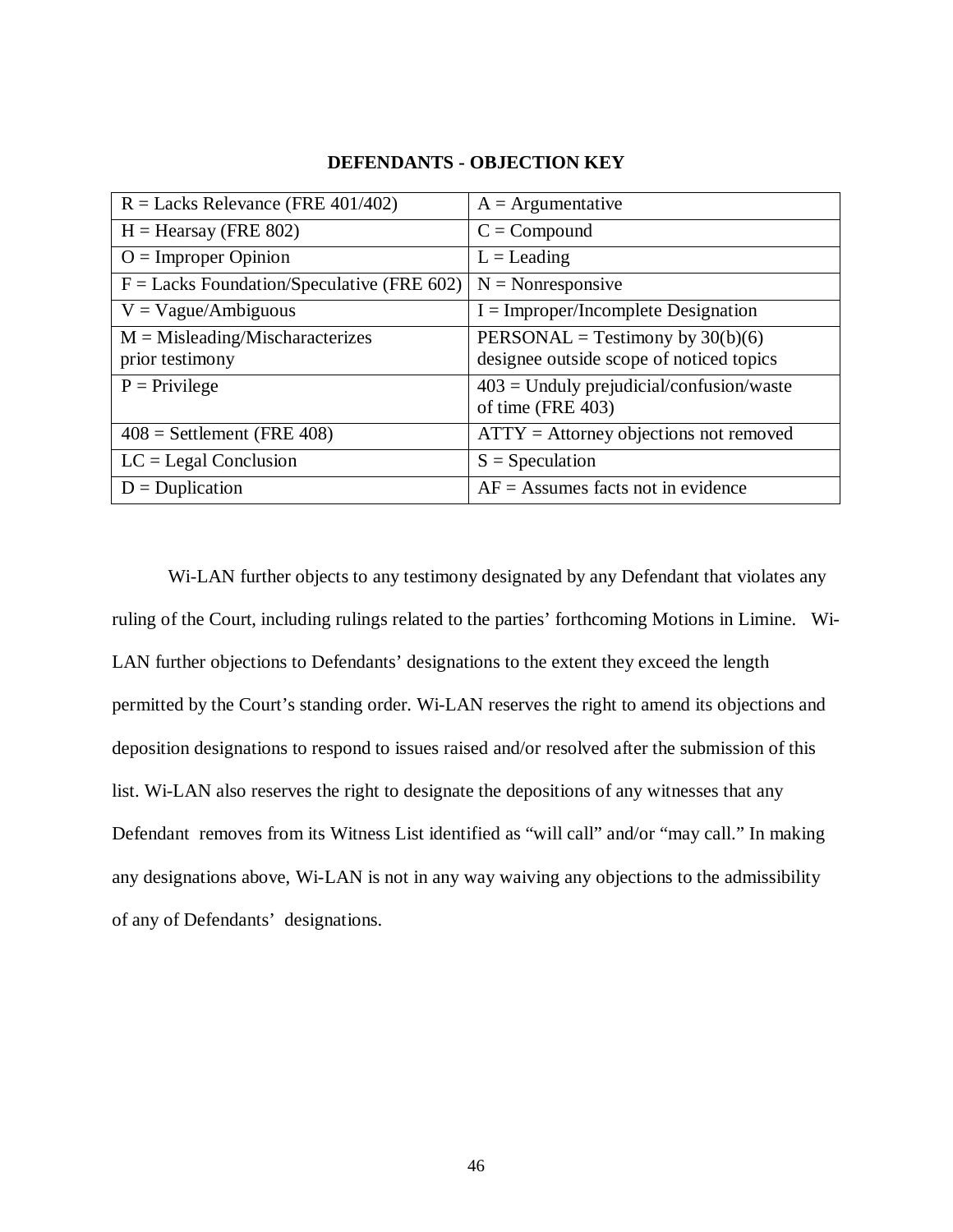#### **Local Counsel**

Johnny Ward (TX Bar No. 00794818) Wesley Hill (TX Bar No. 24032294) WARD & SMITH LAW FIRM P.O. Box 1231 1127 Judson Rd., Ste. 220 Longview, TX 75606-1231 Tel: (903) 757-6400 Fax: (903) 757-2323 jw@jwfirm.com wh@jwfirm.com

By: /s/ *David B. Weaver* 

David B. Weaver (TX Bar No. 00798576) Lead Attorney Avelyn M. Ross (TX Bar No. 24027817) Ajeet P. Pai (TX Bar No. 24060376) Syed K. Fareed (TX Bar No. 24065216) Jeffrey T. Han (TX Bar No. 24069870) Seth A. Lindner (TX Bar No. 24078862) Janice Ta (TX Bar No. 24075138) VINSON & ELKINS LLP 2801 Via Fortuna, Suite 100 Austin, TX 78746 Tel: (512) 542-8400 Fax: (512) 542-8612 dweaver@velaw.com aross@velaw.com apai@velaw.com sfareed@velaw.com jhan@velaw.com slindner@velaw.com jta@velaw.com

Steve R. Borgman (TX Bar No. 02670300) Gwendolyn J. Samora (TX Bar No. 00784899) VINSON &ELKINS LLP 1001 Fannin Street, Suite 2500 Houston, TX 77002-6760 Tel: (713) 758-2222 Fax: (713) 758-2346 sborgman@velaw.com

Chuck P. Ebertin (CA Bar No. 161374) VINSON & ELKINS LLP 525 University Avenue, Suite 410 Palo Alto, CA 94301-1918 Tel: (650) 687-8204 Fax: (650) 618-8508 cebertin@velaw.com

Constance S. Huttner (NY Bar No. 1722024) VINSON & ELKINS LLP